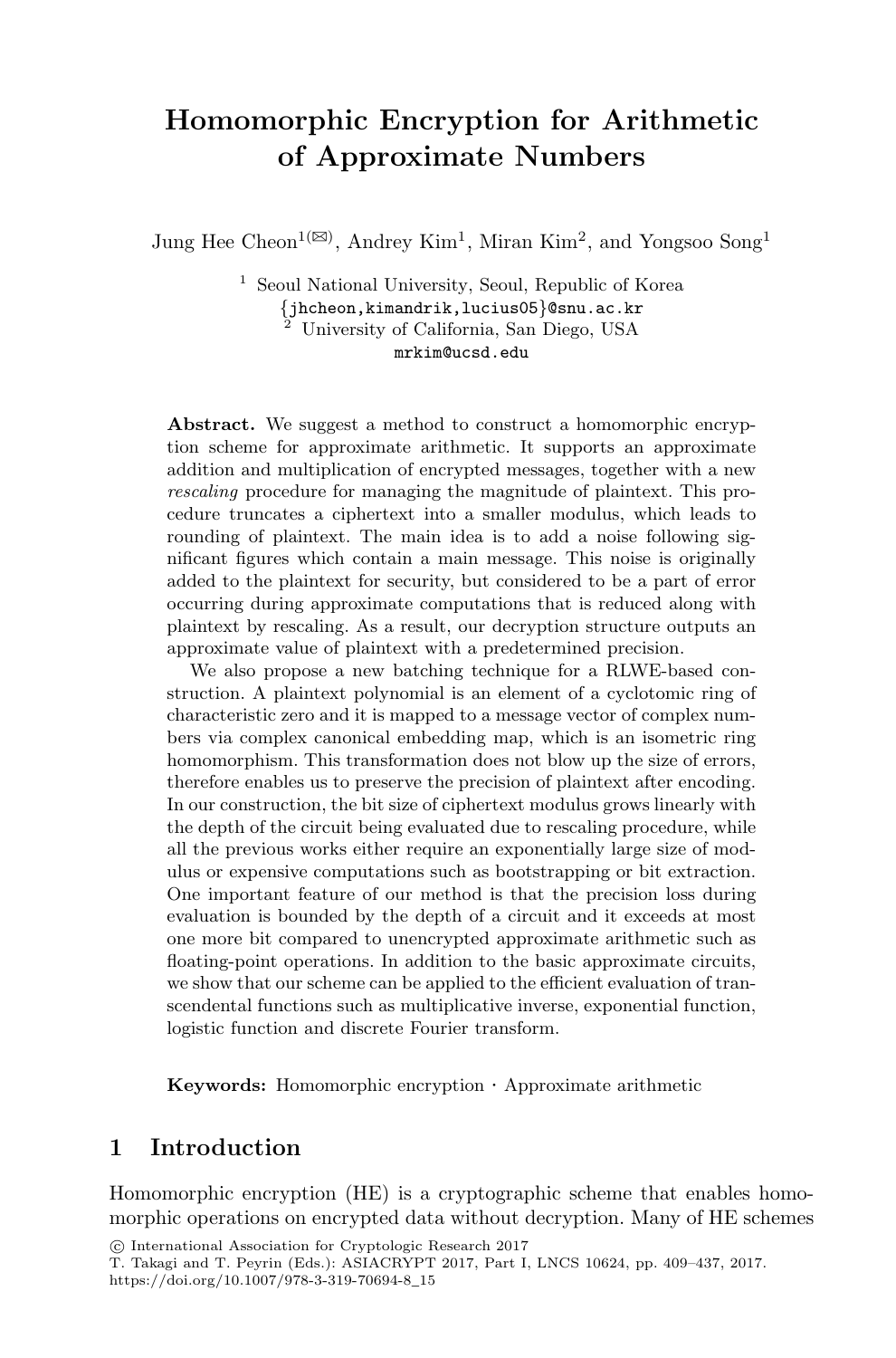

<span id="page-1-0"></span>**Fig. 1.** Homomorphic multiplications of BGV-type HE schemes (left) and FV-type HE schemes (right)

 $(e.g. [2, 4-7, 12, 13, 18, 19, 21, 25, 26, 33])$  $(e.g. [2, 4-7, 12, 13, 18, 19, 21, 25, 26, 33])$  $(e.g. [2, 4-7, 12, 13, 18, 19, 21, 25, 26, 33])$  $(e.g. [2, 4-7, 12, 13, 18, 19, 21, 25, 26, 33])$  $(e.g. [2, 4-7, 12, 13, 18, 19, 21, 25, 26, 33])$  $(e.g. [2, 4-7, 12, 13, 18, 19, 21, 25, 26, 33])$  $(e.g. [2, 4-7, 12, 13, 18, 19, 21, 25, 26, 33])$  $(e.g. [2, 4-7, 12, 13, 18, 19, 21, 25, 26, 33])$  $(e.g. [2, 4-7, 12, 13, 18, 19, 21, 25, 26, 33])$  $(e.g. [2, 4-7, 12, 13, 18, 19, 21, 25, 26, 33])$  $(e.g. [2, 4-7, 12, 13, 18, 19, 21, 25, 26, 33])$  $(e.g. [2, 4-7, 12, 13, 18, 19, 21, 25, 26, 33])$  $(e.g. [2, 4-7, 12, 13, 18, 19, 21, 25, 26, 33])$  $(e.g. [2, 4-7, 12, 13, 18, 19, 21, 25, 26, 33])$  $(e.g. [2, 4-7, 12, 13, 18, 19, 21, 25, 26, 33])$  have been suggested following Gentry's blueprint [\[23](#page-27-5)]. HE can be applied to the evaluation of various algorithms on encrypted financial, medical, or genomic data [\[11,](#page-26-5)[29](#page-27-6)[,31](#page-27-7)[,36](#page-28-1),[41\]](#page-28-2).

Most of real-world data contain some errors from their true values. For instance, a measured value of quantity has an observational error from its true value and sampling error can be made as only a sample of the whole population is being observed in statistics. In practice, data should be discretized (quantized) to an approximate value such as floating-point number, in order to be represented by a finite number of bits in computer systems. In this case, an approximate value may substitute the original data and a small rounding error does not have too much effect on computation result. For the efficiency of approximate arithmetic, we store a few numbers of significant digits (e.g. most significant bits, MSBs) and carry out arithmetic operations between them. The resulting value should be rounded again by removing some inaccurate least significant bits (LSBs) to maintain the bit size of significant (mantissa).

Unfortunately this rounding operation has been considered difficult to perform on HE since it is not simply represented as a small-degree polynomial. Previous approaches to approximate arithmetic require similar multiplicative depth and complexity to the case of bootstrapping for extraction of MSBs [\[1,](#page-26-6)[27\]](#page-27-8). Other methods based on exact integer operations [\[16,](#page-27-9)[20\]](#page-27-10) require an exponentially large bit size of ciphertext modulus with the depth of the circuit to ensure correctness.

We point out that the decryption structures of existing HE schemes are not appropriate for arithmetic of indiscreet spaces. For a plaintext modulus  $t$ and a ciphertext modulus q, BGV-type HE schemes  $[5, 19, 25, 33]$  $[5, 19, 25, 33]$  $[5, 19, 25, 33]$  $[5, 19, 25, 33]$  $[5, 19, 25, 33]$  have a decryption structure of the form  $\langle c_i, sk \rangle = m_i + te_i \pmod{q}$ . Therefore, the MSBs of  $m_1 + m_2$  and  $m_1 m_2$  are destroyed by inserted errors  $e_i$  during homomorphic operations. On the other hand, the decryption structure of FV-type HE schemes [\[2](#page-26-0), [4,](#page-26-1) [22\]](#page-27-11) is  $\langle c_i, sk \rangle = qI_i + (q/t)m_i + e_i$  for some  $I_i$  and  $e_i$ . Multiplication of two ciphertexts satisfies  $\langle c^*, sk \rangle = qI^* + (q/t)m_1m_2 + e^*$  for  $I^* = tI_1I_2 + I_1m_2 + I_2m_1$  and  $e^* \approx t(I_1e_2 + I_2e_1)$ , so the MSBs of resulting message are also destroyed (see Fig. [1](#page-1-0) for an illustration). HE schemes with matrix ciphertexts [\[21](#page-27-2),[26\]](#page-27-4) support homomorphic operations over the integers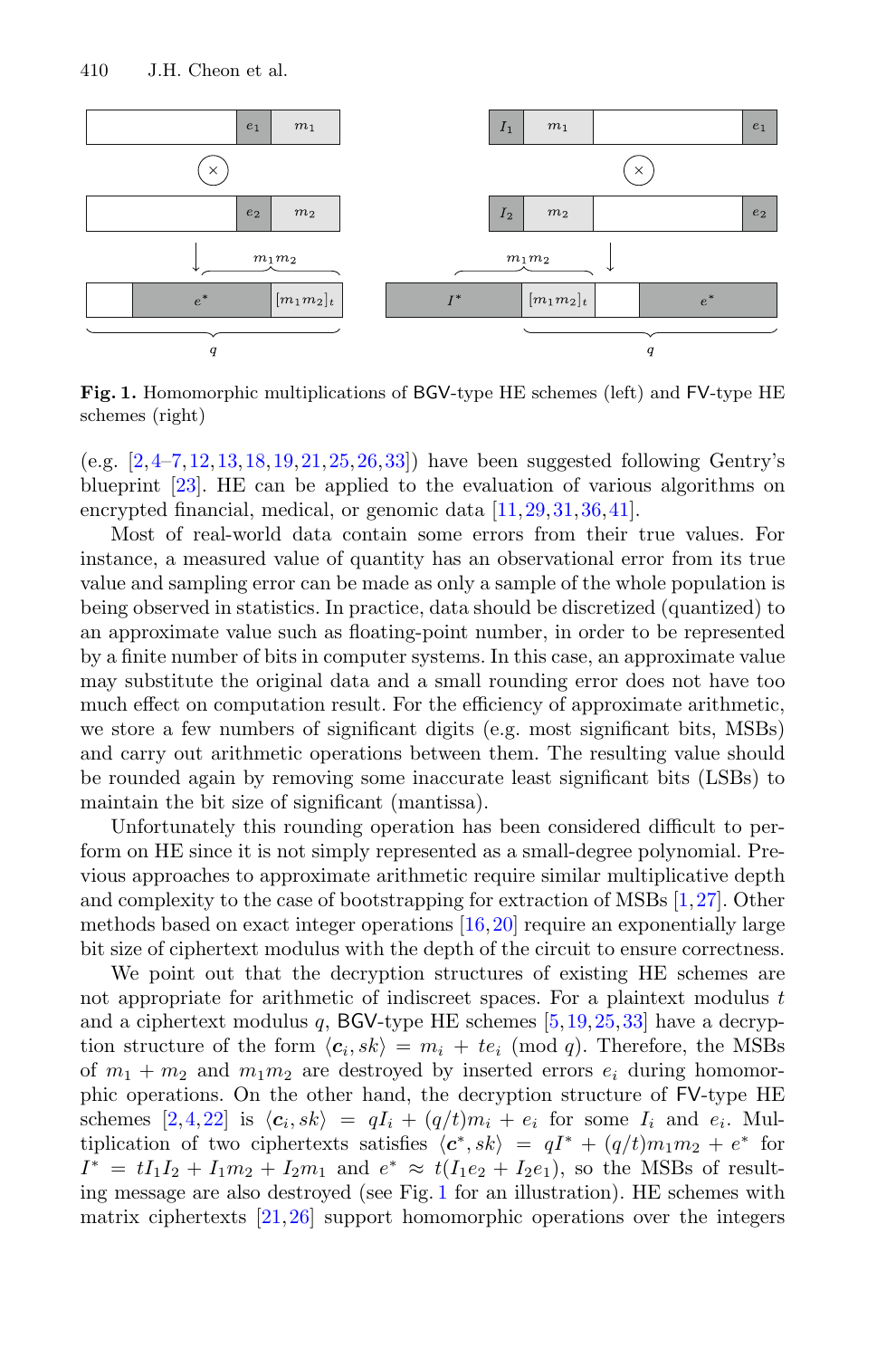

<span id="page-2-0"></span>**Fig. 2.** Homomorphic multiplication and rescaling for approximate arithmetic

(or integral polynomials) but the error growth depends on the size of plaintexts. As a result, previous HE schemes are required to have an exponentially large ciphertext modulus with the depth of a circuit for approximate arithmetic.

**Homomorphic Encryption for Approximate Arithmetic.** The purpose of this paper is to present a method for efficient approximate computation on HE. The main idea is to treat an encryption noise as part of error occurring during approximate computations. That is, an encryption  $c$  of message  $m$  by the secret key sk will have a decryption structure of the form  $\langle c, sk \rangle = m + e$  $\pmod{q}$  where e is a small error inserted to guarantee the security of hardness assumptions such as the learning with errors (LWE), the ring- LWE (RLWE) and the NTRU problems. If e is small enough compared to the message, this noise is not likely to destroy the significant figures of m and the whole value  $m' = m + e$ can replace the original message in approximate arithmetic. One may multiply a scale factor to the message before encryption to reduce the precision loss from encryption noise.

For homomorphic operations, we always maintain our decryption structure small enough compared to the ciphertext modulus so that computation result is still smaller than q. However, we still have a problem that the bit size of message increases exponentially with the depth of a circuit without rounding. To address this problem, we suggest a new technique - called *rescaling* - that manipulates the message of ciphertext. Technically it seems similar to the modulusswitching method suggested by Brakerski and Vaikuntanatan [\[6\]](#page-26-8), but it plays a completely different role in our construction. For an encryption *c* of m such that  $\langle c, sk \rangle = m + e \pmod{q}$ , the rescaling procedure outputs a ciphertext  $\lfloor p^{-1} \cdot c \rfloor$ (mod  $q/p$ ), which is a valid encryption of  $m/p$  with noise about  $e/p$ . It reduces the size of ciphertext modulus and consequently removes the error located in the LSBs of messages, similar to the rounding step of fixed/floating-point arithmetic, while almost preserving the precision of plaintexts.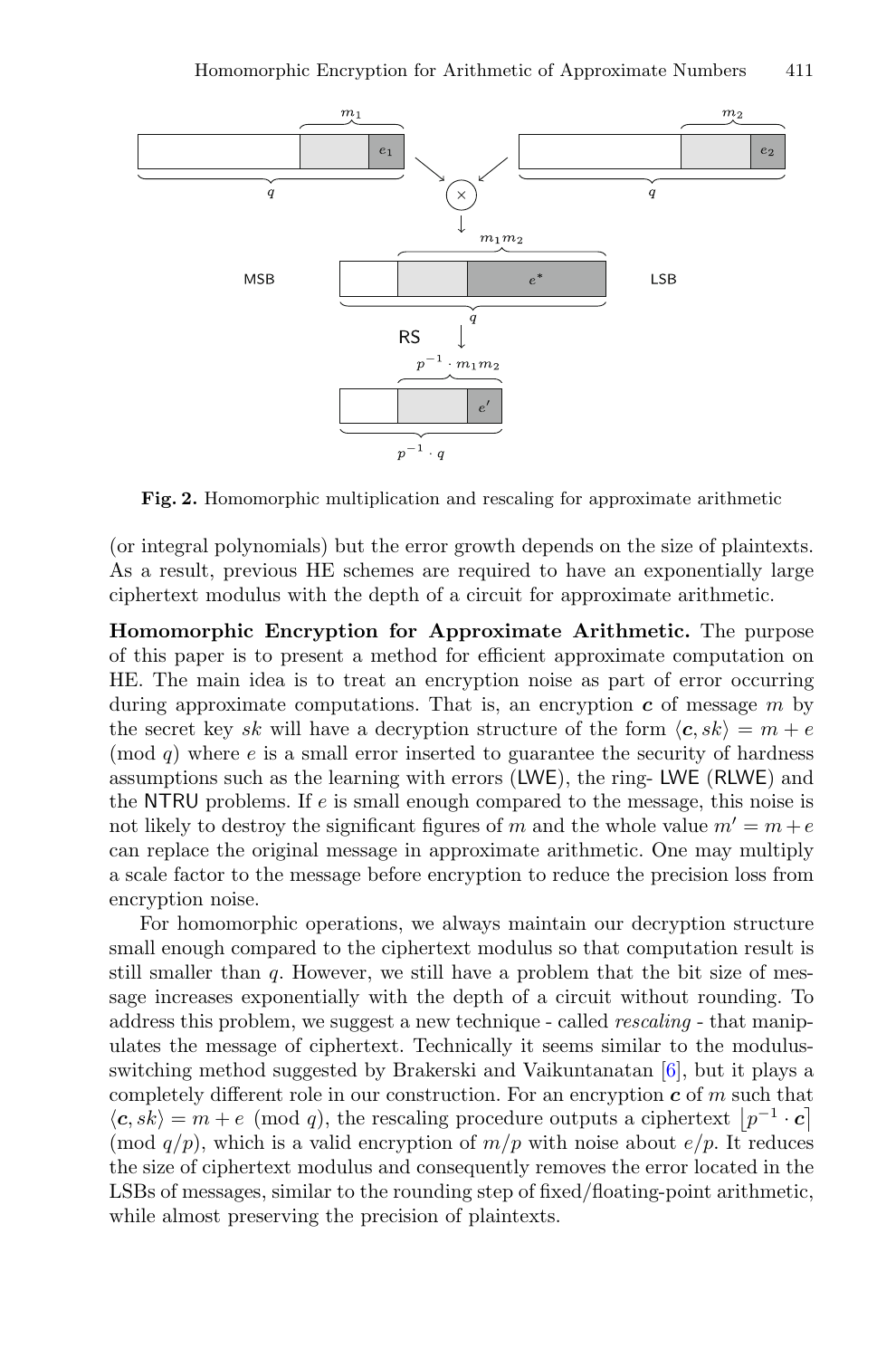The composition of homomorphic operation and rescaling mimics the ordinary approximate arithmetic (see Fig. [2\)](#page-2-0). As a result, the bit size of a required ciphertext modulus grows linearly with the depth of a circuit rather than exponentially. We also prove that this scheme is almost optimal in the sense of precision: precision loss of a resulting message is at most one bit more compared to unencrypted floating-point arithmetic.

**Encoding Technique for Packing Messages.** It is inevitable to encrypt a vector of multiple plaintexts in a single ciphertext for efficient homomorphic computation. The plaintext space of previous RLWE-based HE schemes is a cyclotomic polynomial ring  $\mathbb{Z}_t[X]/(\Phi_M(X))$  of a finite characteristic. A plaintext polynomial could be decoded as a vector of plaintext values into a product of finite fields by a ring isomorphism [\[38,](#page-28-3)[39](#page-28-4)]. An inserted error is placed separately from the plaintext space so it may be removed by using plaintext characteristic after carrying out homomorphic operations.

On the other hand, a plaintext of our scheme is an element of a cyclotomic ring of characteristic zero and it embraces a small error which is inserted from encryption to ensure the security or occurs during approximate arithmetic. Hence we adapt an *isometric ring homomorphism* - the complex canonical embedding map. It preserves the size of polynomials so that a small error in a plaintext polynomial is not blow up during encoding/decoding procedures.

Let  $\mathbb{H} = \{(z_j)_{j \in \mathbb{Z}_{M}^*} : z_{-j} = \overline{z_j}, \forall j \in \mathbb{Z}_{M}^*\} \subseteq \mathbb{C}^{\Phi(M)}$  and let T be a subgroup of the multiplicative group  $\mathbb{Z}_M^*$  satisfying  $\mathbb{Z}_M^*/T = {\pm 1}$ . The native plaintext space of our scheme is the set of polynomials in the cyclotomic ring  $\mathcal{R} = \mathbb{Z}[X]/(\Phi_M(X))$  with magnitude bounded by ciphertext modulus. The decoding procedure first transforms a plaintext polynomial  $m(X) \in \mathcal{R}$  into a complex vector  $(z_j)_{j\in\mathbb{Z}_M^*}$   $\in\mathbb{H}$  by the canonical embedding map  $\sigma$  and then sends it to a vector  $(z_j)_{j\in T}$  using the natural projection  $\pi: \mathbb{H} \to \mathbb{C}^{\phi(M)/2}$ . The encoding method is almost the inverse of the decoding procedure, but a round-off algorithm is required for discretization so that the output becomes an integral polynomial. In short, our encoding function is given by

$$
\mathbb{C}^{\phi(M)/2} \xrightarrow{\pi^{-1}} \mathbb{H} \xrightarrow{\lfloor \cdot \rceil_{\sigma(\mathcal{R})}} \sigma(\mathcal{R}) \xrightarrow{\sigma^{-1}} \mathcal{R}
$$
\n
$$
z = (z_i)_{i \in T} \longmapsto \pi^{-1}(z) \longmapsto \left[ \pi^{-1}(z) \right]_{\sigma(\mathcal{R})} \longmapsto \sigma^{-1} \left( \left[ \pi^{-1}(z) \right]_{\sigma(\mathcal{R})} \right)
$$

where  $\lfloor \cdot \rceil_{\sigma(\mathcal{R})}$  denotes the rounding to a close element in  $\sigma(\mathcal{R})$ .

**Homomorphic Evaluation of Approximate Arithmetic.** One important feature of our method is that the precision loss during homomorphic evaluation is bounded by depth of a circuit and it is at most one more bit compared to unencrypted approximate arithmetic. Given encryptions of d messages with  $\eta$ bits of precision, our HE scheme of depth  $\lceil \log d \rceil$  computes their product with  $(\eta$ −log  $d$ −1) bits of precision in d multiplications while unencrypted approximate arithmetic such as floating-point multiplication can compute a significant with  $(\eta - \log d)$  bits of precision. On the other hand, the previous methods require  $\Omega(\eta^2 d)$  homomorphic computations by using bitwise encryption or need a large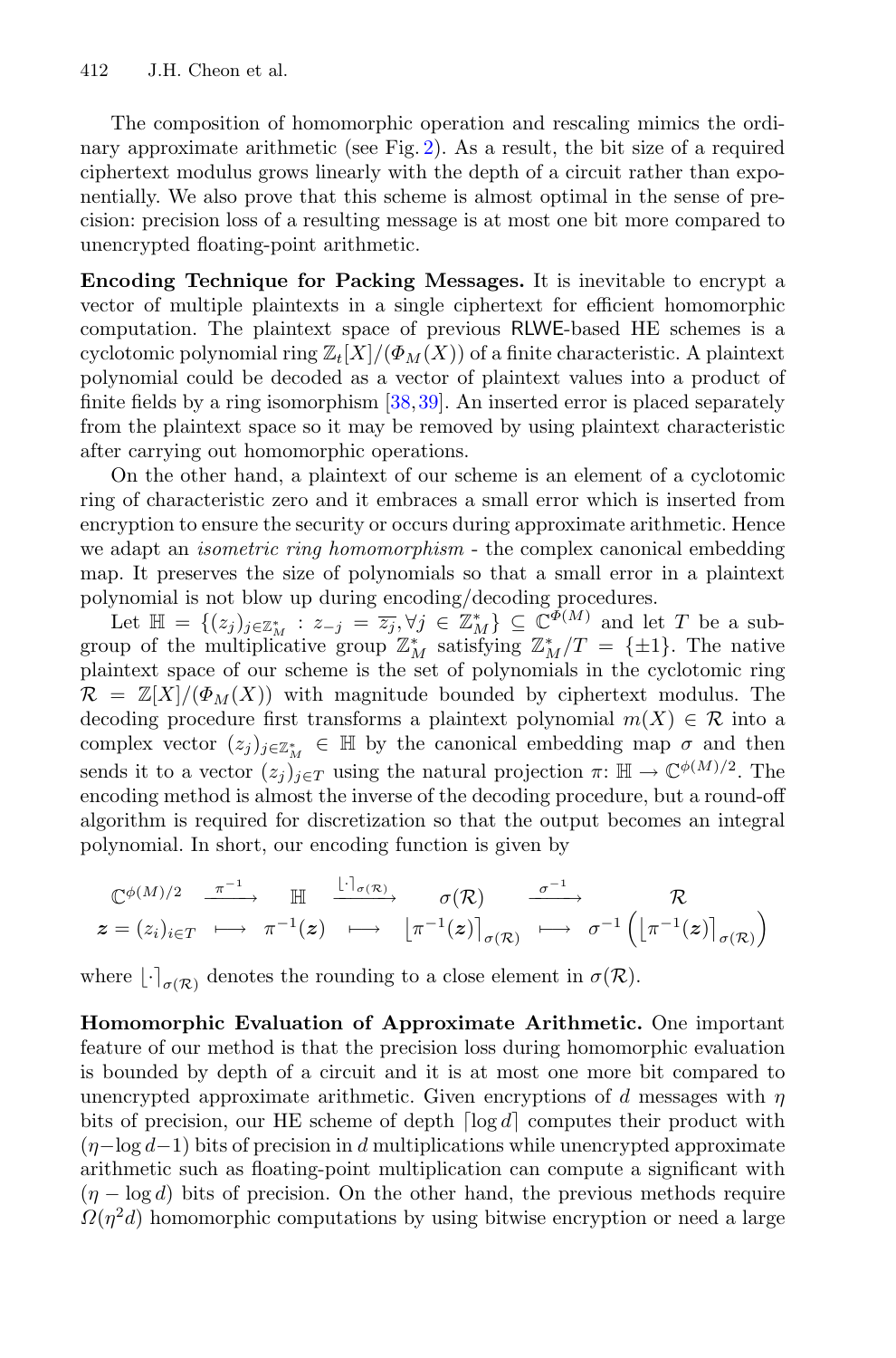plaintext space of bit size  $\Omega(\eta d)$  unless relying on expensive computations such as bootstrapping or bit extraction.

In our scheme, the required bit size of the largest ciphertext modulus can be reduced down to  $O(\eta \log d)$  by performing the rescaling procedure after multiplication of ciphertexts. The parameters are smaller than for the previous works and this advantage enables us to efficiently perform the approximate evaluation of *transcendental* functions such as the exponential, logarithm and trigonometric functions by the evaluation of their Taylor series expansion. In particular, we suggest a specific algorithm for computing the multiplicative inverse with reduced complexity, which enables the efficient evaluation of rational functions.

We verify our algorithms by implementation on a machine with an Intel Core i5 running at 2.9 GHz processor using a parameter set with 80-bit security level. It takes about 0.45 s for multiplicative inverse of ciphertext with 14 bits of precision, yielding an amortized rate of 0.11 ms per slot. We can also evaluate the exponential function using its Taylor expansion and it results in an amortized time per slots of 0.16 ms.

In a cloud-computing environment, a large amount of data is being generated and one needs to handle these huge data collections. Our scheme could be a practical solution for data analysis as it allows the encryption of much information in a single ciphertext so we can parallelize both space and computation together. For example, we improved the homomorphic evaluation of logistic function using a batching technique, which can be used in a disease prediction analysis. Our implementation homomorphically evaluated the degree seven Taylor polynomial of logistic function in about 0.13 ms per slot (and less than 0.54 s total) compared to  $30 s$  and  $1.8 s$  of evaluation time of  $[3,9]$  $[3,9]$  $[3,9]$  without parallelization, respectively.

Another example is evaluating discrete Fourier transform homomorphically using a *fast Fourier transform*(FFT) algorithm. We follow the encoding method of [\[15\]](#page-26-11) for roots of unity in polynomial ring so that it does not consume ciphertext level during evaluation. We also apply our rescaling procedure for operations to Hadamard space and a batching technique, which results in a much smaller parameter and amortized evaluation time, respectively. We could process the standard processing (FFT-Hadamard product of two vectors-inverse FFT) of dimension 2<sup>13</sup> in 22 min (0.34 s per slot) on a machine with four cores compared to 17 min of previous work [\[16\]](#page-27-9) with six processors with no batching technique. Based on evaluation of discrete Fourier transform, we can securely compute the exact multiplication of integral polynomials by removing the fractional part of an approximate result. Likewise, our HE for approximate arithmetic can be applied to exact computation when the result has a specific format or property.

**Follow-up.** We provide an open-source implementation of our HE library (HEAAN) and algorithms in the C++ language. The source code is available at github  $[10]$  $[10]$ . We introduced HEAAN at a workshop for the standardization of HE hosted by Microsoft Research.<sup>1</sup>

<sup>1</sup> [https://www.microsoft.com/en-us/research/event/homomorphic-encryption-standa](https://www.microsoft.com/en-us/research/event/homomorphic-encryption-standardization-workshop/) [rdization-workshop/.](https://www.microsoft.com/en-us/research/event/homomorphic-encryption-standardization-workshop/)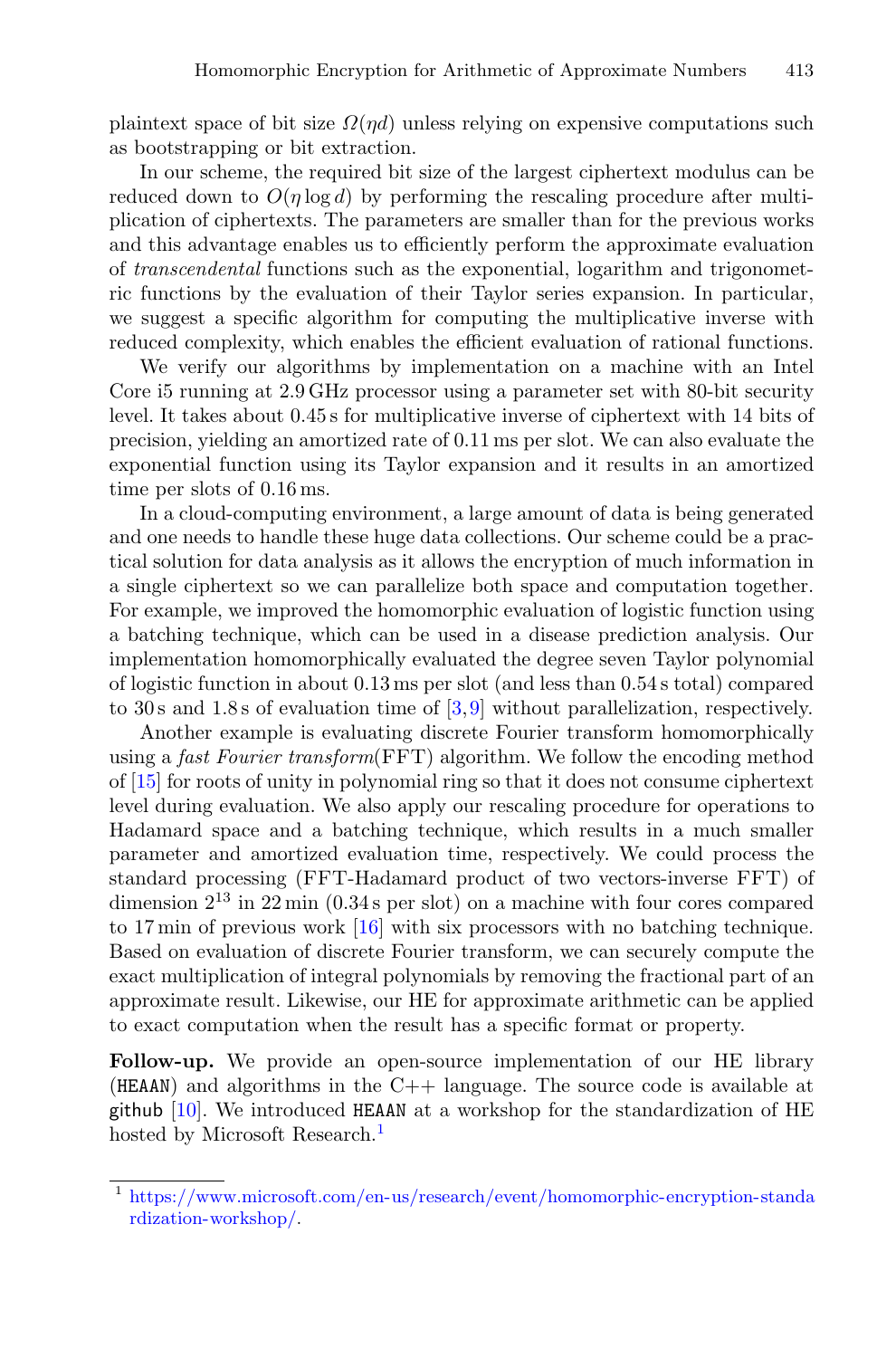There are some follow-up works on application of this paper to a secure control of cyber-physical system [\[28](#page-27-12)] and a gradient descent algorithm for privacypreserving logistic regression of biomedical data [\[30\]](#page-27-13).

**Related Works.** A substantial number of studies have concerned about the processing of real numbers over encryption. J¨aschke and Armknecht [\[27](#page-27-8)] observed that a rational number can be approximated to an integer by multiplying with a power of two and rounding. An integer is encoded in a binary fashion, so that each bit is encrypted separately. The one performing homomorphic multiplication can bring the product to the required precision by simply discarding the ciphertexts which corresponds to the last LSBs. However, bitwise encryption causes a huge number of computation of ciphertexts for a single rounding operation. The other method is to scale them to integers, but a plaintext modulus is exponential in the length of message. For example, Arita and Nakasato [\[1\]](#page-26-6) scale the fixed point numbers by a power of two and then represent them as scalars in a polynomial ring with an enlarged plaintext modulus. In order to realize homomorphic multiplication of encrypted fixed point numbers, it needs a right shift by a number equal to the precision. However, it requires a considerable amount of computations including a bit extraction operation.

On the other hand, Dowlin et al. [\[20](#page-27-10)] present an efficient method to represent fixed-point numbers, which are encoded as integral polynomials with coefficients in the range  $\left(-\frac{1}{2}B, \frac{1}{2}B\right)$  using its base-B representation for an odd integer  $B \geq 3$ . Costache et al. [\[16\]](#page-27-9) analyze the representations of [\[20](#page-27-10)] and compute the lower bound of plaintext modulus. However, exact arithmetic of fixed point numbers causes required the size of plaintext modulus to grow exponentially with the depth of a circuit.

**Road-map.** Section [2](#page-5-0) briefly introduces notations and some preliminaries about algebras and the RLWE problem. Section [3](#page-7-0) presents a homomorphic encryption scheme for approximate arithmetic and analyzes the noise growth during basic homomorphic operations. In Sect. [4,](#page-14-0) we suggest some algorithms to homomorphically evaluate typical approximate circuits, multiplicative inverse, exponential function, logistic function and discrete Fourier transform. We also compute the theoretical precision of the outputs. In Sect. [5,](#page-20-0) we perform the implementation of our scheme for the evaluations of circuits described in Sect. [4.](#page-14-0)

# <span id="page-5-0"></span>**2 Preliminaries**

### **2.1 Basic Notation**

All logarithms are base 2 unless otherwise indicated. We denote vectors in bold, e.g. **a**, and every vector in this paper will be a column vector. We denote by  $\langle \cdot, \cdot \rangle$  the usual dot product of two vectors. For a real number  $r, \lfloor r \rfloor$  denotes the nearest integer to  $r$ , rounding upwards in case of a tie. For an integer  $q$ , we identify  $\mathbb{Z} \cap (-q/2, q/2]$  as a representative of  $\mathbb{Z}_q$  and use  $[z]_q$  to denote the reduction of the integer z modulo q into that interval. We use  $x \leftarrow D$  to denote the sampling x according to a distribution  $D$ . It denotes the sampling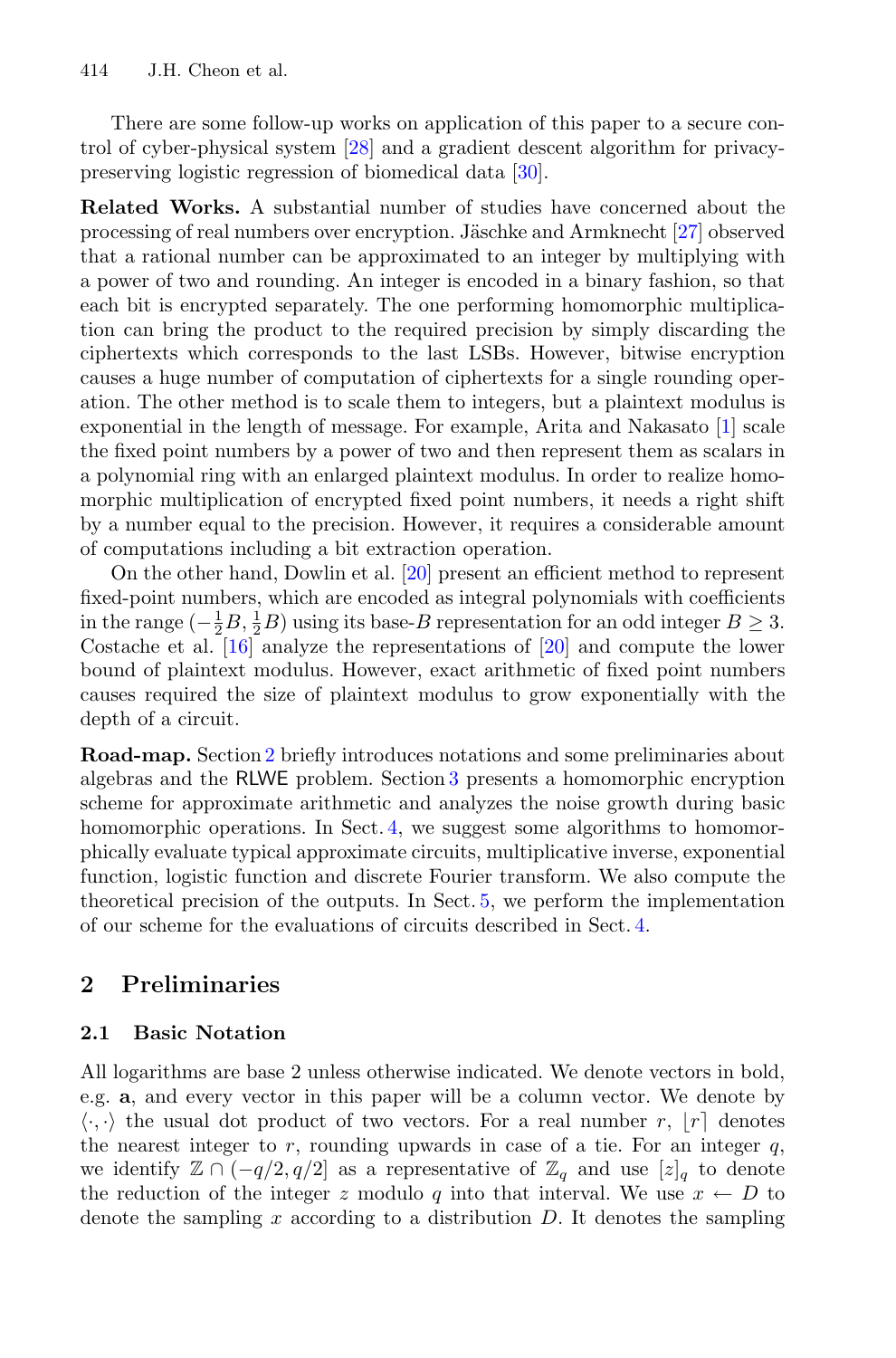from the uniform distribution over D when D is a finite set. We let  $\lambda$  denote the security parameter throughout the paper: all known valid attacks against the cryptographic scheme under scope should take  $\Omega(2^{\lambda})$  bit operations.

#### <span id="page-6-0"></span>**2.2 The Cyclotomic Ring and Canonical Embedding**

For a positive integer M, let  $\Phi_M(X)$  be the M-th cyclotomic polynomial of degree  $N = \phi(M)$ . Let  $\mathcal{R} = \mathbb{Z}[X]/(\Phi_M(X))$  be the ring of integers of a number field  $\mathbb{Q}[X]/(\Phi_M(X))$ . We write  $\mathcal{R}_q = \mathcal{R}/q\mathcal{R}$  for the residue ring of  $\mathcal R$  modulo an integer q. An arbitrary element of the cyclotomic ring  $\mathcal{S} = \mathbb{R}[X]/(\Phi_M(X))$  of *real* polynomials will be represented as a polynomial  $a(X) = \sum_{j=0}^{N-1} a_j X^j$  of degree less than N and identified with its coefficient vector  $(a_0, \ldots, a_{N-1}) \in \mathbb{R}^N$ . We define the relevant norms on the coefficient vector of a such as  $||a||_{\infty}$  and  $||a||_1$ .

We write  $\mathbb{Z}_M^* = \{x \in \mathbb{Z}_M : \gcd(x, M) = 1\}$  for the multiplicative group of units in  $\mathbb{Z}_M$ . Recall that the canonical embedding of  $a \in \mathbb{Q}[X]/(\Phi_M(X))$ into  $\mathbb{C}^N$  is the vector of evaluation values of a at the roots of  $\Phi_M(X)$ . We naturally extend it to the set of real polynomials S so  $\sigma(a)$  will be defined as  $(a(\zeta_M^j))_{j\in\mathbb{Z}_M^*}\in\mathbb{C}^N$  for any  $a\in\mathcal{S}$  where  $\zeta_M=\exp(-2\pi i/M)$  denotes a primitive M-th roots of unity. The  $\ell_{\infty}$ -norm of  $\sigma(a)$  is called the *canonical embedding norm* of a, denoted by  $||a||_{\infty}^{\text{can}} = ||\sigma(a)||_{\infty}$ . This measurement will be used to analyze the size of polynomials throughout this paper. The canonical embedding norm  $\lVert \cdot \rVert_{\infty}^{\mathsf{can}}$  satisfies the following properties:

- For all  $a, b \in S$ , we have  $||a \cdot b||_{\infty}^{\text{can}} \leq ||a||_{\infty}^{\text{can}} \cdot ||b||_{\infty}^{\text{can}}$ .
- For all  $a \in S$ , we have  $||a||_{\infty}^{\text{can}} \leq ||a||_1$ .
- There is a ring constant  $c_M$  depending only on M such that  $||a||_{\infty} \le c_M$  ·  $||a||_{\infty}$ for all  $a \in \mathcal{S}$ .

The ring constant is obtained by  $c_M = ||\text{CRT}_M^{-1}||_{\infty}$  where  $\text{CRT}_M$  is the CRT matrix for  $M$ , i.e., the Vandermonde matrix over the complex primitive  $M$ th roots of unity, and the norm for a matrix  $U = (u_{ij})_{0 \le i,j \le N}$  is defined by  $||U||_{\infty} = \max_{0 \leq i < N} \left\{ \sum_{j=0}^{N-1} |u_{ij}| \right\}.$  Refer [\[17\]](#page-27-14) for a discussion of  $c_M$ .

#### **2.3 Gaussian Distributions and RLWE Problem**

We first define the space

$$
\mathbb{H} = \{ \boldsymbol{z} = (z_j)_{j \in \mathbb{Z}_M^*} \in \mathbb{C}^N : z_j = \overline{z_{-j}}, \forall j \in \mathbb{Z}_M^* \},
$$

which is isomorphic to  $\mathbb{R}^N$  as an inner product space via the unitary basis matrix

$$
U = \begin{pmatrix} \frac{1}{\sqrt{2}}I & \frac{i}{\sqrt{2}}J\\ \frac{1}{\sqrt{2}}J & \frac{-i}{\sqrt{2}}I \end{pmatrix}
$$

where  $I$  is the identity matrix of size  $N/2$  and  $J$  is its reversal matrix.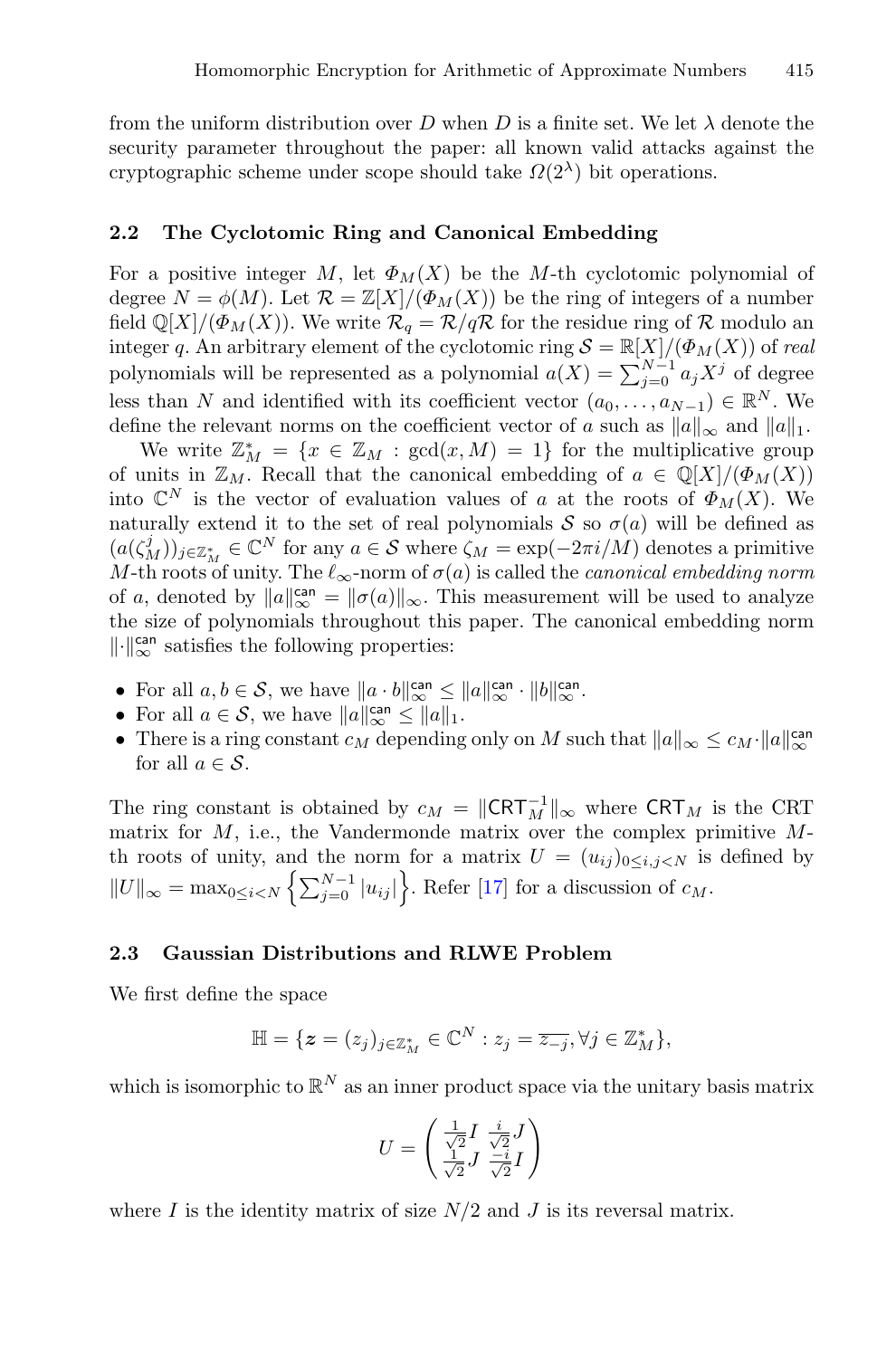For  $r > 0$ , we define the Gaussian function  $\rho_r: \mathbb{H} \to (0, 1]$  as  $\rho_r(z) =$  $\exp(-\pi ||z||_2^2/r^2)$ . Denote by  $\Gamma_r$  the continuous Gaussian probability distribution whose density is given by  $r^{-N} \cdot \rho_r(z)$ . Now one can extend this to an elliptical Gaussian distribution  $\Gamma_{\mathbf{r}}$  on  $\mathbb{H}$  as follows: let  $\mathbf{r} = (r_1, \ldots, r_N) \in (\mathbb{R}^+)^N$  be a vector of positive real numbers, then a sample from  $\Gamma_{\mathbf{r}}$  is given by  $U \cdot z$  where each entry of  $z = (z_i)$  is chosen independently from the (one-dimensional) Gaussian distribution  $\Gamma_{r_i}$  on R. This also gives a distribution  $\Psi_{\mathbf{r}}$  on  $\mathbb{Q}[X]/(\Phi_M(X)) \otimes \mathbb{R}$ . That is,  $CRT_M^{-1} \cdot U \cdot z$  gives us the coordinates with respect to the polynomial basis  $1, X, X^2, \ldots, X^{N-1}$ .

In practice, one can discritize the continuous Gaussian distribution  $\Psi_{\mathbf{r}}$  by taking a valid rounding  $[\Psi_{\mathbf{r}}]_{\mathcal{R}^{\vee}}$ . Refer [\[34,](#page-28-5)[35\]](#page-28-6) for explaining the methods in more details. We use this discrete distribution as the RLWE error distribution.

Here we define the RLWE distribution and decisional problem associated with it. Let  $\mathcal{R}^{\vee}$  be the dual fractional ideal of  $\mathcal{R}$  and write  $\mathcal{R}_{q}^{\vee} = \mathcal{R}^{\vee}/q\mathcal{R}^{\vee}$ . For a positive integer modulus  $q \geq 2$ ,  $s \in \mathcal{R}_q^{\vee}$ ,  $\mathbf{r} \in (\mathbb{R}^+)^N$  and an error distribution  $\chi := \lfloor \Psi_{\mathbf{r}} \rceil_{\mathcal{R}^{\vee}}$ , we define  $A_{N,q,\chi}(s)$  as the **RLWE** distribution obtained by sampling  $a \leftarrow \mathcal{R}_q$  uniformly at random,  $e \leftarrow \chi$  and returning  $(a, a \cdot s + e) \in \mathcal{R}_q \times \mathcal{R}_q^{\vee}$ .

The (decision) ring learning with errors, denoted by  $RLWE_{N,q,\chi}(\mathcal{D})$ , is a problem to distinguish arbitrarily many independent samples chosen according to  $A_{N,q,\chi}(s)$  for a random choice of s sampled from the distribution D over  $\mathcal{R}^{\vee}$  from the same number of uniformly random and independent samples from  $\mathcal{R}_q \times \mathcal{R}_q^{\vee}$ .

## <span id="page-7-0"></span>**3 Homomorphic Encryption for Approximate Arithmetic**

In this section, we describe a method to construct a HE scheme for approximate arithmetic on encrypted data. Given encryptions of  $m_1$  and  $m_2$ , this scheme allows us to securely compute encryptions of approximate values of  $m_1 + m_2$ and  $m_1m_2$  with a predetermined precision. The main idea of our construction is to treat an inserted noise of RLWE problem as part of am error occurring during approximate computation. The most important feature of our scheme is the *rounding* operation of plaintexts. Just like the ordinary approximate computations using floating-point numbers, the rounding operation removes some LSBs of message and makes a trade-off between size of numbers and precision loss.

Our concrete construction is based on the BGV scheme [\[5](#page-26-7)] with a multiplication method by raising the ciphertext modulus [\[25](#page-27-3)], but our methodology can be applied to most of existing HE schemes. Appendix [A](#page-24-0) shows a description of LWE-based HE scheme for approximate arithmetic.

#### **3.1 Decryption Structure of Homomorphic Encryption for Approximate Arithmetic**

Most of existing HE schemes perform operations on a modulo space such as  $\mathbb{Z}_t$ and  $\mathbb{Z}_t[X]/(\Phi_M(X))$ . In other words, they aim to compute a ciphertext which encrypts some LSBs of a resulting message after homomorphic computation. For example, in the case of BGV-type schemes [\[5,](#page-26-7)[25](#page-27-3)[,33](#page-28-0)], plaintexts are placed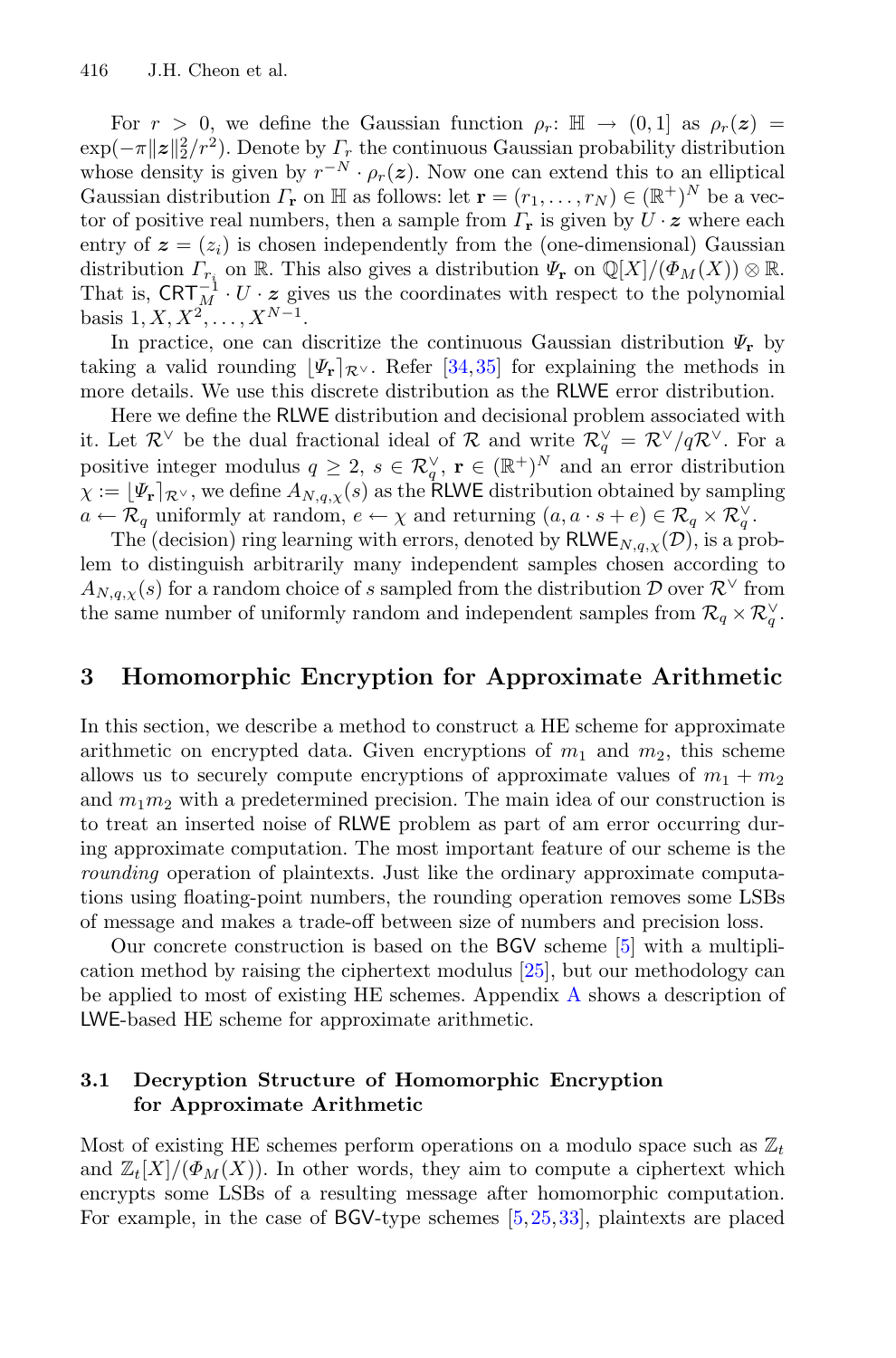in the lowest bits of ciphertext modulus, that is, an encryption  $c$  of a message m with respect to a secret sk has a decryption structure of the form  $\langle c, sk \rangle =$  $m + te \pmod{q}$ . A multiplication of encryptions of  $m_1, m_2$  preserves some LSBs of  $m_1m_2$  (i.e.,  $[m_1m_2]_t$ ), while its MSBs (i.e.,  $[m_1m_2/t]$ ) are destroyed by errors. On the other hand,  $\textsf{FV-type}$  schemes  $[2,4,22]$  $[2,4,22]$  $[2,4,22]$  $[2,4,22]$  put messages in the left-most bits of ciphertext modulus, so that their decryption structures satisfy  $\langle c, sk \rangle = \lfloor q/t \rfloor$ .  $m + e \pmod{q}$ . However, the MSBs of the resulting message are also destroyed during homomorphic multiplication between  $\langle c_i, sk \rangle = q \cdot I_i + \lfloor q/t \rfloor \cdot m_i + e_i$ each of which contains an additional error  $I_i$  in the left position of message.

Our goal is to carry out approximate arithmetic over encrypted data, or equivalently, compute the MSBs of a resulting message after homomorphic operations. The main idea is to add an encryption noise following significant figures of an input message. More precisely, our scheme has a decryption structure of the form  $\langle c, sk \rangle = m + e \pmod{q}$  for some small error e. We insert this encryption error to guarantee the security of scheme, but it will be considered as an error that arises during approximate computations. That is, the output of decryption algorithm will be treated as an approximate value of the original message with a high precision. The size of a plaintext will be small enough compared to the ciphertext modulus for homomorphic operations so that the result of an arithmetic computation is still smaller than the ciphertext modulus.

There are some issues that we need to consider more carefully. In unencrypted approximate computations, small errors may blow up when applying operations in succession, so it is valuable to consider the proximity of a calculated result to the exact value of an algorithm. Similarly, encrypted plaintexts in our scheme will contain some errors and they might be increased during homomorphic evaluations. Thus we compute an upper bound of errors and predict the precision of resulting values.

The management of the size of messages is another issue. If we compute a circuit of multiplicative depth L without rounding of messages, then the bit size of an output value will exponentially grow with  $L$ . This naive method is inappropriate for practical usage because it causes a huge ciphertext modulus. To resolve this problem, we suggest a new technique which divides intermediate values by a base. It allows us to discard some inaccurate LSBs of a message while an error is still kept relatively small compared to the message. This method leads to maintain the size of messages almost same and make the required ciphertext modulus linear in the depth L.

#### <span id="page-8-0"></span>**3.2 Plaintext Encoding for Packing**

The batching technique in HE system allows us to encrypt multiple messages in a single ciphertext and enables a parallel processing in SIMD manner. In practice, we take its advantage to parallelize computations and reduce the memory and complexity. A ring of finite characteristic has been used as a plaintext space in the previous RLWE-based HE schemes. A small error, which is located in a separated place in a ciphertext modulus, is inserted to ensure security and it may be removed after carrying out homomorphic operations. Then an output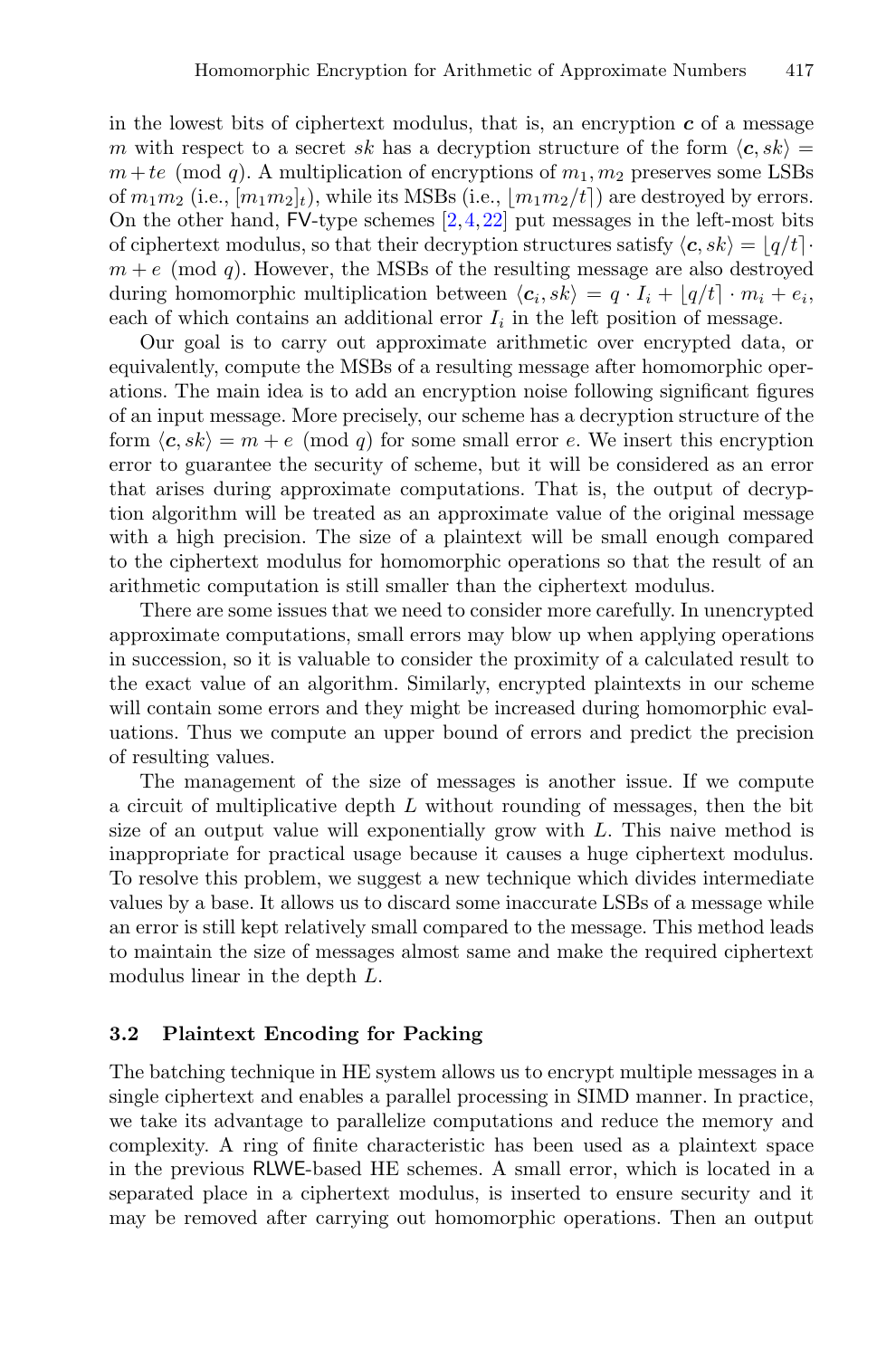polynomial is decoded into a message vector with respect to the CRT-based encoding technique [\[38](#page-28-3),[39\]](#page-28-4). Meanwhile, a plaintext of our scheme is a polynomial contained in a ring of characteristic zero and it embraces am error for security, so an inserted error cannot be removed after decryption.

*Intuition.* A native plaintext space of our RLWE-based construction can be understood as the set of polynomials  $m(X) \in S$  such that  $||m||_{\infty}^{\text{can}} \ll q$ . The roots of a cyclotomic polynomial  $\Phi_M(X)$  are the complex primitive roots of unity in the extension field C. We evaluate a plaintext polynomial at these roots in order to transform it into a vector of complex numbers, so the (extended) canonical embedding map  $\sigma: \mathcal{S} \to \mathbb{C}^N$  plays a role of decoding algorithm.

For technical details, we first point out that the image of canonical embedding map is the subring  $\mathbb{H} = \{(z_j)_{j \in \mathbb{Z}_{M}^*} : z_j = \overline{z_{-j}}\}$  of  $\mathbb{C}^N$ . Let T be a multiplicative subgroup of  $\mathbb{Z}_M^*$  satisfying  $\mathbb{Z}_M^*/T = {\pm 1}$ . Then  $\mathbb{H}$  can be identified with  $\mathbb{C}^{N/2}$ via the natural projection  $\pi$ , defined by  $(z_j)_{j\in\mathbb{Z}_M^*}\mapsto (z_j)_{j\in T}$ . Then our decoding algorithm is to transform an arbitrary polynomial  $m(X) \in \mathcal{R}$  into a complex vector  $\boldsymbol{z}$  such that  $\boldsymbol{z} = \pi \circ \sigma(m) \in \mathbb{C}^{N/2}$ .

The encoding algorithm is defined as the inverse of decoding procedure. Specifically, it encodes an input vector  $z = (z_i)_{i \in T}$  in a polynomial  $m(X) =$  $\sigma^{-1}$  ∘  $\pi^{-1}(z)$  where  $\pi^{-1}(z)[j]$  is  $z_j$  if  $j \in T$ , and  $\overline{z_{-j}}$  otherwise. Note that the encoding/decoding algorithms are isometric ring isomorphisms between  $(S, ||\cdot||_{\infty}^{\text{can}})$  and  $(\mathbb{C}^{N/2}, ||\cdot||_{\infty})$ , so the size of plaintexts and errors are preserved via these transformations.

Since  $\pi^{-1}(z)$  might not be contained in the image of canonical embedding map, we need to discritize  $\pi^{-1}(z)$  to an element of  $\sigma(\mathcal{R})$ . Recall that R has a Z-basis  $\{1, X, \ldots, X^{N-1}\}\$  and it yields a rank-N ideal lattice  $\sigma(\mathcal{R})$  having basis  ${\{\sigma(1), \sigma(X), \ldots, \sigma(X^{N-1})\}}$ . The goal of rounding process is to find a vector, denoted by  $\left[\pi^{-1}(z)\right]_{\sigma(\mathcal{R})}$ , with a rounding error  $\left\|\pi^{-1}(z) - \left[\pi^{-1}(z)\right]_{\sigma(\mathcal{R})}\right\|_{\infty}$ . There are several round-off algorithms including the coordinate-wise randomized rounding. See [\[35\]](#page-28-6) for details.

A rounding error may destroy the significant figures of a message during encoding procedure. Hence we recommend to multiply a scaling factor  $\Delta \geq 1$ to a plaintext before rounding in order to preserve its precision. Our encoding/decoding algorithms are explicitly given as follows:

- Ecd( $z; \Delta$ ). For a (N/2)-dimensional vector  $z = (z_i)_{i \in T}$  of complex numbers, the encoding procedure first expands it into the vector  $\pi^{-1}(z) \in \mathbb{H}$  and computes its discretization to  $\sigma(\mathcal{R})$  after multiplying a scaling factor  $\Delta$ . Return the corresponding integral polynomial  $m(X) = \sigma^{-1}(\lfloor \Delta \cdot \pi^{-1}(z) \rfloor_{\sigma(\mathcal{R})}) \in \mathcal{R}$ .
- Dcd $(m; \Delta)$ . For an input polynomial  $m \in \mathcal{R}$ , output the vector  $\mathbf{z} = \pi \circ \sigma(\Delta^{-1} \cdot$ m), i.e., the entry of **z** of index  $j \in T$  is  $z_j = \Delta^{-1} \cdot m(\zeta_M^j)$ .

As a toy example, let  $M = 8$  (i.e.,  $\Phi_8(X) = X^4 + 1$ ) and  $\Delta = 64$ . Let  $T = {\zeta_8, \zeta_8^3}$  for the root of unity  $\zeta_8 = \exp(-2\pi i/8)$ . For a given vector  $z =$  $(3+4i, 2-i)$ , the corresponding real polynomial  $\frac{1}{4}(10+4\sqrt{2}X+10X^2+2\sqrt{2}X^3)$ has evaluation values  $3+4i$  and  $2-i$  at  $\zeta_8$  and  $\zeta_8^3$ , respectively. Then the output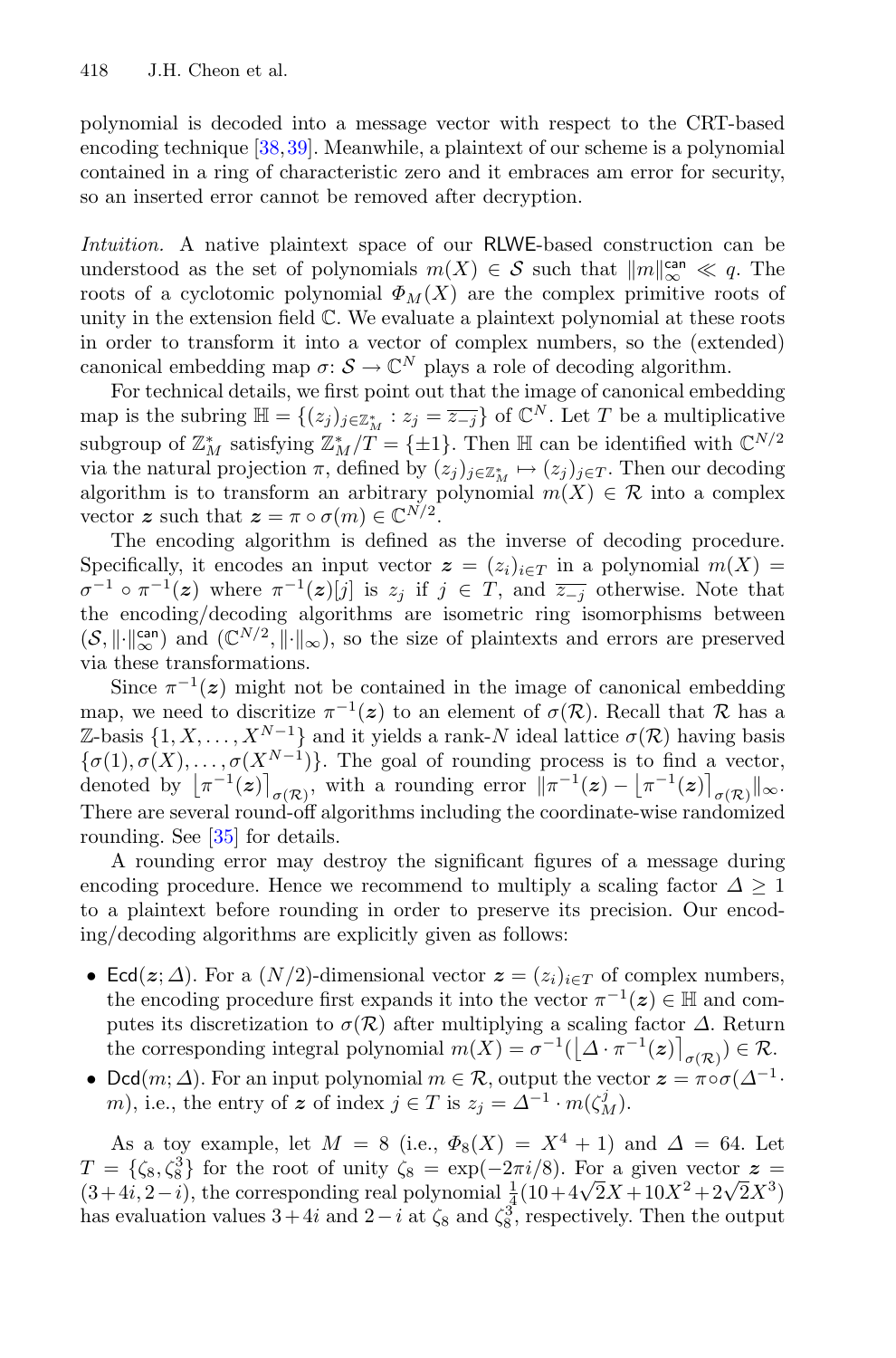of encoding algorithm is  $m(X) = 160 + 91X + 160X^2 + 45X^3 \leftarrow \text{Ecd}(z; \Delta)$ , which is the closest integral polynomial to  $64 \cdot \frac{1}{4}(10 + 4\sqrt{2}X + 10X^2 + 2\sqrt{2}X^3)$ . Note that  $64^{-1} \cdot (m(\zeta_8), m(\zeta_8^3)) \approx (3.0082 + 4.0026i, 1.9918 - 0.9974i)$  is approximate to the input vector *z* with a high precision.

#### **3.3 Leveled Homomorphic Encryption Scheme for Approximate Arithmetic**

The purpose of this subsection is to construct a leveled HE scheme for approximate arithmetic. For convenience, we fix a base  $p > 0$  and a modulus  $q_0$ , and let  $q_{\ell} = p^{\ell} \cdot q_0$  for  $0 < \ell \leq L$ . The integer p will be used as a base for scaling in approximate computation. For a security parameter  $\lambda$ , we also choose a parameter  $M = M(\lambda, q_L)$  for cyclotomic polynomial. For a level  $0 \le \ell \le L$ , a ciphertext of level  $\ell$  is a vector in  $\mathcal{R}_{q_\ell}^k$  for a fixed integer k. Our scheme consists of five algorithm (KeyGen, Enc, Dec, Add, Mult) with constants  $B_{\mathsf{clean}}$  and  $B_{\mathsf{mult}}(\ell)$  for noise estimation. For convenience, we will describe a HE scheme over the polynomial ring  $\mathcal{R} = \mathbb{Z}[X]/(\Phi_M(X)).$ 

- KeyGen( $1^{\lambda}$ ). Generate a secret value sk, a public information pk for encryption, and a evaluation key evk.
- Enc<sub>pk</sub> $(m)$ . For a given polynomial  $m \in \mathcal{R}$ , output a ciphertext  $c \in \mathcal{R}_{q_L}^k$ . An encryption *c* of *m* will satisfy  $\langle c, sk \rangle = m + e \pmod{q_L}$  for some small *e*. The constant  $B_{clean}$  denotes an encryption bound, i.e., error polynomial of a fresh ciphertext satisfies  $||e||_{\infty}^{\text{can}} \leq B_{\text{clean}}$  with an overwhelming probability.
- Dec<sub>sk</sub>(*c*). For a ciphertext *c* at level  $\ell$ , output a polynomial  $m' \leftarrow \langle c, sk \rangle$ (mod  $q_{\ell}$ ) for the secret key sk.

Unlike the most of existing schemes, our scheme does not have a separate plaintext space from an inserted error. An output  $m' = m + e$  of decryption algorithm is slightly different from the original message  $m$ , but it can be considered to be an approximate value for approximate computations when  $||e||_{\infty}^{\text{can}}$  $\sum_{n=1}^{\infty}$  is small enough compared to  $||m||_{\infty}^{\text{can}}$ . The intuition of approximate encryption has been partially used previously, for example, a switching key for homomorphic multiplication in  $[4-6,12]$  $[4-6,12]$  $[4-6,12]$  or an evaluation key for the squashed decryption circuit in [\[13,](#page-26-4)[18\]](#page-27-0) are encrypted in a similar way.

The algorithms for homomorphic operations are required to satisfy the following properties.

- Add( $c_1, c_2$ ). For given encrypts of  $m_1$  and  $m_2$ , output an encryption of  $m_1 +$  $m<sub>2</sub>$ . An error of output ciphertext is bounded by sum of two errors in input ciphertexts.
- Mult<sub>evk</sub>( $c_1, c_2$ ). For a pair of ciphertexts ( $c_1, c_2$ ), output a ciphertext  $c_{\text{mult}} \in$  $\mathcal{R}_{q_\ell}^k$  which satisfies  $\langle c_{\text{mult}}, sk \rangle = \langle c_1, sk \rangle \cdot \langle c_2, sk \rangle + e_{\text{mult}}$  (mod  $q_\ell$ ) for some polynomial  $e_{\text{mult}} \in \mathcal{R}$  with  $||e_{\text{mult}}||_{\infty}^{\text{can}} \leq B_{\text{mult}}(\ell)$ .

We may adapt the techniques of existing HE schemes over the ring  $\mathcal R$  to construct a HE scheme for approximate arithmetic. For example, the ring-based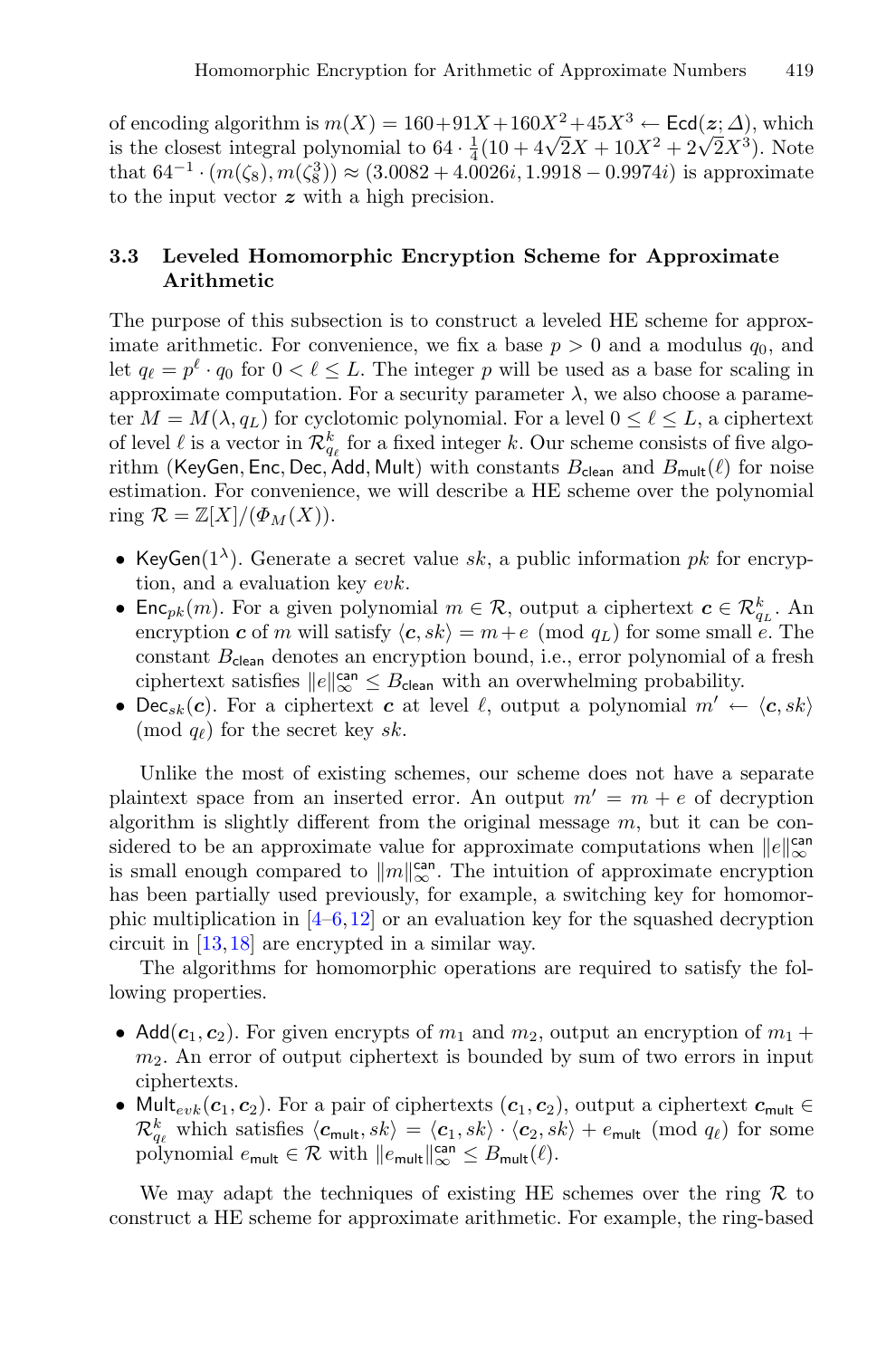BGV scheme [\[5\]](#page-26-7), its variant with multiplication by raising ciphertext modulus [\[25](#page-27-3)]  $(k = 2)$ , or the NTRU scheme [\[33](#page-28-0)]  $(k = 1)$  can be used as a base scheme. Our scheme has its own distinct and unique characteristic represented by the following *rescaling* procedure.

• RS<sub> $\ell \to \ell'$ </sub> (c). For a ciphertext  $c \in \mathcal{R}_{q_\ell}^k$  at level  $\ell$  and a lower level  $\ell' < \ell$ , output the ciphertext  $c' \leftarrow \begin{bmatrix} \frac{q_{\ell'}}{q_{\ell}} c \\ \frac{q_{\ell'}}{q_{\ell}} c \end{bmatrix}$  in  $\mathcal{R}^k_{q_{\ell'}}$ , i.e.,  $c'$  is obtained by scaling  $\frac{q_{\ell'}}{q_{\ell}}$  to the entries of *c* and rounding the coefficients to the closest integers. We will omit the subscript  $\ell \to \ell'$  when  $\ell' = \ell - 1$ .

For an input ciphertext *c* of a message *m* such that  $\langle c, sk \rangle = m + e \pmod{q_{\ell}},$ the output ciphertext *c'* of rescaling procedure satisfies  $\langle c', sk \rangle = \frac{q_{\ell'}}{q_{\ell}} m + (\frac{q_{\ell'}}{q_{\ell}} e +$  $e_{\text{scale}}$ ) (mod  $q_{\ell'}$ ). Let  $\tau = \frac{q_{\ell'}}{q_{\ell}} c - c'$  and assume that an error polynomial  $e_{\text{scale}} =$  $\langle \tau, sk \rangle$  is bounded by some constant  $B_{scale}$ . Then the output ciphertext becomes an encryption of  $\frac{q_{\ell'}}{q_{\ell}}$  m with a noise bounded by  $\frac{q_{\ell'}}{q_{\ell}}||e||_{\infty}^{\text{can}}+B_{\text{scale}}$ .

Technically this procedure is similar to the modulus-switching algorithm [\[5\]](#page-26-7), but it has a completely different role in our construction. The rescaling algorithm divides a plaintext by an integer to remove some inaccurate LSBs as a rounding step in usual approximate computations using floating-point numbers or scientific notation. The magnitude of messages can be maintained almost the same during homomorphic evaluation, and thus the required size of the largest ciphertext modulus grows linearly with the depth of the circuit being evaluated.

**Tagged Informations.** A homomorphic operation has an effect on the size of plaintext and the growth of message and noise. Each ciphertext will be tagged with bounds of a message and an error in order to dynamically manage their magnitudes. Hence, a full ciphertext will be of the form  $(c, \ell, \nu, B)$  for a ciphertext vector  $c \in \mathcal{R}_{q_{\ell}}^k$ , a level  $0 \leq \ell \leq L$ , an upper bound  $\nu \in \mathbb{R}$  of message and an upper bound  $B \in \mathbb{R}$  of noise. Table [1](#page-11-0) shows the full description of our scheme and homomorphic operations for ciphertexts with tagged information.

**Table 1.** Description of our scheme

<span id="page-11-0"></span>

| $\mathsf{Enc}_{pk}: m \mapsto (\mathbf{c}, L, \nu, B_{\mathsf{clean}})$ for some $\nu \geq   m  _{\infty}^{\mathsf{can}}$                                      |
|----------------------------------------------------------------------------------------------------------------------------------------------------------------|
| $\mathsf{Dec}_{sk}: (c, \ell, \nu, B) \mapsto (\langle c, sk \rangle \pmod{q_{\ell}}, B)$                                                                      |
| $\mathsf{RS}_{\ell \to \ell'}: (\mathbf{c}', \ell, \nu, B) \mapsto (\mathbf{c}, \ell', p^{\ell'-\ell} \cdot \nu, p^{\ell'-\ell} \cdot B + B_{\mathsf{scale}})$ |
| Add: $((c_1, \ell, \nu_1, B_1), (c_2, \ell, \nu_2, B_2)) \mapsto (c_{\text{add}}, \ell, \nu_1 + \nu_2, B_1 + B_2)$                                             |
| Mult <sub>evk</sub> : $((c_1, \ell, \nu_1, B_1), (c_2, \ell, \nu_2, B_2))$                                                                                     |
| $\mapsto (c_{\text{mult}}, \ell, \nu_1 \nu_2, \nu_1 B_2 + \nu_2 B_1 + B_1 B_2 + B_{\text{mult}})$                                                              |

**Homomorphic Operations of Ciphertexts at Different Levels.** When given encryptions  $c, c'$  of  $m, m'$  belong to the different levels  $\ell$  and  $\ell' < \ell$ , we should bring a ciphertext  $c$  at a larger level  $\ell$  to the smaller level  $\ell'$  before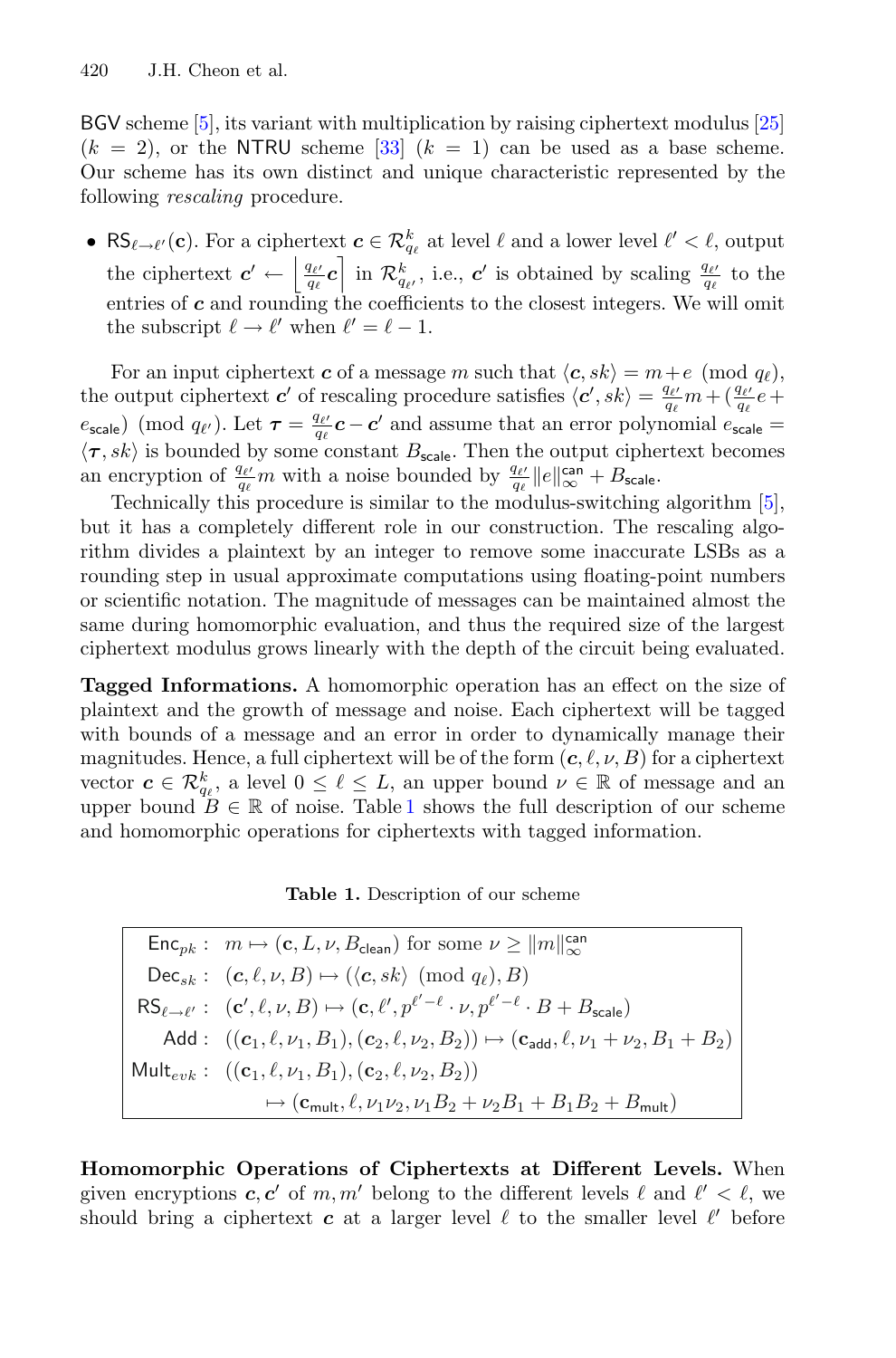homomorphic operation. There are two candidates: simple modular reduction and the RS procedure. It should be chosen very carefully by considering the scale of messages because the simple modular reduction  $c \mapsto c \pmod{q_{\ell}}$  preserves the plaintext while RS procedure changes the plaintext from m to  $\frac{q_{\ell}}{q_{\ell}}m$  as in Fig. [3.](#page-12-0) Throughout this paper, we perform simple modulus reduction to the smaller modulus before computation on ciphertexts at different levels unless stated otherwise.



<span id="page-12-0"></span>**Fig. 3.** Rescaling and simple modular reduction

#### <span id="page-12-1"></span>**3.4 Concrete Construction of RLWE-based HE Scheme**

The performance of our construction and the noise growth depend on the base HE scheme. Moreover, a more accurate noise estimation can be done if we choose a specific one. We take the BGV scheme [\[5\]](#page-26-7) with multiplication method by raising ciphertext modulus [\[25\]](#page-27-3) as the underlying scheme of our concrete construction and implementation. From Costache and Smart's comparison [\[14](#page-26-13)], it seems to be the most efficient among the existing RLWE-based schemes.

For security and simplicity, we will use *power-of-two* degree cyclotomic rings. In this case, the dual ideal  $\mathcal{R}^{\vee} = N^{-1} \cdot \mathcal{R}$  of  $\mathcal{R} = \mathbb{Z}[X]/(X^N + 1)$  is simply a scaling of the ring. The RLWE problem is informally described by transforming samples  $(a, b = a \cdot s' + e') \in \mathcal{R}_q \times \mathcal{R}_q^{\vee}$  into  $(a, b = a \cdot s + e) \in \mathcal{R}_q \times \mathcal{R}_q$  where  $s = s' \cdot N \in \mathcal{R}$  and  $e = e' \cdot N \in \mathcal{R}$ , so that the coefficients of e can be sampled independently from the discrete Gaussian distribution.

We will also choose the ring of Gaussian integers  $\mathbb{Z}[i]$  as a discrete subspace of C for implementation. Another advantage of power-of-two degree cyclotomic rings is the efficient rounding operation  $\lfloor \cdot \rceil_{\mathcal{R}^{\vee}}$  in dual fractional ideal  $\mathcal{R}^{\vee}$ . Since the columns of matrix  $CRT_M$  defined in Sect. [2.2](#page-6-0) are mutually orthogonal, the encoding of plaintext can be efficiently done by rounding coefficients to the nearest integers after multiplication with the matrix  $CRT_M^{-1}$ .

We adopt the notation of some distributions on from [\[25\]](#page-27-3). For a real  $\sigma > 0$ ,  $DG(\sigma^2)$  samples a vector in  $\mathbb{Z}^N$  by drawing its coefficient independently from the discrete Gaussian distribution of variance  $\sigma^2$ . For an positive integer h,  $HWT(h)$  is the set of signed binary vectors in  $\{0, \pm 1\}^N$  whose Hamming weight is exactly h. For a real  $0 \leq \rho \leq 1$ , the distribution  $\mathcal{Z}O(\rho)$  draws each entry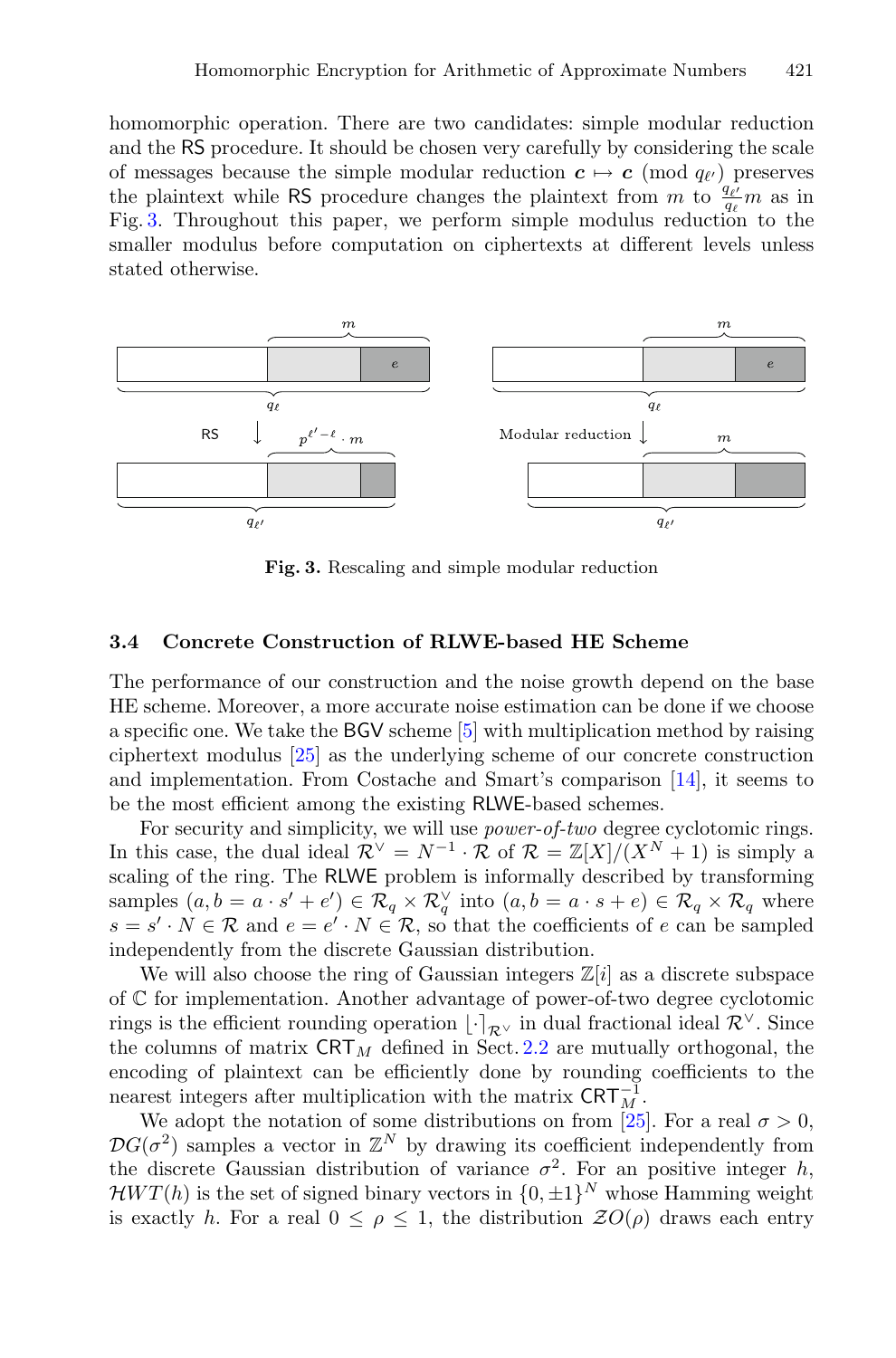in the vector from  $\{0, \pm 1\}^N$ , with probability  $\rho/2$  for each of  $-1$  and  $+1$ , and probability being zero  $1 - \rho$ .

- KeyGen $(1^{\lambda})$ .
	- Given the security parameter  $\lambda$ , choose a power-of-two  $M = M(\lambda, q_L)$ , an integer  $h = h(\lambda, q_L)$ , an integer  $P = P(\lambda, q_L)$  and a real value  $\sigma =$  $\sigma(\lambda, q_L)$ .
	- Sample  $s \leftarrow \mathcal{H}WT(h)$ ,  $a \leftarrow \mathcal{R}_{q_L}$  and  $e \leftarrow DG(\sigma^2)$ . Set the secret key as  $sk \leftarrow (1, s)$  and the public key as  $pk \leftarrow (b, a) \in \mathcal{R}_{q_L}^2$  where  $b \leftarrow -as + e$  $\pmod{q_L}$ .
	- Sample  $a' \leftarrow \mathcal{R}_{P \cdot q_L}$  and  $e' \leftarrow \mathcal{D}G(\sigma^2)$ . Set the evaluation key as  $evk \leftarrow$  $(b', a') \in \mathcal{R}_{P,q_L}^2$  where  $b' \leftarrow -a's + e' + Ps^2 \pmod{P \cdot q_L}$ .
- Ecd( $z; \Delta$ ). For a  $(N/2)$ -dimensional vector  $z = (z_j)_{j \in T} \in \mathbb{Z}[i]^{N/2}$  of Gaussian integers, compute the vector  $\left[\Delta \cdot \pi^{-1}(z)\right]_{\sigma(\mathcal{R})}$ . Return its inverse with respect to canonical embedding map.
- Dcd $(m; \Delta)$ . For an input polynomial  $m(X) \in \mathcal{R}$ , compute the corresponding vector  $\pi \circ \sigma(m)$ . Return the closest vector of Gaussian integers  $z = (z_j)_{j \in T} \in$  $\mathbb{Z}[i]^{N/2}$  after scaling, i.e.,  $z_j = \left[\Delta^{-1} \cdot m(\zeta_M^j)\right]$  for  $j \in T$ .
- Enc<sub>pk</sub> $(m)$ . Sample  $v \leftarrow \mathcal{Z}O(0.5)$  and  $e_0, e_1 \leftarrow \mathcal{D}G(\sigma^2)$ . Output  $v \cdot pk + (m +$  $(e_0, e_1) \pmod{q_L}$ .
- Dec<sub>sk</sub>(*c*). For  $c = (b, a)$ , output  $b + a \cdot s \pmod{q_\ell}$ .
- Add $(c_1, c_2)$ . For  $c_1, c_2 \in \mathcal{R}_{q_\ell}^2$ , output  $c_{\mathsf{add}} \leftarrow c_1 + c_2 \pmod{q_\ell}$ .
- Mult<sub>evk</sub>( $c_1, c_2$ ). For  $c_1 = (b_1, a_1), c_2 = (b_2, a_2) \in \mathcal{R}_{q_\ell}^2$ , let  $(d_0, d_1, d_2) =$  $(b_1b_2, a_1b_2 + a_2b_1, a_1a_2) \pmod{q_\ell}$ . Output  $c_{\text{mult}} \leftarrow (d_0, d_1) + [P^{-1} \cdot d_2 \cdot evk]$  $\pmod{q_\ell}.$
- RS<sub> $\ell \rightarrow \ell'(\mathbf{c})$ . For  $\mathbf{c} \in \mathcal{R}_{q_{\ell}}^2$ , output  $\mathbf{c}' \leftarrow \left[\frac{q_{\ell'}}{q_{\ell}} \mathbf{c}\right] \in (\text{mod } q'_{\ell}).$ </sub>

Throughout this paper, we use non-integral polynomial as plaintext for convenience of analysis, so that a ciphertext  $(c \in \mathcal{R}_{q_{\ell}}^2, \ell, \nu, B)$  will be called a valid encryption of  $m \in S$  if  $||m||_{\infty}^{\text{can}} \leq \nu$  and  $\langle c, sk \rangle = m + e \pmod{q_\ell}$  for some polynomial  $e \in \mathcal{S}$  with  $||e||_{\infty}^{\text{can}} \leq B$ . The following lemmas give upper bounds on noise growth after encryption, rescaling and homomorphic operations. See Appendix [B](#page-24-1) for proofs.

<span id="page-13-2"></span>**Lemma 1 (Encoding and Encryption).** *Encryption noise is bounded by*  $B_{\text{clean}} = 8\sqrt{2}\sigma N + 6\sigma\sqrt{N} + 16\sigma\sqrt{hN}$ . If  $c \leftarrow \text{Enc}_{pk}(m)$  and  $m \leftarrow \text{Ecd}(z;\Delta)$ *for some*  $z \in \mathbb{Z}[i]^{N/2}$  *and*  $\Delta > N + 2B_{\text{clean}}$ *, then*  $Dcd(Dec_{sk}(c)) = z$ *.* 

<span id="page-13-0"></span>**Lemma 2 (Rescaling).** Let  $(c, \ell, \nu, B)$  be an encryption of  $m \in S$ . Then  $(c', \ell', p^{\ell'-\ell} \cdot \nu, p^{\ell'-\ell} \cdot B + B_{scale})$  *is a valid encryption of*  $p^{\ell'-\ell} \cdot m$  *for*  $c' \leftarrow RS_{\ell \rightarrow \ell'}(c)$ *and*  $B_{\text{scale}} = \sqrt{N/3} \cdot (3 + 8\sqrt{h}).$ 

<span id="page-13-1"></span>**Lemma 3 (Addition/Multiplication).** Let  $(c_i, \ell, \nu_i, B_i)$  be encryptions of  $m_i \in \mathcal{S}$  for  $i = 1, 2$ , and let  $c_{\text{add}} \leftarrow \text{Add}(c_1, c_2)$  and  $c_{\text{mult}} \leftarrow \text{Mult}_{evk}(c_1, c_2)$ . *Then*  $(c_{add}, \ell, \nu_1+\nu_2, B_1+B_2)$  *and*  $(c_{mult}, \ell, \nu_1\nu_2, \nu_1B_2+\nu_2B_1+B_1B_2+B_{mult}(\ell))$ *are valid encryptions of*  $m_1 + m_2$  *and*  $m_1m_2$ *, respectively, where*  $B_{\mathsf{ks}} = 8\sigma N/\sqrt{3}$  $\label{eq:1} \begin{aligned} \textit{and } B_\mathsf{mult}(\ell) = P^{-1} \cdot q_\ell \cdot B_\mathsf{ks} + B_\mathsf{scale}. \end{aligned}$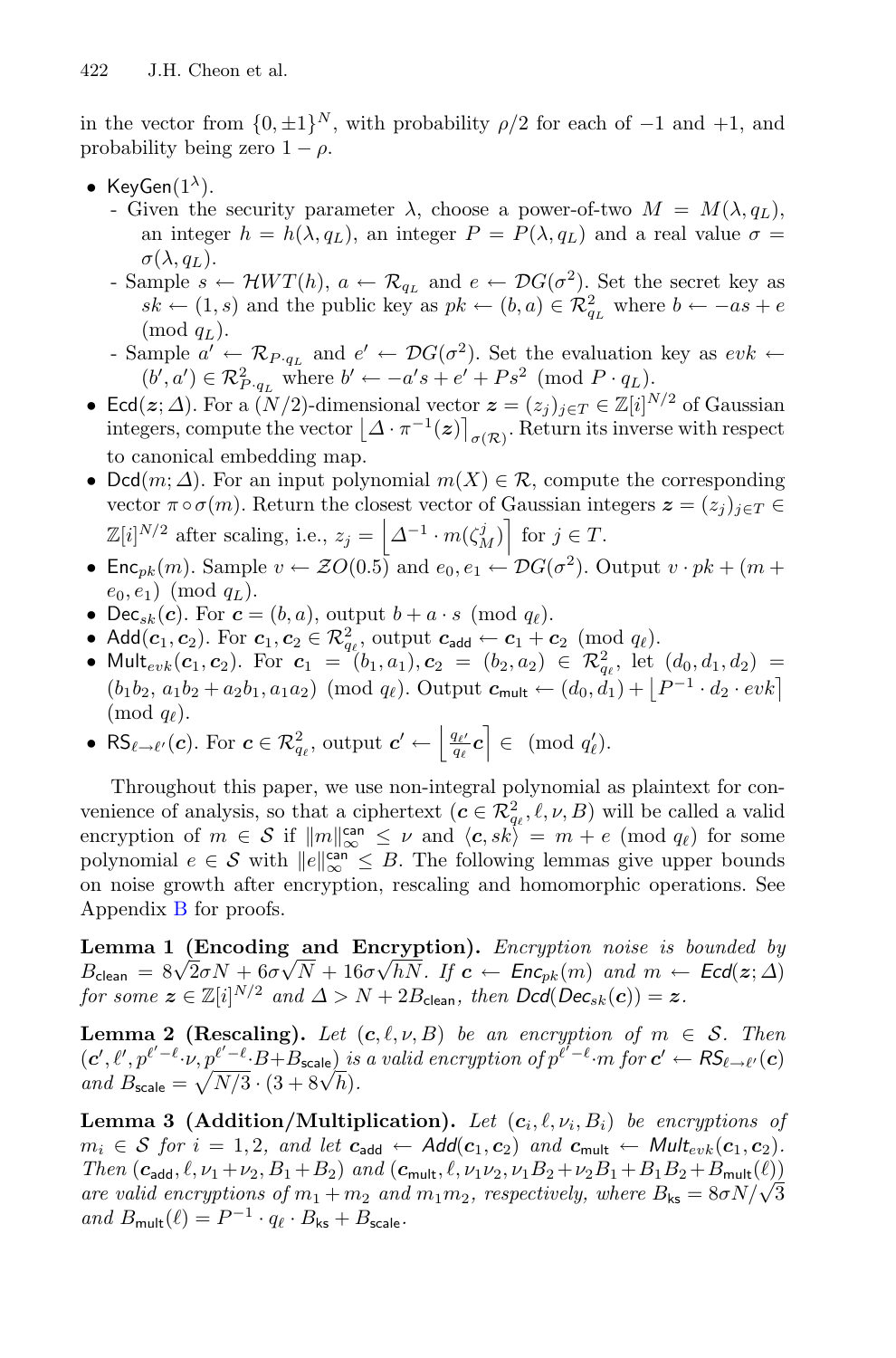**Permutations over the Plaintext Slots.** It is known that the Galois group  $\mathcal{G}al = \mathcal{G}al(\mathbb{Q}(\zeta_M)/\mathbb{Q})$  consists of the mappings  $\kappa_k: m(X) \mapsto m(X^k)$ (mod  $\Phi_M(X)$ ) for a polynomial  $m(X) \in \mathcal{R}$  and all k co-prime with M, and that it is isomorphic to  $\mathbb{Z}_M^*$ . As describe in [\[24](#page-27-15)], applying the transformation  $\kappa_k$ to the polynomials is very useful for the permutation on a vector of plaintext values.

For example, a plaintext polynomial  $m(X)$  is decoded into a vector of evaluations at the specific points, i.e.,  $(m(\zeta_M^j))_{j\in T}$  for a subgroup T of  $\mathbb{Z}_M^*$  satisfying  $\mathbb{Z}_M^*/T = \{\pm 1\}$ . For any  $i, j \in T$ , there is an element  $\kappa_k \in \mathcal{G}$ al which sends an element in the slot of index  $i$  to an element in the slot of index  $j$ . That is, for a vector of plaintext values  $z = (z_i)_{i \in T} \in \mathbb{C}^{N/2}$  with the corresponding polynomial  $m(X) = \sigma^{-1} \circ \pi^{-1}(z)$ , if  $k = j^{-1} \cdot i \pmod{M}$  and  $m' = \kappa_k(m)$ , then we have  $z_j' = m'(\zeta_M^j) = m(\zeta_M^{jk}) = m(\zeta_M^i) = z_i$ . Hence the element in the slot of index j of  $m'$  is the same as that in the slot of index i of m.

Given an encryption *c* of a message  $m \in \mathcal{R}$  with a secret key  $sk = (1, s)$ , we denote  $\kappa_k(c)$  the vector obtained by applying  $\kappa_k$  to the entries of ciphertext *c*. It follows from [\[24\]](#page-27-15) that  $\kappa_k(c)$  is a valid encryption of  $\kappa_k(m)$  with respect to the secret  $\kappa_k(s)$ . In addition, the key-switching technique can be applied to the ciphertext  $\kappa_k(c)$  in order to get an encryption of the same message with respect to the original secret s.

**Relative Error.** The decryption result of a ciphertext is an approximate value of plaintext, so the noise growth from homomorphic operations may cause some negative effect such as loss of significance. Hence it needs to dynamically manage the bound of noise of ciphertexts for a correct understanding of the outputs. A full ciphertext  $(c, \ell, \nu, B)$  contains upper bounds of plaintext and noise, but sometimes it is convenient to consider the relative error defined by  $\beta = B/\nu$ .

For example, it is easy to see that the addition of ciphertexts with relative errors  $\beta_i = B_i/\nu_i$  produces a ciphertext with a relative error bounded by  $\max_i {\beta_i}$ . In other case, if we multiply two ciphertexts  $(c_1, \ell, \nu_1, B_1), (c_2, \ell, \nu_2, B_2)$  and scale down to a lower level  $\ell'$  (as floating-point multiplication does), it produces a ciphertext at level  $\ell'$  with a relative error

$$
\beta' = \beta_1 + \beta_2 + \beta_1 \beta_2 + \frac{B_{\text{mult}}(\ell) + p^{\ell-\ell'} \cdot B_{\text{scale}}}{\nu_1 \nu_2}
$$

from Lemmas [2](#page-13-0) and [3.](#page-13-1) This relative error is very close to  $\beta_1 + \beta_2$  similar to the case of unencrypted floating-point multiplication under an appropriate choice of parameter and level.

### <span id="page-14-0"></span>**4 Homomorphic Evaluation of Approximate Arithmetic**

In this section, we describe some algorithms for evaluating some circuits commonly used in practical applications and analyze error growth of an output ciphertext based on our concrete construction. We start with the homomorphic evaluations of typical circuits such as addition and multiplication by constants,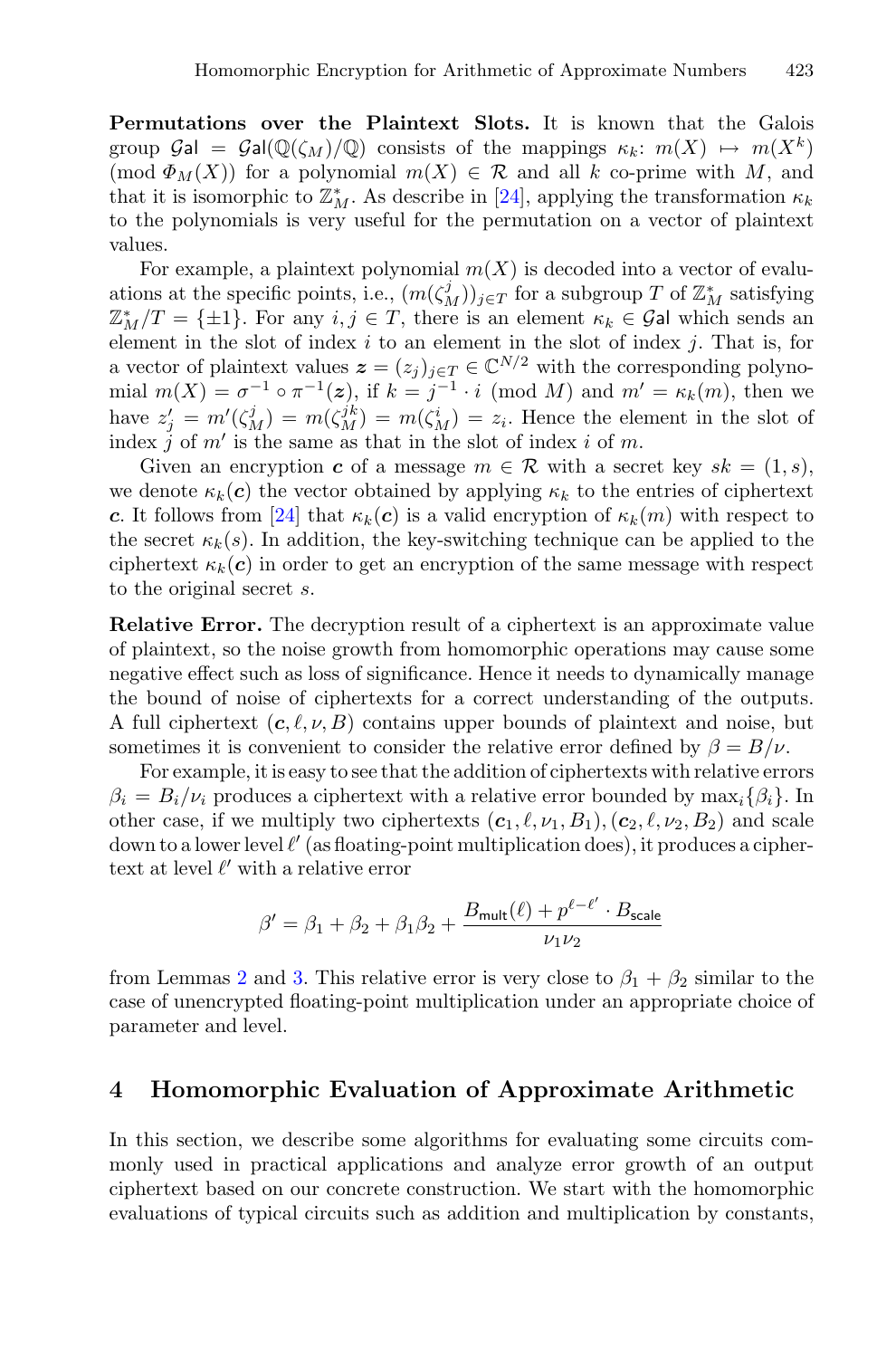monomial, and polynomial. These can be extended to approximate series for analytic functions such as multiplicative inverse and exponential function. The required parameters and precision of results will be also analyzed together.

For the convenience of analysis, we will assume that the term  $\beta_1\beta_2$  +  $(B_{\text{mult}}(\ell) + p^{\ell-\ell'} \cdot B_{\text{scale}})/(\nu_1 \nu_2)$  is always bounded by a fixed constant  $\beta_*$ , so the relative error of ciphertext  $c' \leftarrow \mathsf{RS}_{\ell \to \ell'}(\mathsf{Mult}(\mathbf{c}_1, \mathbf{c}_2))$  satisfies the inequality  $\beta' \leq \beta_1 + \beta_2 + \beta_*$ . We will discuss about the choice of  $\beta_*$  and check the validity of this assumption at the end of Sect. [4.1.](#page-15-0)

### <span id="page-15-0"></span>**4.1 Polynomial Functions**

The goal of this subsection is to suggest an algorithm for evaluating an arbitrary polynomial, and analyze its complexity and precision of output ciphertext. We start with the constant addition and multiplication functions  $f(x) = x + a$  and  $f(x) = ax$  for a constant  $a \in \mathcal{R}$ .

<span id="page-15-2"></span>Lemma 4 (Addition/Multiplication by Constant). Let  $(c, \ell, \nu, B)$  be an *encryption of*  $m \in \mathcal{S}$ *. For a constant*  $a \in \mathcal{R}$ *, let*  $c_a \leftarrow c + (a, 0) \pmod{q_\ell}$  and  $c_m \leftarrow a \cdot c \pmod{q_\ell}$ . Then  $(c_a, \ell, \nu + \|a\|_{\infty}^{can}, B)$  and  $(c_m, \ell, \|a\|_{\infty}^{can} \cdot \nu, \|a\|_{\infty}^{can} \cdot B)$ *are valid encryptions of* m + a *and* am*, respectively.*

*Proof.* There is a polynomial  $e \in \mathcal{R}$  such that  $\langle c, sk \rangle = m + e \pmod{q_{\ell}}$  and  $||e||_{\infty}^{\text{can}} \leq B$ . It is obvious that  $\langle c_a, sk \rangle = a + \langle c, sk \rangle = (a+m) + e \pmod{q_\ell}$ . We also have  $\langle c_m, sk \rangle = a \cdot (m + e) = am + ae \pmod{q_\ell}$  and  $||a \cdot e||_{\infty}^{\text{can}} \le ||a||_{\infty}^{\text{can}} \cdot B$ . П

Now we describe an algorithm to evaluate the power polynomial  $x^d$  for a power of two integer d. For simplicity, we assume that the bound  $\nu$  of message  $m$  is equal to the base  $p$ .

For an input polynomial  $m \in \mathcal{R}$  of size  $||m||_{\infty}^{\text{can}} \leq p$ , Algorithm [1](#page-15-1) repeatedly performs the rescaling procedure after each of squaring step to maintain the size of message, thus the output of Algorithm [1](#page-15-1) is an encryption of the scaled value  $p \cdot f(m/p) = m^d/p^{d-1}$ . The following lemma explains the correctness of Algorithm [1](#page-15-1) and gives the relative error of the output ciphertext.

### <span id="page-15-3"></span><span id="page-15-1"></span>**Algorithm 1.** Power polynomial  $f(x) = x<sup>d</sup>$  of power-of-two degree

1: **procedure** POWER( $c \in \mathcal{R}_{q_{\ell}}^2, d = 2^r$ ) 2:  $c_0 \leftarrow c$ <br>3: for  $j =$ for  $j = 1$  to r **do** 4:  $c_j \leftarrow \mathsf{RS}(\mathsf{Mult}(c_{j-1}, c_{j-1}))$ <br>5: **end for** 5: **end for** 6: **return**  $c_r$ 7: **end procedure**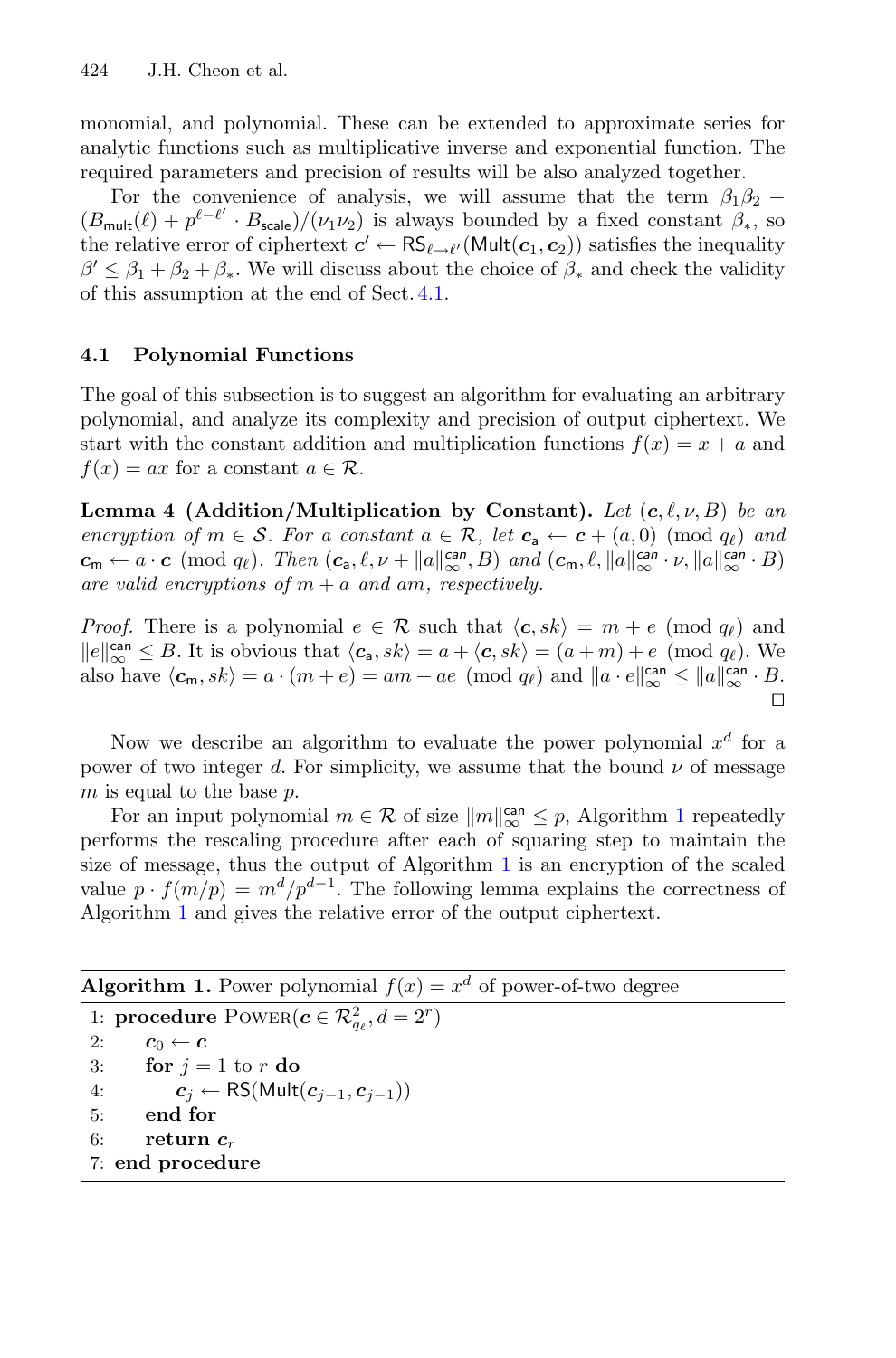**Lemma 5.** Let  $(c, \ell, p, \beta_0 \cdot p)$  *be an encryption of*  $m \in S$  *and d be a power-of-two integer. Then Algorithm [1](#page-15-1) outputs a valid encryption*  $(c_r, \ell - r, p, \beta_d \cdot p)$  *of*  $m^d/p^{d-1}$  *for some real number*  $\beta_d \leq d \cdot \beta_0 + (d-1) \cdot \beta_*$ .

*Proof.* We argue by induction on j. It is easy to see that  $(c_j, \ell - j, p, \beta_{2^j} \cdot p)$  is an encryption of  $m^{2^j}/p^{2^j-1}$  for some real number  $\beta_{2^j} \leq 2 \cdot \beta_{2^{j-1}} + \beta_*$ . After r iterations, it produces an encryption  $(c_r, \ell - r, p, \beta_{2r} \cdot p)$  of  $m^{2^r}/p^{2^r-1}$  for some  $\beta_{2r}$  such that  $\beta_{2r} \leq 2^r \cdot \beta_0 + (2^r - 1) \cdot \beta_*$ .

Algorithm [1](#page-15-1) can be extended to an algorithm which evaluates an arbitrary polynomial. Similar to the previous case, this extended algorithm outputs an encryption of the scaled value  $p \cdot f(m/p) = m^d/p^{d-1}$ .

**Lemma 6.** *Let*  $(c, \ell, p, B)$  *be an encryption of*  $m \in S$  *and let d be a positive integer. Then one can compute a valid encryption*  $(c', \ell - \lceil \log d \rceil, p, \beta_d \cdot p)$  *of*  $m^d/p^{d-1}$  *for some real number*  $\beta_d \leq d \cdot \beta_0 + (d-1) \cdot \beta_*$ .

<span id="page-16-0"></span>**Lemma 7 (Polynomial).** Let  $f(x) = \sum_{j=0}^{d} a_j x^j$  be a nonzero polynomial of *coefficients*  $a_j$  *in*  $\mathcal R$  *and of degree d. Let*  $(c, \ell, p, \beta_0 \cdot p)$  *be an encryption of*  $m\mathcal S$ . *Then one can compute a valid encryption*  $(c', \ell - \lceil \log d \rceil, M_f, \beta_d \cdot M_f)$  *of*  $p \cdot f(m/p)$  $for M_f = p \cdot \sum_{j=0}^d ||a_j||_{\infty}^{can}$  and for some real number  $\beta_d \leq d \cdot \beta_0 + (d-1) \cdot \beta_*$ .

If the relative error of input ciphertext satisfies  $\beta_0 \leq \beta_*$ , the relative error of the resulting ciphertext is bounded by  $\beta_d \leq d \cdot \beta_0 + (d-1) \cdot \beta_* \leq 2d \cdot \beta_0$ . Hence, the precision loss is bounded by  $(\log d + 1)$  bits, which is comparable to loss of significance occurring in unencrypted numerical computations. The evaluation of polynomial of degree  $d$  can be done in  $d$  homomorphic multiplications between ciphertext of depth  $r = \lceil \log d \rceil$  by computing the encryptions of  $m, m^2/p, \ldots, m^d/p^{d-1}$  simultaneously. We may apply the Paterson-Stockmeyer algorithm [\[37\]](#page-28-7) to the evaluation procedure. Then a degree d polynomial can be evaluated using  $O(\sqrt{d})$  multiplications, which gives a similar upper bound on relative error as the naive approach.

Let us return to the assumption  $\beta_1 \beta_2 + (B_{\text{mult}}(\ell) + p^{\ell-\ell'}, B_{\text{scale}})/(\nu_1 \nu_2) \leq \beta_*$ . We will choose  $\beta_*$  as an upper bound of relative errors of fresh ciphertexts in our scheme. After evaluation of circuits of depth less than  $(L-1)$ , the resulting ciphertext will have a relative error less than  $2^L \cdot \beta_*$ . It means that the first term  $\beta_1 \beta_2$  will be bounded by  $2^{L+1} \cdot \beta_*^2$  after evaluation. The condition  $2^{L+1} \cdot \beta_*^2 \leq \frac{1}{2} \beta_*$ , or equivalently  $\beta_* \leq 2^{-L-2}$ , seems to be natural; otherwise the relative error becomes  $2^{L+1} \cdot \beta_* \geq 2^{-1}$  after evaluation, so the decryption result will have almost no information. Thus we have  $\beta_1 + \beta_2 \leq \frac{1}{2}\beta_*$ . The second term is equal to  $(p^{\ell'-\ell} \cdot B_{\text{mult}}(\ell) + B_{\text{scale}})/\nu'$  where  $\nu' = p^{\ell'-\ell} \cdot \nu_1 \nu_2$  is the message bound of new ciphertext obtained by rescaling after multiplication. The numerator is asymptotically bounded by  $p^{\ell^{\prime}-\ell} \cdot B_{\text{mult}}(\ell) + B_{\text{scale}} = O(N)$ . If the message bound always satisfies  $\nu' \geq p$  as in our algorithms, the second term is  $(B_{\text{mult}}(\ell) + p^{\ell-\ell'})$ .  $B_{\text{scale}}/(\nu_1 \nu_2) = O(p^{-1} \cdot N)$  which is smaller than a half of relative error of fresh ciphertext because  $\beta_* \geq p^{-1} \cdot B_{\text{clean}} = \Omega(p^{-1} \cdot \sigma N)$ .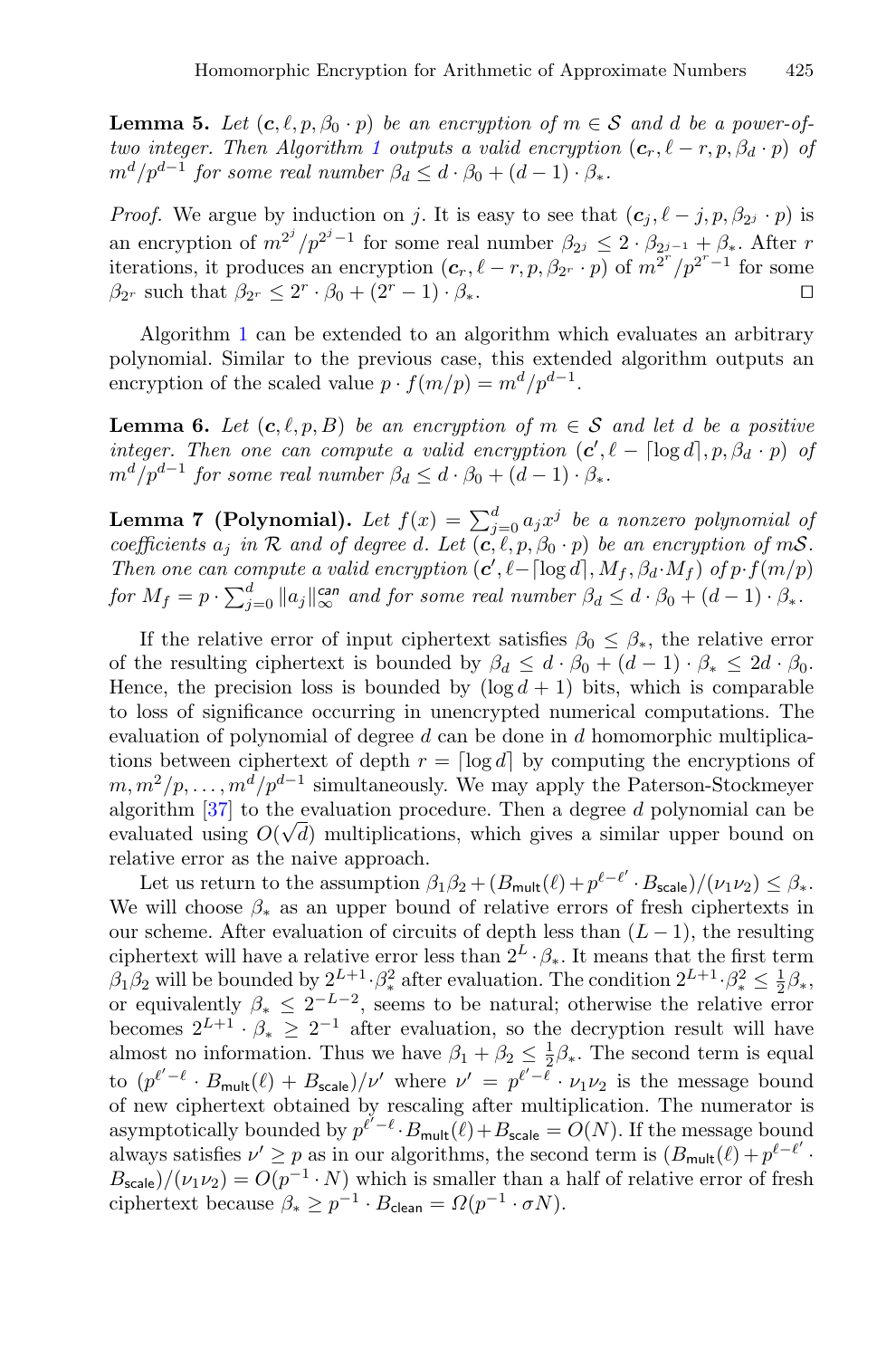#### **4.2 Approximate Polynomials and Multiplicative Inverse**

We now homomorphically evaluate complex analytic functions  $f(x)$  using their Taylor decomposition  $f(x) = T_d(x) + R_d(x)$  for  $T_d(x) = \sum_{j=0}^d \frac{f^{(j)}(0)}{j!} x^j$  and  $R_d(x) = f(x) - T_d(x)$ . Lemma [7](#page-16-0) can be utilized to evaluate the rounded polynomial of scaled Taylor expansion  $[p^u \cdot T_d] (x)$  of  $f(x)$  for some non-negative integers u and d, which outputs an approximate value of  $p^{u+1} \cdot f(m/p)$ . The bound of error is obtained by aggregating the error occurring during evaluation, the rounding error and the error of the remainder term  $p^{u+1} \cdot R_d(m/p)$ . In the case of RLWE-based constructions, we should consider the corresponding plaintext vector  $\pi \circ \sigma(m) = (z_i)_{i \in T}$  and convergence of series in each slot.

As an example, the exponential function  $f(x) = \exp(x)$  has the Taylor polynomial  $T_d(x) = \sum_{j=0}^d \frac{1}{j!} x^j$  and the remaining term is bounded by  $|R_d(x)| \leq$  $\frac{e}{(d+1)!}$  when  $|x| \leq 1$ . Assume that we are given an encryption  $(c, \ell, p, \beta_0 \cdot p)$  of m. With the input ciphertext *c* and the polynomial  $[p^u \cdot T_d](x)$ , one can compute an encryption of  $p^{u+1} \cdot T_d(m/p)$ . We see that an error of the resulting ciphertext is bounded by

$$
dp + p^{u+1} \cdot \sum_{j=1}^{d} \frac{1}{j!} (j \cdot \beta_0 + (j-1)\beta_*) \le dp + p^{u+1} \cdot (e\beta_0 + \beta_*).
$$

If we write  $\exp(m/p) := \sigma^{-1} \circ \pi^{-1}((\exp(z_i/p))_{i \in T})$ , the output ciphertext can be also viewed as an encryption of  $p^{u+1} \cdot \exp(m/p)$  of the form  $(c', \ell - \lceil \log d \rceil, \nu', B')$ for  $\nu' = p^{u+1} \cdot e$  and  $B' = dp + p^{u+1} \cdot (e\beta_0 + \beta_* + \frac{e}{(d+1)!})$ , and its relative error is bounded by  $\beta' \leq (\beta_0 + \beta_* \cdot e^{-1}) + (p^{-u} \cdot d \cdot e^{-1} + \frac{1}{(d+1)!})$ . If  $\beta_0 \geq \beta_*$ , then we may take integers d and u satisfying  $(d+1)! \geq 4\beta_0^{-1}$  and  $p^u \geq 2\beta_0^{-1} \cdot d$  to make the relative error less than  $2\beta_0$ . In this case, the precision loss during evaluation of exponential function is less than one bit.

In the case of multiplicative inverse, we adopt an algorithm described in [\[8](#page-26-14)] to get a better complexity. Assuming that a complex number x satisfies  $|\hat{x}| \leq 1/2$ for  $\hat{x} = 1 - x$ , we get

$$
x(1+\hat{x})(1+\hat{x}^2)(1+\hat{x}^{2^2})\cdots(1+\hat{x}^{2^{r-1}})=1-\hat{x}^{2^r}.
$$
 (1)

<span id="page-17-0"></span>Note that  $|\hat{x}^{2^r}| \leq 2^{-2^r}$ , and it converges to one as r goes to infinity. Hence,  $\prod_{j=0}^{r-1}(1+\hat{x}^{2^j})=x^{-1}(1-\hat{x}^{2^r})$  can be considered as an approximate multiplicative inverse of  $x$  with  $2^r$  bits of precision.

For homomorphic evaluation, we change a scale and assume that a complex number  $z_j$  satisfies  $|\hat{z}_j| \leq p/2$  for  $\hat{z}_j = p - z_j$ . The standard approach starts by normalizing those numbers to be in the unit interval by setting  $x = z_i/p$ . Since we cannot multiply fractions over encrypted data, the precision point should move to the left for each term of [\(1\)](#page-17-0). That is, we multiply both sides of the Eq. [\(1\)](#page-17-0) by  $p^{2^r}$  and then it yields

$$
z_j(p+\hat{z}_j)(p^{2^1}+\hat{z}_j^{2^1})(p^{2^2}+\hat{z}_j^{2^2})\cdots(p^{2^{r-1}}+\hat{z}_j^{2^{r-1}})=p^{2^r}-\hat{z}_j^{2^r}.
$$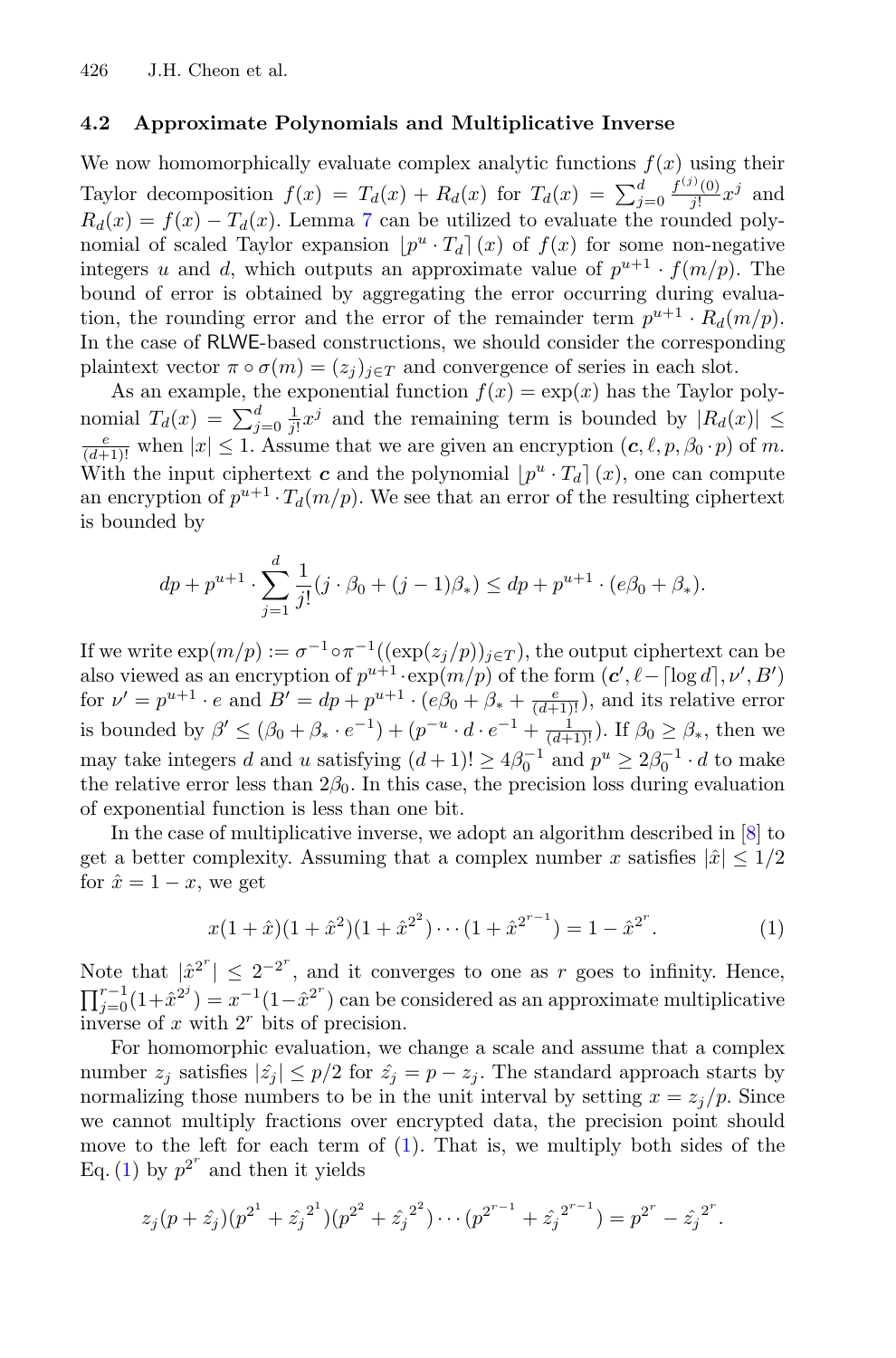Therefore, the product  $p^{-2^r} \cdot \prod_{i=0}^{r-1} (p^{2^i} + z_j^{2^i})$  can be seen as the approximate inverse of  $z_j$  with 2<sup>r</sup> bits of precision. Let  $\hat{\mathbf{z}} = (\hat{z}_j)_{j \in T}$  and  $\mathbf{z}^{-1} = (z_j^{-1})_{j \in T}$ . Algorithm [2](#page-18-0) takes an encryption of  $\hat{m} = \sigma^{-1} \circ \pi^{-1}(\hat{z})$  as an input and outputs an encryption of its scaled multiplicative inverse  $p^2 \cdot (\sigma^{-1} \circ \pi^{-1}(\mathbf{z}^{-1}))$  by evaluating the polynomial  $\prod_{j=0}^{r-1}(p^{2^j} + m^{2^j})$ . The precision of the resulting ciphertext and the optimal iterations number  $r$  will be analyzed in the following lemma.

# <span id="page-18-0"></span>**Algorithm 2.** Inverse function  $f(x) = x^{-1}$

1: **procedure**  $INVERSE(c \in \mathcal{R}_{q_{\ell}}^2, r)$ 2:  $\mathbf{p} \leftarrow (p, 0)$ <br>3:  $\mathbf{c}_0 \leftarrow \mathbf{c}$ 3:  $c_0 \leftarrow c$ <br>4:  $v_1 \leftarrow p$ 4:  $v_1 \leftarrow p + c_0 \pmod{q_{\ell-1}}$ <br>5: **for**  $j = 1$  to  $r - 1$  **do** 5: **for**  $j = 1$  to  $r - 1$  **do**<br>6: **c**<sub>i</sub>  $\leftarrow$  RS(Mult(**c**<sub>i</sub> 6:  $c_j \leftarrow \mathsf{RS}(\mathsf{Mult}(c_{j-1}, c_{j-1}))$ <br>7:  $v_{j+1} \leftarrow \mathsf{RS}(\mathsf{Mult}(v_i, p+c))$ 7:  $v_{j+1} \leftarrow \text{RS}(\text{Mult}(v_j, p + c_j))$ <br>8: end for 8: **end for** 9: **return**  $v_r$ 10: **end procedure**

<span id="page-18-1"></span>**Lemma 8 (Multiplicative Inverse).** *Let*  $(c, \ell, p/2, B_0 = \beta_0 \cdot p/2)$  *be an*  $\hat{f}$  *encryption of*  $\hat{m} \in \mathcal{S}$  *and let*  $m = p - \hat{m}$ . Then Algorithm [2](#page-18-0) *outputs a valid encryption*  $(v_r, \ell - r, 2p, \beta \cdot 2p)$  *of*  $m' = p \cdot \prod_{i=0}^{r-1} (1 + (\hat{m}/p)^{2^i})$  *for some*  $\beta \leq \beta_0 + r\beta_*$ *.* 

*Proof.* From Lemma [4,](#page-15-2)  $(\mathbf{v}_1, \ell - 1, 3p/2, B_0)$  is a valid encryption of  $p + \hat{m}$  and its relative error is  $\beta'_1 = \beta_0/3$ . It also follows from Lemma [5](#page-15-3) that  $(c_j, \ell - j, 2^{-2^j} \cdot p, \beta_j \cdot \ell)$  $2^{-2^j} \cdot p$ ) is a valid encryption of  $\hat{m}^{2^j}/p^{2^j-1}$  for some real number  $\beta_j \leq 2^j \cdot (\beta_0 + \beta_*)$ , and so  $(p+c_j, \ell-j, (1+2^{-2^j})p, \beta_j \cdot 2^{-2^j} \cdot p)$  is a valid encryption of  $p+\hat{m}^{2^j}/p^{2^j-1} =$  $(p^{2^j} + \hat{m}^{2^j})/p^{2^j-1}$  with a relative error  $\beta'_j \leq \beta_j/(2^{2^j}+1) \leq 2^j \cdot (\beta_0 + \beta_*)/(2^{2^j}+1)$ , respectively.

Using the induction on  $j$ , we can show that

$$
\left(\pmb{v}_j,\ell-j,p\cdot\prod_{i=0}^{j-1}(1+2^{-2^i}),\beta_j''\cdot p\cdot\prod_{i=0}^{j-1}(1+2^{-2^i})\right)
$$

is a valid encryption of  $\prod_{i=0}^{j-1} (p^{2^i} + m^{2^i})/p^{2^j-2} = p \cdot \prod_{i=0}^{j-1} (1 + (m/p)^{2^i})$  with a relative error  $\beta_j'' \leq \sum_{i=0}^{j-1} \beta_i^j + (j-1) \cdot \beta_*$ . Note that the message is bounded by  $p \cdot \prod_{i=0}^{j-1} (1 + 2^{-2^i}) = (2p) \cdot (1 - 2^{-2^j}) < 2p$  and the relative error satisfies

$$
\beta_j'' \le \left(\sum_{i=0}^{j-1} \frac{2^i}{2^{2^i} + 1}\right) \cdot (\beta_0 + \beta_*) + (j-1) \cdot \beta_* \le \beta_0 + j \cdot \beta_*
$$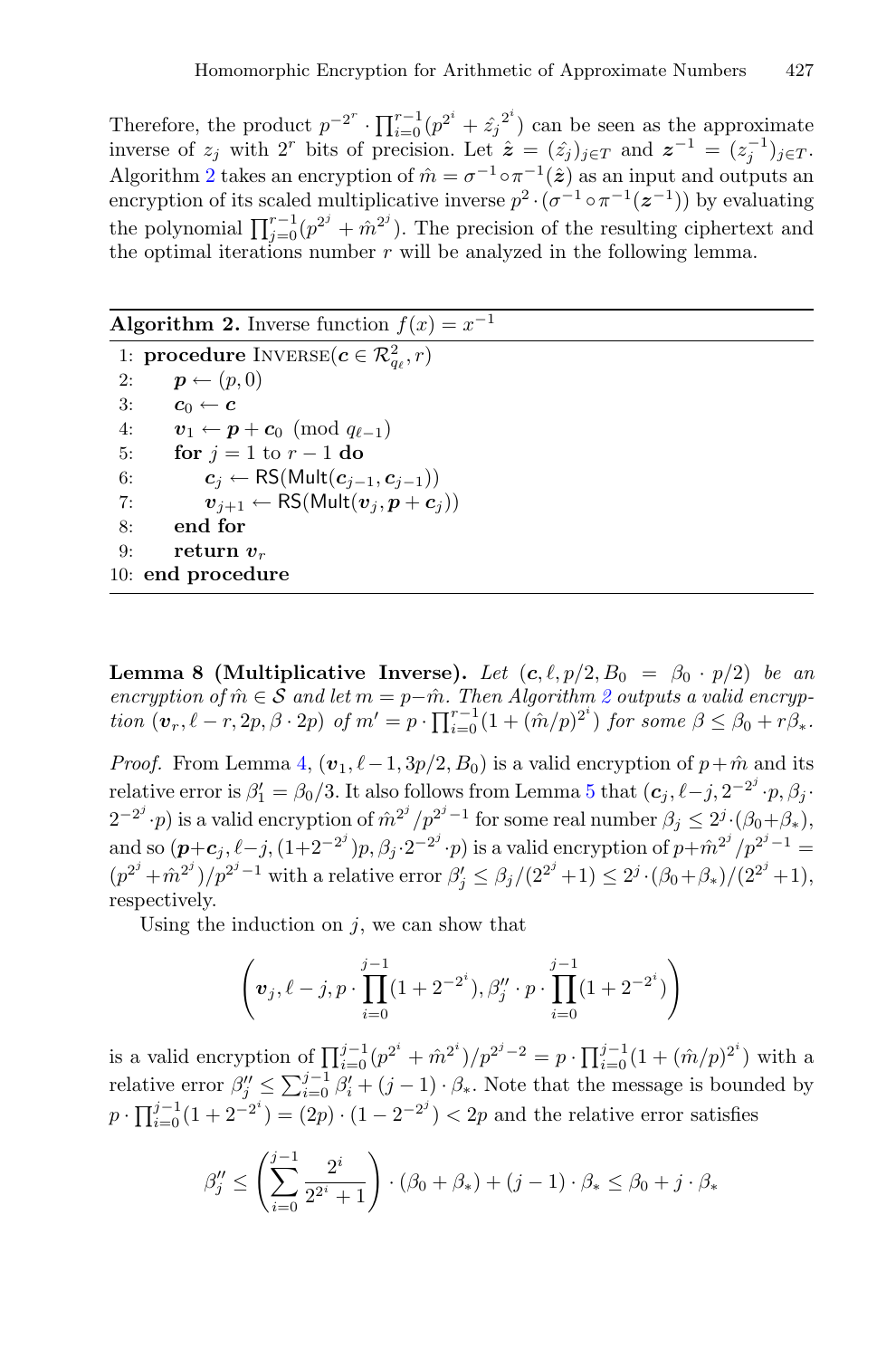from the fact that  $\sum_{i=0}^{\infty} \frac{2^{i}}{2^{i}+1} = 1$  $\sum_{i=0}^{\infty} \frac{2^{i}}{2^{i}+1} = 1$  $\sum_{i=0}^{\infty} \frac{2^{i}}{2^{i}+1} = 1$ . Therefore, the output  $v_r$  of Algorithm 2 represents a valid encryption  $(\boldsymbol{v}_r, \ell - r, 2p, \beta \cdot 2p)$  of  $m' = p \cdot \prod_{i=0}^{r-1} (1 + (\hat{m}/p)^{2^i})$ for some  $\beta \leq \beta_0 + r \cdot \beta_*$ .

Let  $m^{-1}(X) := \sigma^{-1} \circ \pi^{-1}(z^{-1})$  be the polynomial in S corresponding to  $z^{-1}$ . The output ciphertext  $(v_r, \ell-r, 2p, \beta \cdot 2p)$  of the previous lemma can be also viewed as an encryption of  $p^2 \cdot m^{-1}$ . The error bound is increased by the convergence error  $||p^2 \cdot m^{-1} - m'||_{\infty}^{\text{can}} = ||p^2 \cdot m^{-1} \cdot (\hat{m}/p)^{2^r}||_{\infty}^{\text{can}} \leq 2^{-2^r} \cdot 2p$ . Therefore, the ciphertext  $(v_r, \ell - r, 2p, (\beta + 2^{-2^r}) \cdot 2p)$  is a valid encryption of m' and its relative error is  $\beta + 2^{-2^r} \leq \beta_0 + r\beta_* + 2^{-2^r}$ , which is minimized when  $r\beta_* \approx 2^{-2^r}$ . Namely,  $r = \lceil \log \log \beta_*^{-1} \rceil$  yields the inequality  $\beta_0 + r\beta_* + 2^{-2^r} \le$  $\beta_0 + 2r\beta_* = \beta_0 + 2\lceil \log \log \beta_*^{-1} \rceil \cdot \beta_*$ . Thus the precision loss during evaluation of multiplicative inverse is less than one bit if  $2\lceil \log \log \beta_*^{-1} \rceil \cdot \beta_* \leq \beta_0$ .

The optimal iterations number  $r$  can be changed upon more/less information about the magnitude of  $\hat{m}$ . Assume that we have an encryption of message  $\hat{m}$  whose size is bounded by  $\|\hat{m}\|_{\infty}^{\text{can}} \leq \epsilon p$  for some  $0 < \epsilon < 1$ . By applying Lemma [8,](#page-18-1) we can compute an encryption of  $p \cdot \prod_{i=0}^{r-1} (1 + (m/p)^{2^i}) = (p^2 \cdot m^{-1}) \cdot$  $(1-(\hat{m}/p)^{2^r})$  with a relative error  $\beta \leq \beta_0 + r\beta_*$ , which is an approximate value of  $p^2 \cdot m^{-1}$  with an error bounded by  $\epsilon^{2^r} \cdot 2p$ . Then the optimal iterations number is  $r \approx \log \log \beta_*^{-1} - \log \log \epsilon^{-1}$  and the relative error becomes  $\beta \leq$  $\beta_0 + 2\lceil (\log \log \beta_*^{-1} - \log \log \epsilon^{-1}) \rceil \cdot \beta_*$  when  $r = \lceil (\log \log \beta_*^{-1} - \log \log \epsilon^{-1}) \rceil$ .

#### **4.3 Fast Fourier Transform**

Let  $d$  be a power of two integer and consider the complex primitive  $d$ -th root of unity  $\zeta_d = \exp(2\pi i/d)$ . For a complex vector  $\mathbf{u} = (u_0, \ldots, u_{d-1})$ , its discrete Fourier transform (DFT) is defined by the vector  $\mathbf{v} = (v_0, \ldots, v_{d-1}) \leftarrow \text{DFT}(\mathbf{u})$ where  $v_k = \sum_{j=0}^{d-1} \zeta_d^{jk} \cdot u_j$  for  $k = 0, \ldots, d-1$ . The DFT has a numerous applications in mathematics and engineering such as signal processing technology. The basic idea is to send the data to Fourier space, carry out Hadamard operations and bring back the computation result to a original domain via the inverse DFT. We denote by  $W_d(z)=(z^{j\cdot k})_{0\leq j,k\leq d}$  the Vandermonde matrix generated by  $\{z^k: 0 \le k < d\}$ . The DFT of *u* can be evaluated by the matrix multiplication  $DFT(u) = W_d(\zeta_d) \cdot u$ , but the complexity of DFT can be reduced down to  $O(d \log d)$  using FFT algorithm by representing the DFT matrix  $W_d(\zeta_d)$  as a product of sparse matrices.

Recently, Costache et al. [\[15](#page-26-11)] suggested an encoding method which sends the complex d-th root of unity to the monomial  $Y = X^{M/d}$  over cyclotomic ring  $\mathcal{R} = \mathbb{Z}[X]/(\Phi_M(X))$  for cryptosystem. Then homomorphic evaluation of DFT is simply represented as a multiplication of the matrix  $W_d(Y)$  to a vector of ciphertexts over polynomial ring.

On the other hand, our RLWE-based HE scheme can take advantage of batch technique as described in Sect. [3.2.](#page-8-0) In the slot of index  $k \in T$ , the monomial  $Y = X^{M/d}$  and matrix  $W_d(Y)$  are converted into  $\zeta_d^k$  and the DFT matrix  $W_d(\zeta_d^k)$ , respectively, depending on primitive root of unity  $\zeta_d^k$ . However,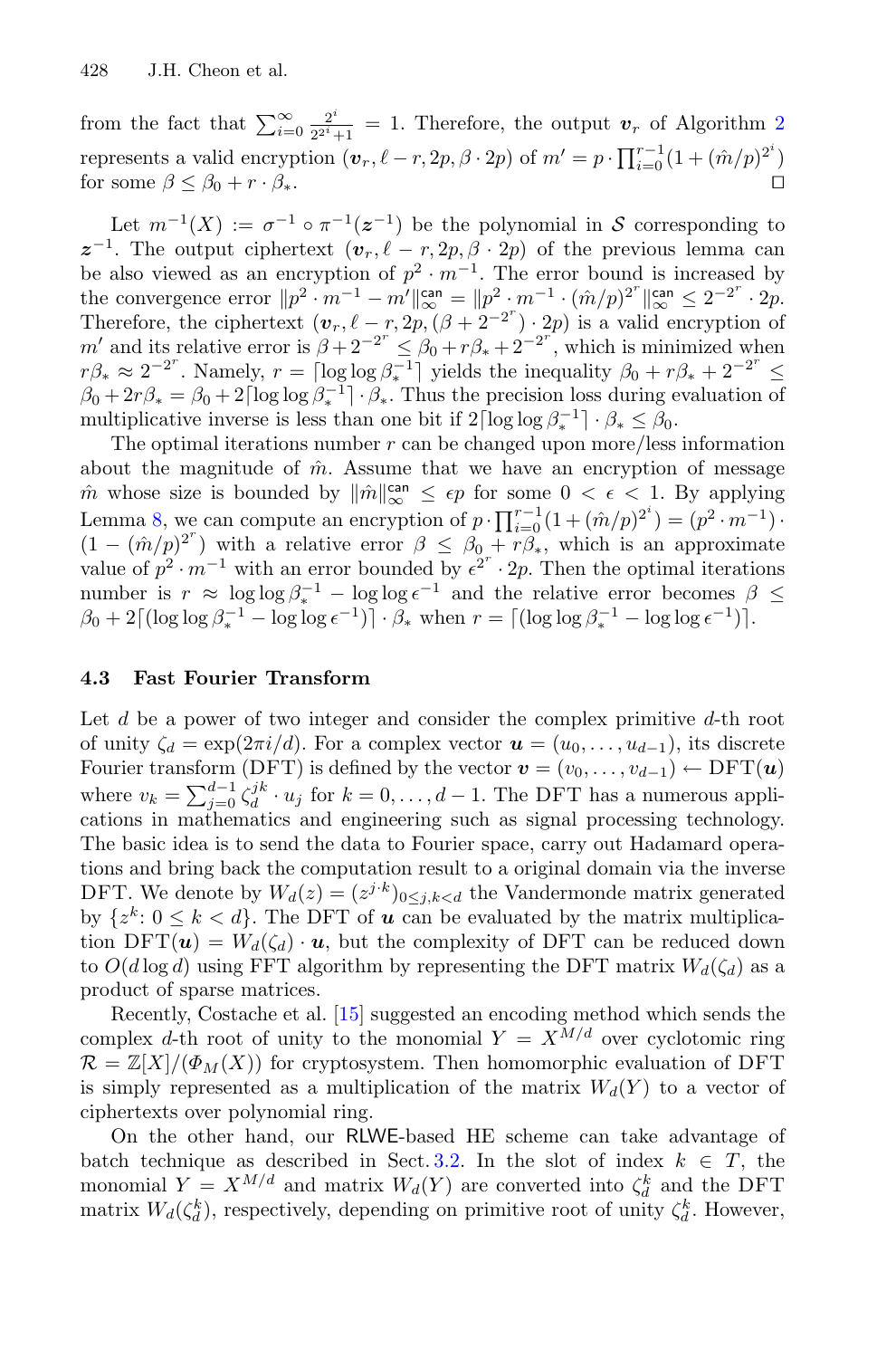our batching scheme is still meaningful because the evaluation result of whole pipeline consisting of DFT, Hadamard operations, and inverse DFT is independent of index k, even though  $W_d(Y)$  corresponds to the DFT matrices generated by different primitive d-th roots of unity.

It follows from the property of ordinary FFT algorithm that if  $(c_i, \ell, \nu, B)$ is an encryption of  $u_i$  for  $i = 0, \ldots, d - 1$  and  $\mathbf{v} = (v_0, \ldots, v_{d-1}) \leftarrow W_d(Y)$ . *u*, then the output of FFT algorithm using  $X^{M/d}$  instead of  $\zeta_d$  forms valid encryptions  $(c'_i, \ell, \sqrt{d} \cdot \nu, \sqrt{d} \cdot B)$ . Note that the precision of input ciphertexts is preserved as  $B/\nu$ . Our FFT algorithm takes a similar time with [\[15\]](#page-26-11) in the same parameter setting, but the amortized time is much smaller thanks to our own plaintext packing technique. In the evaluation of whole pipeline DFT-Hadamard multiplication-inverse DFT, one may scale down the transformed ciphertexts  $\partial_{\alpha}$  before Hadamard operations to maintain the magnitude of messages and reduce the required levels for whole pipeline.

The fast polynomial multiplication using the FFT algorithm is a typical example that computes the exact value using approximate arithmetic. In particular for the case of integral polynomials, the exact multiplication can be recovered from its approximate value since we know that their multiplication is also an integral polynomial. Likewise, when the output of a circuit has a specific format or property, it is possible to get the exact computation result from its sufficiently close approximation.

### <span id="page-20-0"></span>**5 Implementation Results**

In this section we describe how to select parameters for evaluating arithmetic circuits described in Sect. [4.](#page-14-0) We also provide implementation results with concrete parameters. Our implementation is based on the NTL C++ library running over GMP. Every experimentation was performed on a machine with an Intel Core i5 running at 2.9 GHz processor using a parameter set with 80-bit security level.

We need to set the ring dimension  $N$  that satisfies the security condition  $N \geq \frac{\lambda+110}{7.2} \log(P \cdot q_L)$  to get  $\lambda$ -bit security level. [\[25](#page-27-3),[32\]](#page-28-8) We note that  $P \cdot q_L$ is the largest modulus to generate evaluation key and it suffices to assume that P is approximately equal to  $q_L$ . In our implementation, we used the Gaussian distribution of standard deviation  $\sigma = 3.2$  to sample error polynomials, and set  $h = 64$  as the number of nonzero coefficients in a secret key  $s(X)$ .

**Evaluation of Typical Circuits.** In Table [2,](#page-21-0) we present the parameter setting and performance results for computing a power of a ciphertext, the multiplicative inverse of a ciphertext and exponential function. The average running times are only for ciphertext operations, excluding encryption and decryption procedures. As described in Sect. [3.4,](#page-12-1) each ciphertext can hold  $N/2$  plaintext slots and one can perform the computation in parallel in each slot. Here the amortized running time means a relative time per slot.

The homomorphic evaluation of the circuit  $x^{1024}$  with an input of 36-bit precision is hard to be implemented in practice over previous methods. Meanwhile,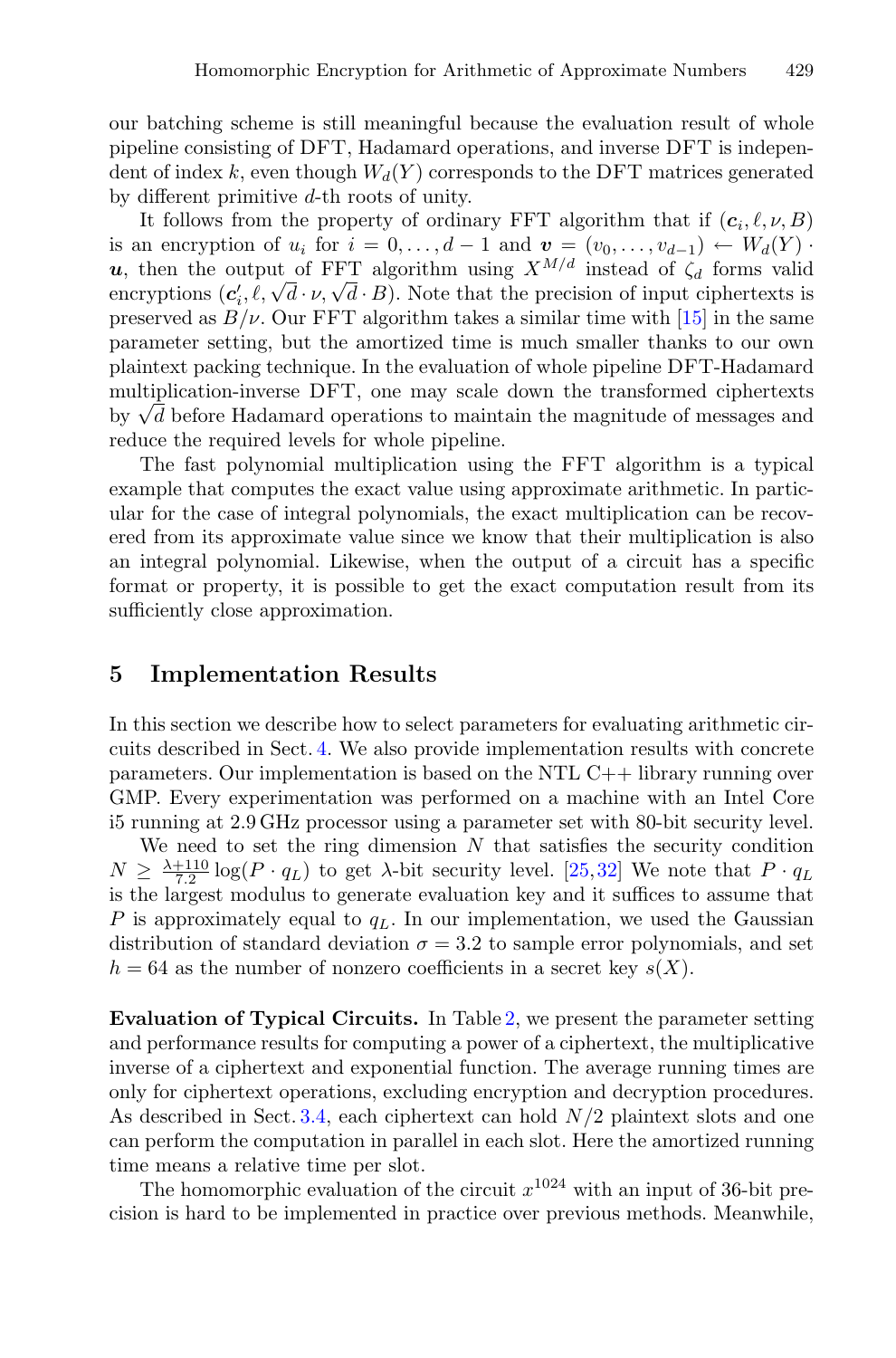our scheme can compute this circuit simultaneously over  $2^{14}$  slots in about 7.46 s, yielding an amortized rate of 0.43 ms per slot. Computation of the multiplicative inverse is done by evaluating the polynomial up to degree 8 as described in Algorithm [2.](#page-18-0) It gives an amortized time per slots of about 0.11 ms. In the case of exponential function, we used terms in its Taylor expansion up to degree 8 and it results in an amortized time per slots of 0.16 ms.

| Function $ N $      |          |     |    | $\log q \log p$ Consumed Input |           | Total  | Amortized            |
|---------------------|----------|-----|----|--------------------------------|-----------|--------|----------------------|
|                     |          |     |    | levels                         | precision | time   | time                 |
| $x^{16}$            | $2^{13}$ | 155 | 30 | $\overline{4}$                 | 14 bits   | 0.31 s | $0.07$ ms            |
| $\overline{x^{-1}}$ |          |     |    |                                |           | 0.45 s | $0.11$ ms            |
| $\exp(x)$           |          |     |    |                                |           | 0.65 s | $0.16 \,\mathrm{ms}$ |
| $\frac{1024}{r^2}$  | $2^{15}$ | 620 | 56 | 10                             | 36 bits   | 7.46 s | $0.43 \,\mathrm{ms}$ |

<span id="page-21-0"></span>**Table 2.** Implementation results for homomorphic evaluation of typical circuits

**Significance Loss.** In Sect. [4,](#page-14-0) we analyzed the theoretical upper bounds on the growth of relative errors during evaluations. We can see from experimental result that initial precision is about 4 bits greater than theoretic bound of precision since we multiply 16 to the variance of encryption error to get a high probability bound. In Fig. [4,](#page-21-1) we depict bit precisions of output ciphertexts during the evaluation of homomorphic multiplications (e.g.  $x^{16}$  for the left figure and  $x^{1024}$  for the right figure). We can actually check that both theoretic bound and experimental result of precision loss during homomorphic multiplications is less than 4.1 (or resp. 10.1) when the depth of the circuit is 4 (or resp. 10).

**Logistic Function.** Let us consider the logistic function  $f(x) = (1 +$  $\exp(-x)$ <sup>-1</sup>, which is widely used in statistics, neural networks and machine



<span id="page-21-1"></span>**Fig. 4.** The variation of bit precision of ciphertexts when  $(f(x), N, \log p, \log q)$  =  $(x^{16}, 2^{13}, 30, 155)$  and  $(x^{1024}, 2^{15}, 56, 620)$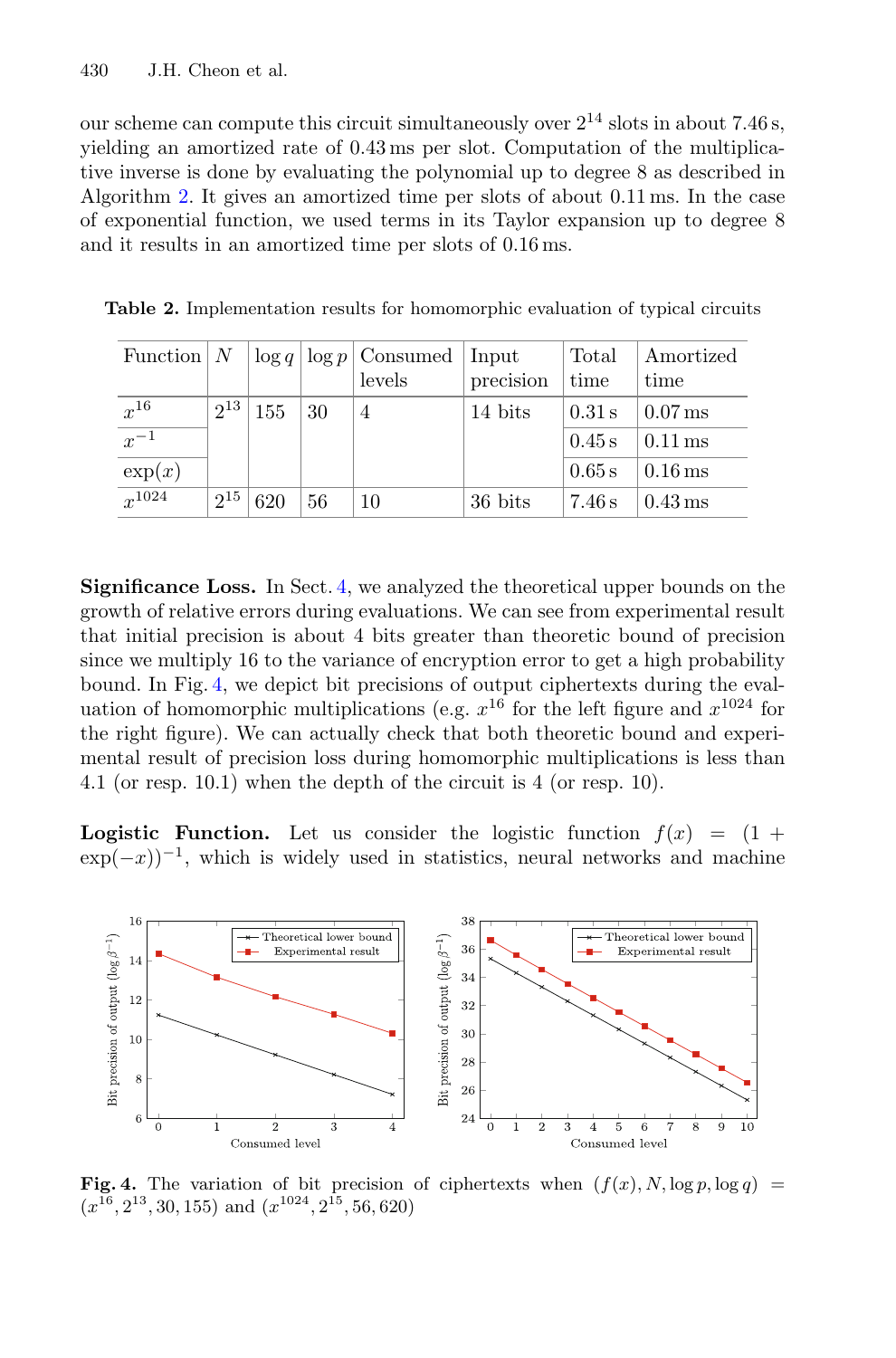learning as a probability function. For example, logistic regression is used for a prediction of the likelihood to have a heart attack in an unspecified period for men, as indicated in [\[3\]](#page-26-9). It was also used as a predictive equation to screen for diabetes, as described in [\[40\]](#page-28-9). This function can be approximated by its Taylor series

$$
f(x) = \frac{1}{2} + \frac{1}{4}x - \frac{1}{48}x^3 + \frac{1}{480}x^5 - \frac{17}{80640}x^7 + \frac{31}{1451520}x^9 + O(x^{11}).
$$

In [\[3](#page-26-9)[,9](#page-26-10)], every real number is scaled by a predetermined factor to transform it as a binary polynomial before computation. The plaintext modulus  $t$  should be set large enough so that no reduction modulo t occurs in the plaintext space. The required bit size of plaintext modulus exponentially increases on the depth of the circuit, which strictly limits the performance of evaluation. On the other hand, the rescaling procedure in our scheme has the advantage that it significantly reduces the size of parameters (e.g.  $(\log p, \log q) = (30, 155)$ ).

The parallelized computation for logistic function is especially important in real world applications such as statistic analysis using multiple data. In previous approaches, each slot of plaintext space should represent a larger degree than encoded polynomials so they could support only a few numbers of slots. On the other hand, we provide a parallelization method with an amortization amount independent from target circuit and get a better amortized time of evaluation  $(Table 3).$  $(Table 3).$  $(Table 3).$ 

| Method           | N         | $\log q$ | Polynomial<br>degree | Amortization<br>amount | Total<br>time | Amortized<br>time    |
|------------------|-----------|----------|----------------------|------------------------|---------------|----------------------|
| $\left 3\right $ | $2^{14}$  | 512      | 7                    | -                      | >30 s         |                      |
| $\left[9\right]$ | 17430 370 |          | 7                    | -                      | 1.8s          |                      |
| Ours             | $2^{13}$  | 155      |                      | $2^{12}$               | 0.54 s        | $0.13 \,\mathrm{ms}$ |
|                  | $2^{14}$  | 185      | 9                    | $2^{13}$               | 0.78s         | $0.09$ ms            |

<span id="page-22-0"></span>**Table 3.** Comparison of implementation results for homomorphic evaluation of logistic function

**Discrete Fourier Transform.** With the parameters  $(N, \log p) = (2^{13}, 50)$ , we encrypt coefficients of polynomials and homomorphically evaluate the standard processing (FFT-Hadamard product of two vectors-inverse FFT) in 73 min (amortized 1.06s per slot) when  $d = 2^{13}$ . We could reduce down the evaluation time to 22 min (amortized 0.34 s per slot) by adapting the multi-threading method on a machine with four cores, compared to 17 min of the previous work [\[15\]](#page-26-11) on six cores. Since the rescaling procedure of transformed ciphertexts enables us to efficiently carry out higher degree Hadamard operations in Fourier space, the gap of parameter and running time between our scheme and previous methods grows very quickly as degree N and the depth of Hadamard operation increase. For instance, we also homomorphically evaluate the product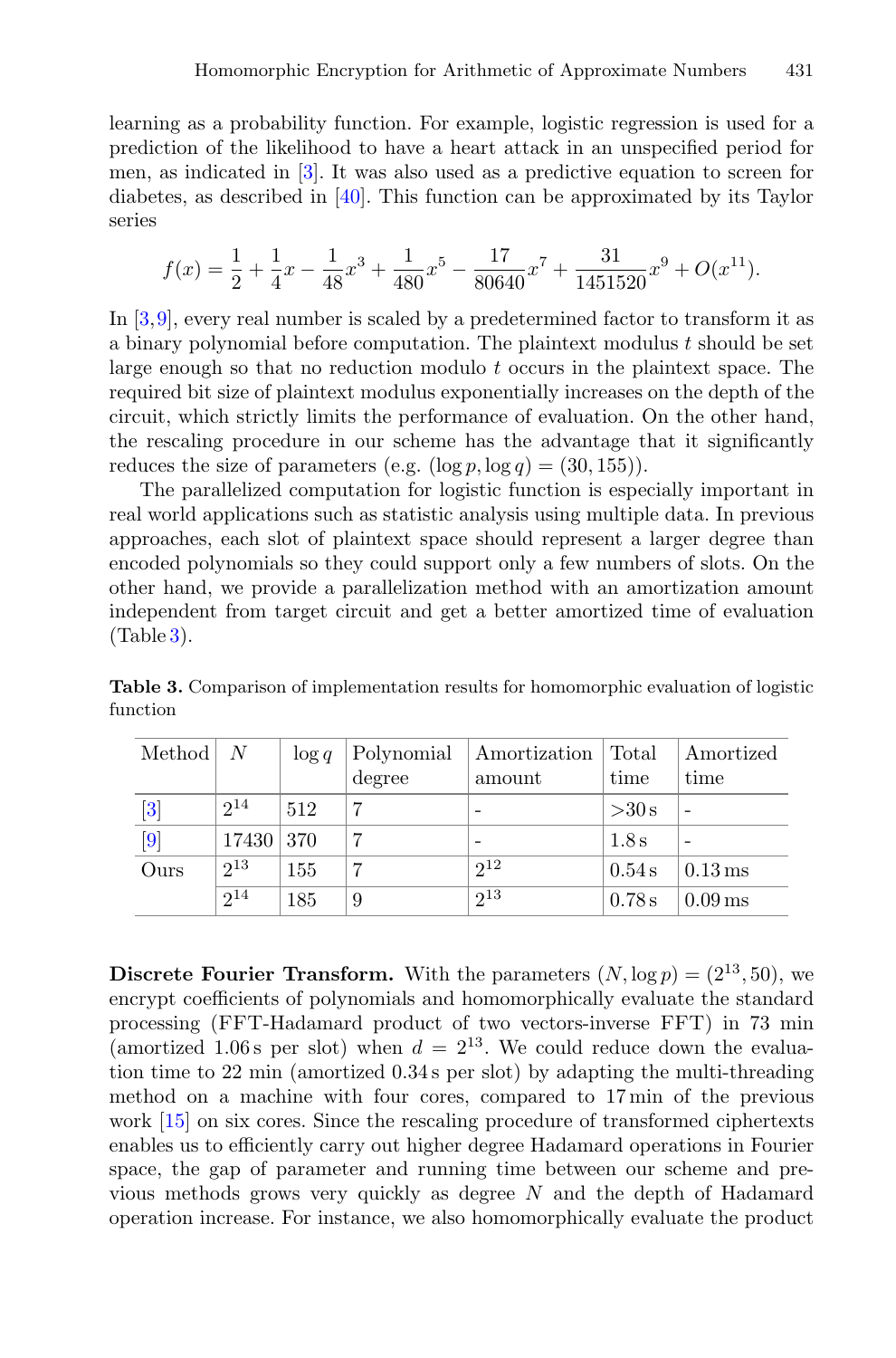of 8 polynomials, using pipeline consisting of FFT-Hadamard product of eight vectors-inverse FFT with parameters  $(N, \log q) = (2^{14}, 250)$  in amortized time of 1.76 s (Table [4\)](#page-23-0).

<span id="page-23-0"></span>**Table 4.** Comparison of implementation results for homomorphic evaluation of a full image processing pipeline

| Method $\vert d \vert$ |                | N        |     | $\log q$ Degree of | Amortization             | Total               | Amortized            |
|------------------------|----------------|----------|-----|--------------------|--------------------------|---------------------|----------------------|
|                        |                |          |     | Hadamard           | amount                   | time                | time                 |
|                        |                |          |     | operation          |                          |                     |                      |
| $[15]$ <sup>a</sup>    | 2 <sup>4</sup> | $2^{13}$ | 150 | $\overline{2}$     | -                        | 0.46s               |                      |
|                        | $2^{13}$       | $2^{14}$ | 192 | $\overline{2}$     | $\overline{\phantom{0}}$ | $17 \,\mathrm{min}$ |                      |
| $Ours^b$               | 2 <sup>4</sup> | $2^{13}$ | 120 | $\overline{2}$     | $2^{12}$                 | 0.88 s              | $0.21 \,\mathrm{ms}$ |
|                        | $2^{13}$       | $2^{13}$ | 130 | $\overline{2}$     | $2^{12}$                 | $22 \,\mathrm{min}$ | 0.34 s               |
|                        | $2^{13}$       | $2^{14}$ | 250 | 8                  | $2^{13}$                 | 4 h                 | 1.76s                |

<sup>a</sup>This experiment was done on a machine with six Intel Xeon E5 2.7 GHz processors with 64 GB RAM.

<sup>b</sup>This experiment was done on a machine with four Intel Core i7 2.9 GHz processors with 16 GB RAM.

# **6 Conclusion**

In this work, we presented a homomorphic encryption scheme which supports an approximate arithmetic over encryption. We also introduced a new batching technique for packing much information in a single ciphertext, so we could achieve practical performance advantage by parallelism. Another benefit of our scheme is the rescaling procedure, which enables us to preserve the precision of the message after approximate computation. Furthermore, it leads to reduce the size of ciphertext significantly so the scheme can be a reasonable solution for computation over large integers.

The primary open problem is finding way to convert our scheme to a fully homomorphic scheme using bootstrapping. The modulus of ciphertext decreases with homomorphic operations and our scheme can no longer support homomorphic computation at the lowest level. To overcome this problem, we aim to transform an input ciphertext into an encryption of almost the same plaintext with a much larger modulus.

Further improvement of our implementations are possible by other optimizations. We would like to enhance them to take advantage of Number Theoretical Transform (NTT) for fast polynomial multiplication.

**Acknowledgments.** This work was partially supported by IT R&D program of MSIP/KEIT (No. B0717-16-0098) and Samsung Electronics Co., Ltd. (No. 0421- 20150074). The fourth author was supported by National Research Foundation of Korea (NRF) Grant funded by the Korean Government (No. NRF-2012H1A2A1049334). We would like to thank Kristin Lauter, Damien Stehl´e and an anonymous ASIACRYPT referee for useful comments.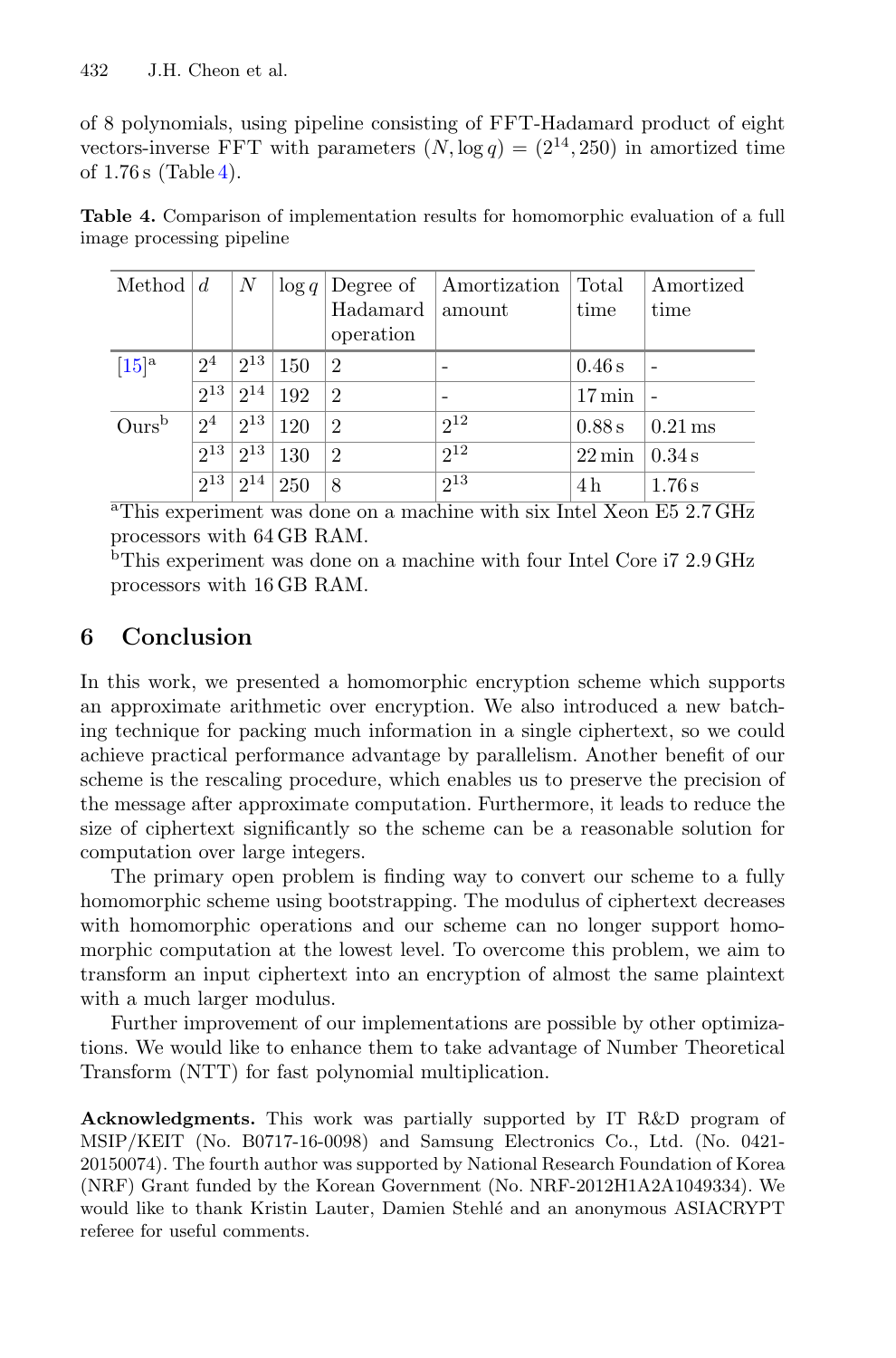### <span id="page-24-0"></span>**A LWE-based Construction**

We start by adapting some notations from  $[5]$  $[5]$  to our context. Let n and q be positive integers. For a vector  $x \in \mathbb{Z}_q^N$ , its bit decomposition and power of two are defined by  $BD(x)=(u_0,\ldots,u_{\lceil \log q\rceil-1}) \in \{0,1\}^{N\lceil \log q\rceil}$ with  $\mathbf{x} = \sum_{i=0}^{\lceil \log q \rceil - 1} 2^i \mathbf{u}_i$ , and  $\mathcal{P}_2(\mathbf{x}) = (\mathbf{x}, \ldots, 2^{\lceil \log q \rceil - 1} \mathbf{x})$ . Then we can see that  $\langle BD(x), \overline{P_2}(y) \rangle = \langle x, y \rangle$ . We also recall the definition of tensor product  $u \otimes v = (u_1v_1, u_1v_2, \ldots, u_1v_m, \ldots, u_nv_1, \ldots, u_nv_m)$  on the vector space  $\mathbb{R}^n \times \mathbb{R}^m$ , and its relation with the inner product  $\langle u \otimes v, u' \otimes v' \rangle = \langle u, u' \rangle \cdot \langle v, v' \rangle$ .

- KeyGen $(1^{\lambda})$ 
	- Take an integer p and  $q_0$ . Let  $q_\ell = p^\ell \cdot q_0$  for  $\ell = 1, \ldots, L$ . Choose the parameters  $N = N(\lambda, q_L)$  and an error distribution  $\chi = \chi(\lambda, q_L)$  appropriately for LWE problem of parameter  $(N, q_L, \chi)$ . Let  $\tau = 2(N+1) \lceil \log q_L \rceil$ . Output the parameters  $params = (n, q<sub>L</sub>, \chi, \tau)$ .
	- Sample  $s \leftarrow \mathcal{H}WT(h)$  and set the secret key as  $sk \leftarrow (1, s) \in \mathbb{Z}_{q_L}^{N+1}$ . For  $1 \leq i \leq \tau$ , sample  $A \leftarrow \mathbb{Z}_{q_L}^{\tau \times N}$ ,  $e \leftarrow \chi^{\tau}$  and let  $b \leftarrow -As + e \pmod{q_L}$ . Set the public key as  $pk \leftarrow (\mathbf{b}, A) \in \mathbb{Z}_{q_L}^{\tau \times (N+1)}$ .
	- Let  $s' \leftarrow \mathcal{P}_2(s \otimes s)$ . Sample  $A' \leftarrow \mathbb{Z}_{q_L}^{N^2 \lceil \log q_L \rceil \times N}$  and  $e' \leftarrow \chi^{N^2 \lceil \log q_L \rceil}$ , and let  $\mathbf{b}' \leftarrow -A'\mathbf{s}' + \mathbf{e}'$ . Set the evaluation key as  $evk \leftarrow (\mathbf{b}', A') \in$  $\mathbb{Z}_{q_L}^{N^2 \lceil \log q_L \rceil \times (N+1)}.$
- Enc $(m)$ . For an integer  $m \in \mathbb{Z}$ , sample a vector  $r \leftarrow \{0,1\}^{\tau}$ . Output  $c \leftarrow$  $(m, 0) + p k^T \cdot r \in \mathbb{Z}_{q_L}^{\text{N}+1}.$
- Add $(c_1, c_2)$ . For  $c_1, c_2 \in \mathbb{Z}_{q_\ell}^{N+1}$ , output  $c_{\mathsf{add}} \leftarrow c_1 + c_2 \pmod{q_\ell}$ .
- Mult $(c_1, c_2)$ . For  $c_1, c_2 \in \mathbb{Z}_{q_\ell}^{\tilde{N}+1}$ , let  $c' \leftarrow \mathsf{BD}(c_1 \otimes c_2)$ . Output  $c_{\mathsf{mult}} \leftarrow evk^T \cdot c'$  $\pmod{q_\ell}$ .
- $\mathsf{RS}_{\ell \to \ell'}(\mathbf{c})$ . For a ciphertext  $\mathbf{c} \in \mathbb{Z}_{q_\ell}^{N+1}$  at level  $\ell$ , output the ciphertext  $\mathbf{c}' \leftarrow \lceil \frac{q_{\ell'}}{\ell} \mathbf{c} \rceil \in \mathbb{Z}^{N+1}$  $\left. \frac{q_{\ell'}}{q_{\ell}} \boldsymbol{c} \right| \in \mathbb{Z}_{q_{\ell'}}^{N+1}.$

### <span id="page-24-1"></span>**B Noise Estimations**

We follow the heuristic approach in [\[14](#page-26-13)[,25](#page-27-3)]. Assume that a polynomial  $a(X) \in$  $\mathcal{R} = \mathbb{Z}[X]/(\Phi_M(X))$  is sampled from one of above distributions, so its nonzero entries are independently and identically distributed. Since  $a(\zeta_M)$  is the inner product of coefficient vector of a and the fixed vector  $(1, \zeta_M, \ldots, \zeta_M^{N-1})$  of Euclidean norm  $\sqrt{N}$ , the random variable  $a(\zeta_M)$  has variance  $V = \sigma^2 N$ , where  $\sigma^2$  is the variance of each coefficient of a. Hence  $a(\zeta_M)$  has the variances  $V_U = q^2 N/12$ ,  $V_G = \sigma^2 N$  and  $V_Z = \rho N$ , when a is sampled from  $U(\mathcal{R}_q)$ ,  $DG(\sigma^2)$  and  $ZO(\rho)$ , respectively. In particular,  $a(\zeta_M)$  has the variance  $V_H = h$ when  $a(X)$  is chosen from  $\mathcal{H}WT(h)$ . Moreover, we can assume that  $a(\zeta_M)$  is distributed similarly to a Gaussian random variable over complex plane since it is a sum of many independent and identically distributed random variables. Every evaluations at root of unity  $\zeta_M^j$  share the same variance. Hence, we will use  $6\sigma$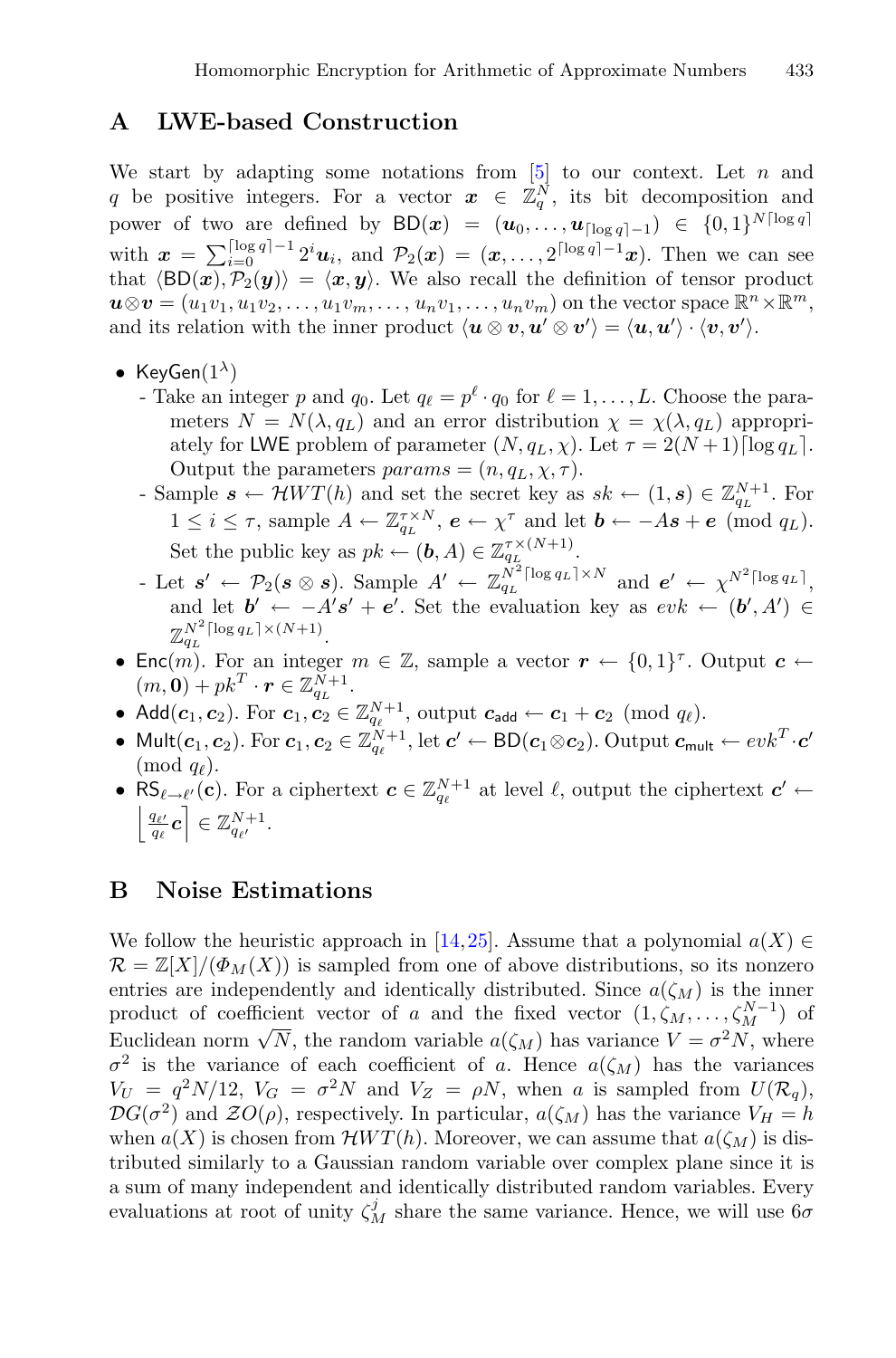as a high-probability bound on the canonical embedding norm of  $a$  when each coefficient has a variance  $\sigma^2$ . For a multiplication of two independent random variables close to Gaussian distributions with variances  $\sigma_1^2$  and  $\sigma_2^2$ , we will use a high-probability bound  $16\sigma_1\sigma_2$ .

### **Proof of Lemma** [1](#page-13-2)**.**

*Proof.* We choose  $v \leftarrow \mathcal{Z}O(0.5)^2$  and  $e_0, e_1 \leftarrow \mathcal{D}G(\sigma^2)$ , then set  $c \leftarrow v \cdot pk +$  $(m + e_0, e_1)$ . The bound  $B_{clean}$  of encryption noise is computed by the following inequality:

$$
\begin{array}{ll}\n\|\langle c,sk\rangle - m \pmod{q_L}\|_{\infty}^{\operatorname{can}} = \|v \cdot e + e_0 + e_1 \cdot s\|_{\infty}^{\operatorname{can}} \\
&\leq \|v \cdot e\|_{\infty}^{\operatorname{can}} + \|e_0\|_{\infty}^{\operatorname{can}} + \|e_1 \cdot s\|_{\infty}^{\operatorname{can}} \\
&\leq 8\sqrt{2} \cdot \sigma N + 6\sigma \sqrt{N} + 16\sigma \sqrt{hN}.\n\end{array}
$$

For a vector  $z \in \mathbb{Z}[i]^{N/2}$ , an encryption of  $m = \text{Ecd}(z; \Delta)$  is also a valid encryption of  $\Delta \cdot \sigma^{-1} \circ \pi^{-1}(z)$  with an increased error bound  $B' = B_{\text{clean}} + N/2$ . If  $\Delta^{-1} \cdot B' < 1/2$ , then this error polynomial is removed by the rounding operation in decoding algorithm. in decoding algorithm.

### **Proof of Lemma** [2](#page-13-0)**.**

*Proof.* It is satisfied that  $\langle c, sk \rangle = m + e \pmod{q_\ell}$  for some polynomial  $e \in \mathcal{S}$ such that  $||e||_{\infty}^{\text{can}} \leq B$ . The output ciphertext  $c' \leftarrow \left\lfloor \frac{q_{\ell'}}{q_{\ell}} c \right\rceil$  satisfies  $\langle c', sk \rangle =$  $\frac{q_{\ell'}}{q_{\ell}}(m+e) + e_{\text{scale}}$  (mod  $q_{\ell'}$ ) for the rounding error vector  $\tau = (\tau_0, \tau_1) = \mathbf{c'} - \frac{q_{\ell'}}{q_{\ell}}\mathbf{c'}$ and the error polynomial  $e_{scale} = \langle \tau, sk \rangle = \tau_0 + \tau_1 \cdot s$ .

We may assume that each coefficient of  $\tau_0$  and  $\tau_1$  in the rounding error vector is computationally indistinguishable from the random variable in the interval  $\frac{q_{\ell'}}{q_{\ell}}\mathbb{Z}_{q_{\ell}/q_{\ell'}}$  with variance  $\approx 1/12$ . Hence, the magnitude of scale error polynomial is bounded by  $||e_{\text{scale}}||_{\infty}^{\text{can}} \le ||\tau_0||_{\infty}^{\text{can}} + ||\tau_1 \cdot s||_{\infty}^{\text{can}} \le 6\sqrt{N/12} + 16\sqrt{hN/12}$ , as desired.  $\square$ 

### **Proof of Lemma** [3](#page-13-1)**.**

*Proof.* Let  $c_i = (b_i, a_i)$  for  $i = 1, 2$ . Then  $\langle c_i, sk \rangle = m_i + e_i \pmod{q_\ell}$  for some polynomials  $e_i \in S$  such that  $||e_i||_{\infty}^{\text{can}} \leq B_i$ . Let  $(d_0, d_1, d_2) = (b_1b_2, a_1b_2 + b_2b_1)$  $a_2b_1, a_1a_2$ ). This vector can be viewed as a level- $\ell$  encryption of  $m_1m_2$  with an error  $m_1e_2+m_2e_1+e_1e_2$  with respect to the secret vector  $(1, s, s^2)$ . It follows from Lemma [2](#page-13-0) that the ciphertext  $c_{\text{mult}} \leftarrow (d_0, d_1) + \left[ P^{-1} \cdot (d_2 \cdot evk \pmod{P_{q_{\ell}}}) \right]$ contains an additional error  $e'' = P^{-1} \cdot d_2 e'$  and a rounding error bounded by  $B_{scale}$ . We may assume that  $d_2$  behaves as a uniform random variable on  $\mathcal{R}_{q_\ell}$ , so  $P||e''||_{\infty}^{\text{can}}$  is bounded by  $16\sqrt{Nq_{\ell}^2/12}\sqrt{N\sigma^2} = 8N\sigma q_{\ell}/\sqrt{3} = B_{\text{ks}} \cdot q_{\ell}$ . Therefore,  $c_{\text{mult}}$  is an encryption of  $m_1m_2$  with an error bounded by

$$
\|m_1e_2+m_2e_1+e_1e_2+e''\|_{\infty}^{\mathrm{can}}+B_{\mathrm{scale}}\leq \nu_1B_2+\nu_2B_1+B_1B_2+P^{-1}\cdot q_{\ell}\cdot B_{\mathrm{ks}}+B_{\mathrm{scale}},
$$

as desired.  $\square$ 

$$
\Box
$$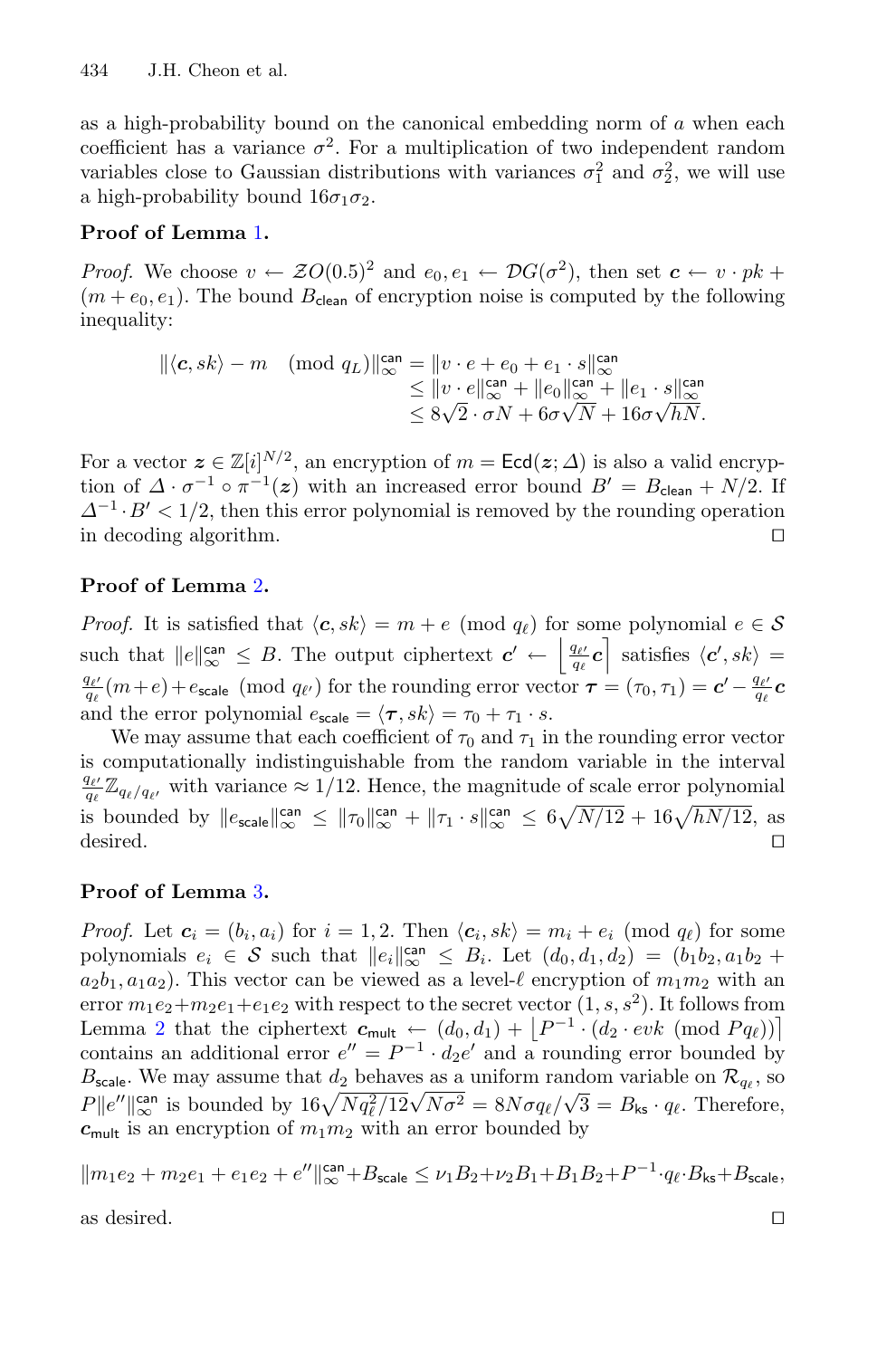### <span id="page-26-6"></span>**References**

- 1. Arita, S., Nakasato, S.: Fully homomorphic encryption for point numbers. In: Chen, K., Lin, D., Yung, M. (eds.) Inscrypt 2016. LNCS, vol. 10143, pp. 253–270. Springer, Cham (2017). [https://doi.org/10.1007/978-3-319-54705-3](https://doi.org/10.1007/978-3-319-54705-3_16) 16
- <span id="page-26-0"></span>2. Bos, J.W., Lauter, K., Loftus, J., Naehrig, M.: Improved security for a ringbased fully homomorphic encryption scheme. In: Stam, M. (ed.) IMACC 2013. LNCS, vol. 8308, pp. 45–64. Springer, Heidelberg (2013). [https://doi.org/10.1007/](https://doi.org/10.1007/978-3-642-45239-0_4) [978-3-642-45239-0](https://doi.org/10.1007/978-3-642-45239-0_4) 4
- <span id="page-26-9"></span>3. Bos, J.W., Lauter, K., Naehrig, M.: Private predictive analysis on encrypted medical data. J. Biomed. Inform. **50**, 234–243 (2014)
- <span id="page-26-1"></span>4. Brakerski, Z.: Fully homomorphic encryption without modulus switching from classical GapSVP. In: Safavi-Naini, R., Canetti, R. (eds.) CRYPTO 2012. LNCS, vol. 7417, pp. 868–886. Springer, Heidelberg (2012). [https://doi.org/10.1007/](https://doi.org/10.1007/978-3-642-32009-5_50) [978-3-642-32009-5](https://doi.org/10.1007/978-3-642-32009-5_50) 50
- <span id="page-26-7"></span>5. Brakerski, Z., Gentry, C., Vaikuntanathan, V.: (Leveled) fully homomorphic encryption without bootstrapping. In: Proceedings of ITCS, pp. 309–325. ACM (2012)
- <span id="page-26-8"></span>6. Brakerski, Z., Vaikuntanathan. V.: Efficient fully homomorphic encryption from (standard) LWE. In: Proceedings of the 2011 IEEE 52nd Annual Symposium on Foundations of Computer Science, FOCS 2011, pp. 97–106. IEEE Computer Society (2011)
- <span id="page-26-2"></span>7. Brakerski, Z., Vaikuntanathan, V.: Fully homomorphic encryption from ring-LWE and security for key dependent messages. In: Rogaway, P. (ed.) CRYPTO 2011. LNCS, vol. 6841, pp. 505–524. Springer, Heidelberg (2011). [https://doi.org/10.](https://doi.org/10.1007/978-3-642-22792-9_29) [1007/978-3-642-22792-9](https://doi.org/10.1007/978-3-642-22792-9_29) 29
- <span id="page-26-14"></span>8. Çetin, G.S., Doröz, Y., Sunar, B., Martin, W.J.: An investigation of complex operations with word-size homomorphic encryption. Cryptology ePrint Archive, Report 2015/1195 (2015). <http://eprint.iacr.org/2015/1195>
- <span id="page-26-10"></span>9. Cheon, J.H., Jung, J., Lee, J., Lee, K.: Privacy-preserving computations of predictive medical models with minimax approximation and non-adjacent form. In: WAHC 2017 (2017, to appear)
- <span id="page-26-12"></span>10. Cheon, J.H., Kim, A., Kim, M., Song, Y.: Implementation of HEA-AN (2016). <https://github.com/kimandrik/HEAAN>
- <span id="page-26-5"></span>11. Cheon, J.H., Kim, M., Lauter, K.: Homomorphic computation of edit distance. In: Brenner, M., Christin, N., Johnson, B., Rohloff, K. (eds.) FC 2015. LNCS, vol. 8976, pp. 194–212. Springer, Heidelberg (2015). [https://doi.org/10.1007/](https://doi.org/10.1007/978-3-662-48051-9_15) [978-3-662-48051-9](https://doi.org/10.1007/978-3-662-48051-9_15) 15
- <span id="page-26-3"></span>12. Cheon, J.H., Stehlé, D.: Fully homomophic encryption over the integers revisited. In: Oswald, E., Fischlin, M. (eds.) EUROCRYPT 2015. LNCS, vol. 9056, pp. 513– 536. Springer, Heidelberg (2015). [https://doi.org/10.1007/978-3-662-46800-5](https://doi.org/10.1007/978-3-662-46800-5_20) 20
- <span id="page-26-4"></span>13. Coron, J.-S., Lepoint, T., Tibouchi, M.: Scale-invariant fully homomorphic encryption over the integers. In: Krawczyk, H. (ed.) PKC 2014. LNCS, vol. 8383, pp. 311– 328. Springer, Heidelberg (2014). [https://doi.org/10.1007/978-3-642-54631-0](https://doi.org/10.1007/978-3-642-54631-0_18) 18
- <span id="page-26-13"></span>14. Costache, A., Smart, N.P.: Which ring based somewhat homomorphic encryption scheme is best? In: Sako, K. (ed.) CT-RSA 2016. LNCS, vol. 9610, pp. 325–340. Springer, Cham (2016). [https://doi.org/10.1007/978-3-319-29485-8](https://doi.org/10.1007/978-3-319-29485-8_19) 19
- <span id="page-26-11"></span>15. Costache, A., Smart, N.P., Vivek, S.: Faster homomorphic evaluation of discrete fourier transforms. Cryptology ePrint Archive, Report 2016/1019 (2016). [http://](http://eprint.iacr.org/2016/1019) [eprint.iacr.org/2016/1019](http://eprint.iacr.org/2016/1019)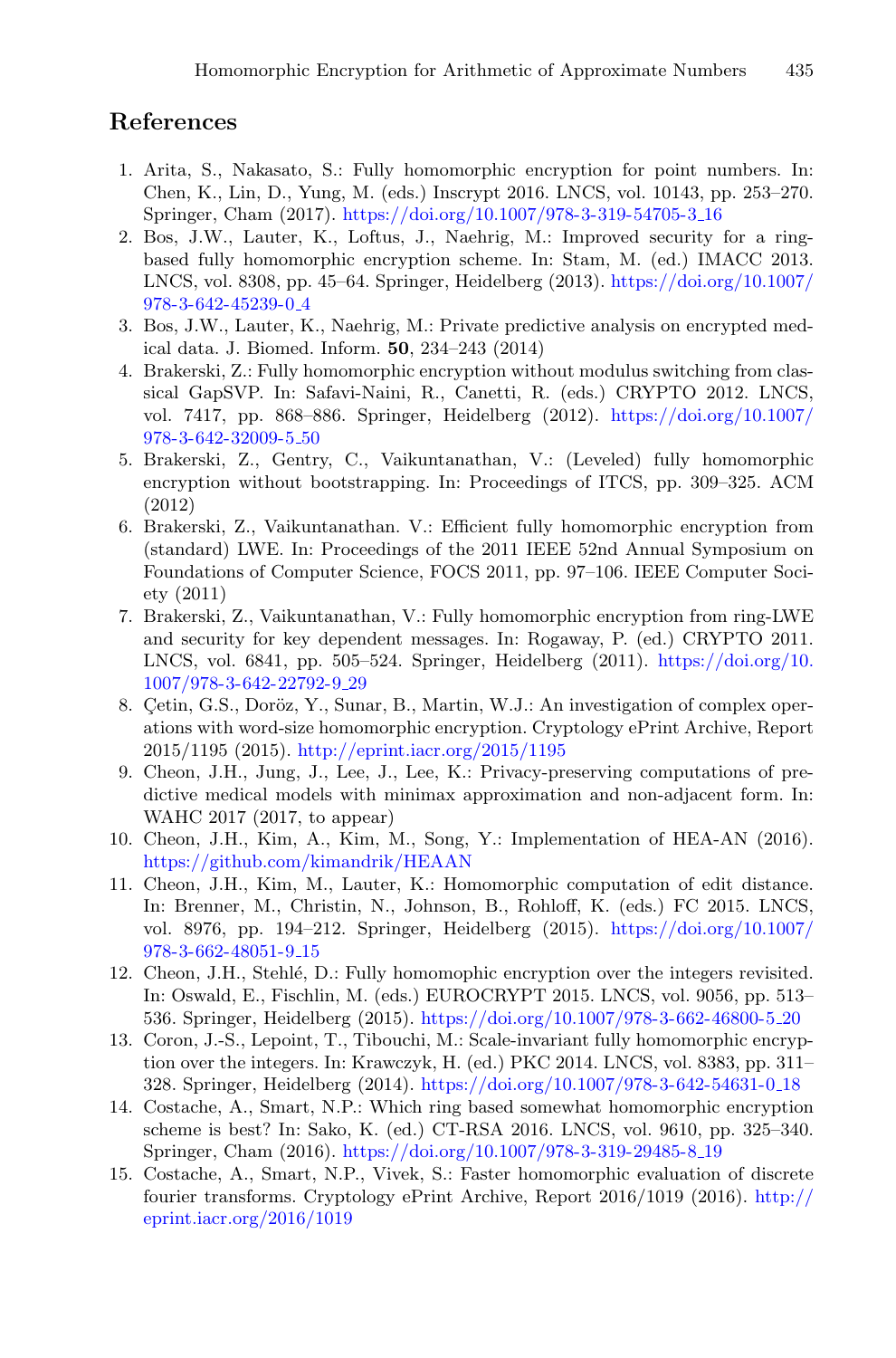- <span id="page-27-9"></span>16. Costache, A., Smart, N.P., Vivek, S., Waller, A.: Fixed point arithmetic in SHE schemes. Cryptology ePrint Archive, Report 2016/250 (2016). [http://eprint.iacr.](http://eprint.iacr.org/2016/250) [org/2016/250](http://eprint.iacr.org/2016/250)
- <span id="page-27-14"></span>17. Damgård, I., Pastro, V., Smart, N., Zakarias, S.: Multiparty computation from somewhat homomorphic encryption. In: Safavi-Naini, R., Canetti, R. (eds.) CRYPTO 2012. LNCS, vol. 7417, pp. 643–662. Springer, Heidelberg (2012). [https://doi.org/10.1007/978-3-642-32009-5](https://doi.org/10.1007/978-3-642-32009-5_38)<sub>-38</sub>
- <span id="page-27-0"></span>18. Dijk, M., Gentry, C., Halevi, S., Vaikuntanathan, V.: Fully homomorphic encryption over the integers. In: Gilbert, H. (ed.) EUROCRYPT 2010. LNCS, vol. 6110, pp. 24–43. Springer, Heidelberg (2010). [https://doi.org/10.1007/](https://doi.org/10.1007/978-3-642-13190-5_2) [978-3-642-13190-5](https://doi.org/10.1007/978-3-642-13190-5_2) 2
- <span id="page-27-1"></span>19. Doröz, Y., Hu, Y., Sunar, B.: Homomorphic AES evaluation using the modified LTV scheme. Des. Codes Crypt. **80**(2), 333–358 (2016)
- <span id="page-27-10"></span>20. Dowlin, N., Gilad-Bachrach, R., Laine, K., Lauter, K., Naehrig, M., Wernsing, J.: Manual for using homomorphic encryption for bioinformatics. Proc. IEEE **105**(3), 552–567 (2017)
- <span id="page-27-2"></span>21. Ducas, L., Micciancio, D.: FHEW: bootstrapping homomorphic encryption in less than a second. In: Oswald, E., Fischlin, M. (eds.) EUROCRYPT 2015. LNCS, vol. 9056, pp. 617–640. Springer, Heidelberg (2015). [https://doi.org/10.1007/](https://doi.org/10.1007/978-3-662-46800-5_24) [978-3-662-46800-5](https://doi.org/10.1007/978-3-662-46800-5_24) 24
- <span id="page-27-11"></span>22. Fan, J., Vercauteren, F.: Somewhat practical fully homomorphic encryption. IACR Cryptology ePrint Archive 2012/144 (2012)
- <span id="page-27-5"></span>23. Gentry, C.: A fully homomorphic encryption scheme. Ph.D. thesis, Stanford University (2009). <http://crypto.stanford.edu/craig>
- <span id="page-27-15"></span>24. Gentry, C., Halevi, S., Smart, N.P.: Fully homomorphic encryption with polylog overhead. In: Pointcheval, D., Johansson, T. (eds.) EUROCRYPT 2012. LNCS, vol. 7237, pp. 465–482. Springer, Heidelberg (2012). [https://doi.org/10.1007/](https://doi.org/10.1007/978-3-642-29011-4_28) [978-3-642-29011-4](https://doi.org/10.1007/978-3-642-29011-4_28) 28
- <span id="page-27-3"></span>25. Gentry, C., Halevi, S., Smart, N.P.: Homomorphic evaluation of the AES circuit. In: Safavi-Naini, R., Canetti, R. (eds.) CRYPTO 2012. LNCS, vol. 7417, pp. 850–867. Springer, Heidelberg (2012). [https://doi.org/10.1007/978-3-642-32009-5](https://doi.org/10.1007/978-3-642-32009-5_49) 49
- <span id="page-27-4"></span>26. Gentry, C., Sahai, A., Waters, B.: Homomorphic encryption from learning with errors: conceptually-simpler, asymptotically-faster, attribute-based. In: Canetti, R., Garay, J.A. (eds.) CRYPTO 2013. LNCS, vol. 8042, pp. 75–92. Springer, Heidelberg (2013). [https://doi.org/10.1007/978-3-642-40041-4](https://doi.org/10.1007/978-3-642-40041-4_5) 5
- <span id="page-27-8"></span>27. Jäschke, A., Armknecht, F.: Accelerating homomorphic computations on rational numbers. In: Manulis, M., Sadeghi, A.-R., Schneider, S. (eds.) ACNS 2016. LNCS, vol. 9696, pp. 405–423. Springer, Cham (2016). [https://doi.org/10.1007/](https://doi.org/10.1007/978-3-319-39555-5_22) [978-3-319-39555-5](https://doi.org/10.1007/978-3-319-39555-5_22) 22
- <span id="page-27-12"></span>28. Kim, J., Lee, C., Shim, H., Cheon, J.H., Kim, A., Kim, M., Song, Y.: Encrypting controller using fully homomorphic encryption for security of cyber-physical systems. IFAC-PapersOnLine **49**(22), 175–180 (2016)
- <span id="page-27-6"></span>29. Kim, M., Song, Y., Cheon, J.H.: Secure searching of biomarkers through hybrid homomorphic encryption scheme. BMC Med. Genomics **10**(2), 42 (2017)
- <span id="page-27-13"></span>30. Kim, M., Song, Y., Wang, S., Xia, Y., Jiang, X.: Privacy-preserving logistic regression based on homomorphic encryption. preprint
- <span id="page-27-7"></span>31. Lauter, K., López-Alt, A., Naehrig, M.: Private computation on encrypted genomic data. In: Aranha, D.F., Menezes, A. (eds.) LATINCRYPT 2014. LNCS, vol. 8895, pp. 3–27. Springer, Cham (2015). [https://doi.org/10.1007/978-3-319-16295-9](https://doi.org/10.1007/978-3-319-16295-9_1) 1